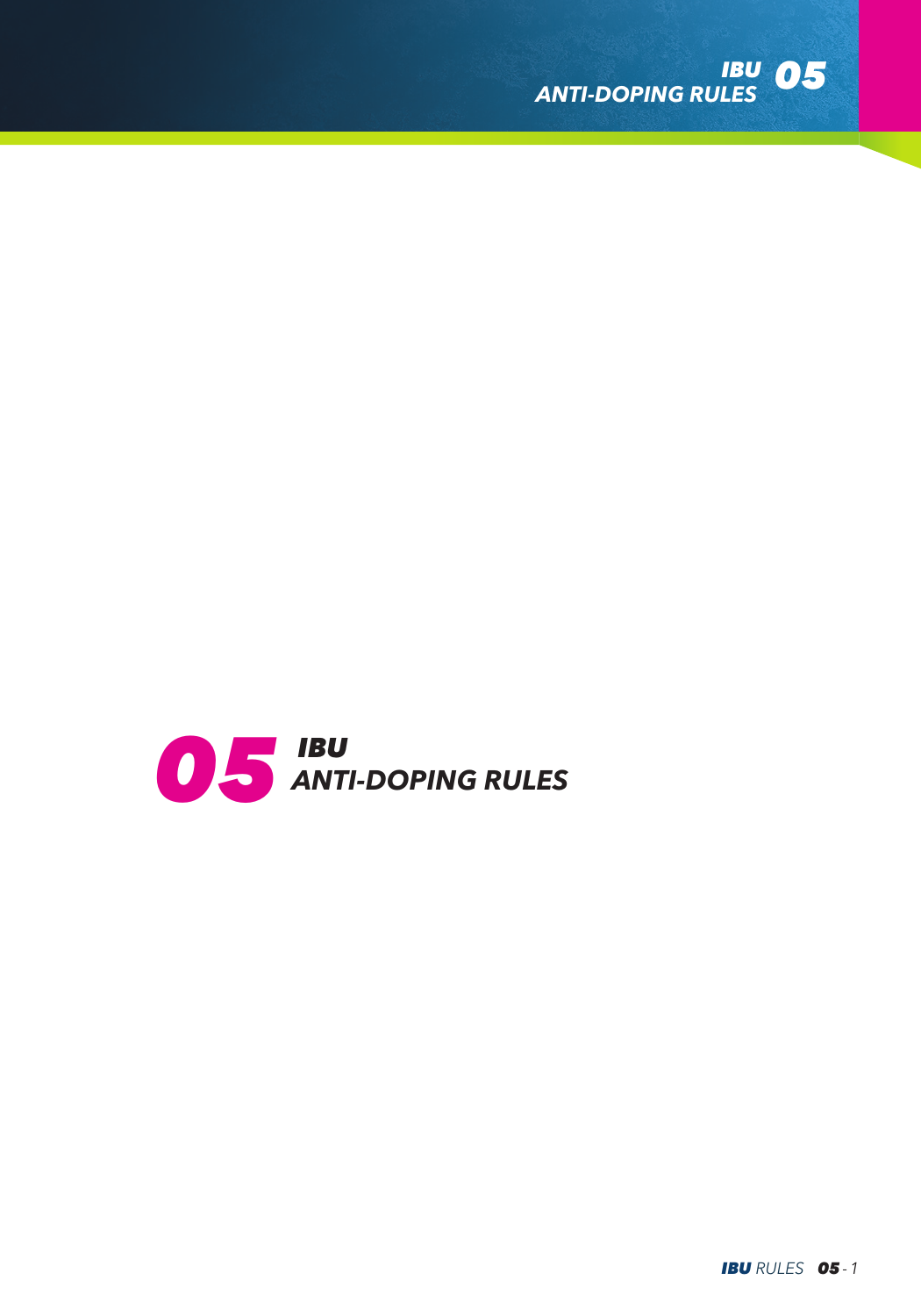

# *LIST OF CONTENTS*

|                   | <b>Preface</b>                                                 | 3              |
|-------------------|----------------------------------------------------------------|----------------|
|                   | <b>Fundamental Rationale for the Code and</b>                  |                |
|                   | <b>IBU Anti-Doping Rules</b>                                   | 3              |
|                   | <b>Scope</b>                                                   | $\overline{4}$ |
| <b>Article 1</b>  | <b>Definition of Doping</b>                                    | 5              |
| <b>Article 2</b>  | <b>Anti-Doping Rule Violations</b>                             | 5              |
| <b>Article 3</b>  | <b>Proof of Doping</b>                                         | 10             |
| <b>Article 4</b>  | <b>The Prohibited List</b>                                     | 13             |
| <b>Article 5</b>  | <b>Testing and Investigations</b>                              | 18             |
| <b>Article 6</b>  | <b>Analysis of Samples</b>                                     | 24             |
| <b>Article 7</b>  | <b>Results Management</b>                                      | 26             |
| <b>Article 8</b>  | <b>Right to a Fair Hearing (IBU Anti-Doping Hearing Panel)</b> | 33             |
| <b>Article 9</b>  | <b>Automatic Disqualification of Individual Results</b>        | 36             |
| <b>Article 10</b> | <b>Sanctions on Individuals</b>                                | 36             |
| <b>Article 11</b> | <b>Consequences to Teams</b>                                   | 50             |
| <b>Article 12</b> | <b>Sanctions and Costs assessed against Member Federations</b> | 51             |
| <b>Article 13</b> | <b>Appeals</b>                                                 | 52             |
| <b>Article 14</b> | <b>Confidentiality and Reporting</b>                           | 57             |
| <b>Article 15</b> | <b>Application and Recognition of Decisions</b>                | 61             |
| <b>Article 16</b> | <b>Incorporation of IBU Anti-Doping Rules and Obligations</b>  |                |
|                   | of National Federations                                        | 62             |
| <b>Article 17</b> | <b>Statute of Limitations</b>                                  | 63             |
| <b>Article 18</b> | <b>IBU Compliance Reports to WADA</b>                          | 63             |
| <b>Article 19</b> | <b>Education</b>                                               | 63             |
| <b>Article 20</b> | <b>Amendment and Interpretation of Anti-Doping Rules</b>       | 63             |
| <b>Article 21</b> | <b>Interpretation of the Code</b>                              | 65             |
| <b>Article 22</b> | Additional Roles and Responsibilities of Athletes and other    |                |
|                   | <b>Persons</b>                                                 | 66             |
| <b>Article 23</b> | <b>Implementation of the Olympic Movement Medical Code</b>     | 67             |
| <b>Article 24</b> | <b>Divergences</b>                                             | 68             |
| <b>Article 25</b> | <b>Entry into Force</b>                                        | 68             |
|                   | <b>Appendix 1 Definitions</b>                                  | 69             |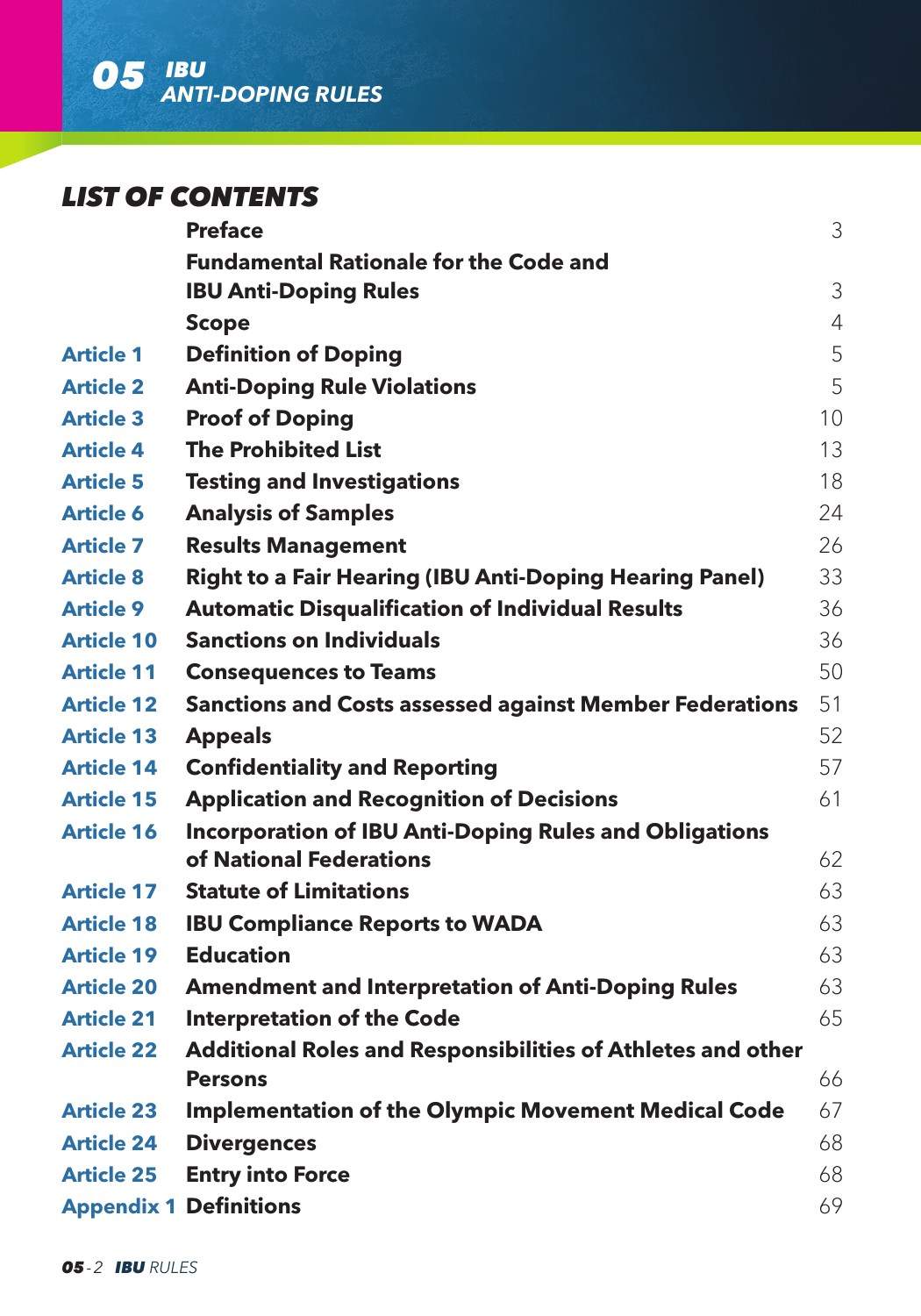

# **PREFACE**

The IBU is subject to the World Anti-Doping Code and cooperates with the World Anti-Doping Agency (WADA) concerning its application and implementation.

The IBU will automatically follow any amendments of the World Anti-Doping Code or any WADA Bylaw applicable to the IBU, according to the decision of the IBU Congress on September 7 2012.

The definitions contained in Appendix 1 to the World Anti-Doping Code are integral parts of these Rules.

These Anti-Doping Rules have been adopted and implemented in conformity with the IBU's responsibilities under the Code, and are in furtherance of the IBU's continuing efforts to eradicate doping in the sport of biathlon.

Anti-Doping Rules, like competition rules, are sport rules governing the conditions under which sport is played. Athletes and other persons accept these rules as a condition of participation and will be bound by them.

# **FUNDAMENTAL RATIONALE FOR THE CODE AND IBU ANTI-DOPING RULES**

Anti-doping programs seek to preserve what is intrinsically valuable about sport. This intrinsic value is often referred to as "the spirit of sport"; it is the essence of Olympism; it is how we play true. The spirit of sport is the celebration of the human spirit, body and mind, and is characterized by the following values:

- Ethics, fair play and honesty
- Health
- Excellence in performance
- Character and education
- Fun and joy
- Teamwork
- Dedication and commitment
- Respect for rules and laws
- Respect for self and other participants
- Courage
- Community and solidarity

Doping is fundamentally contrary to the spirit of sport.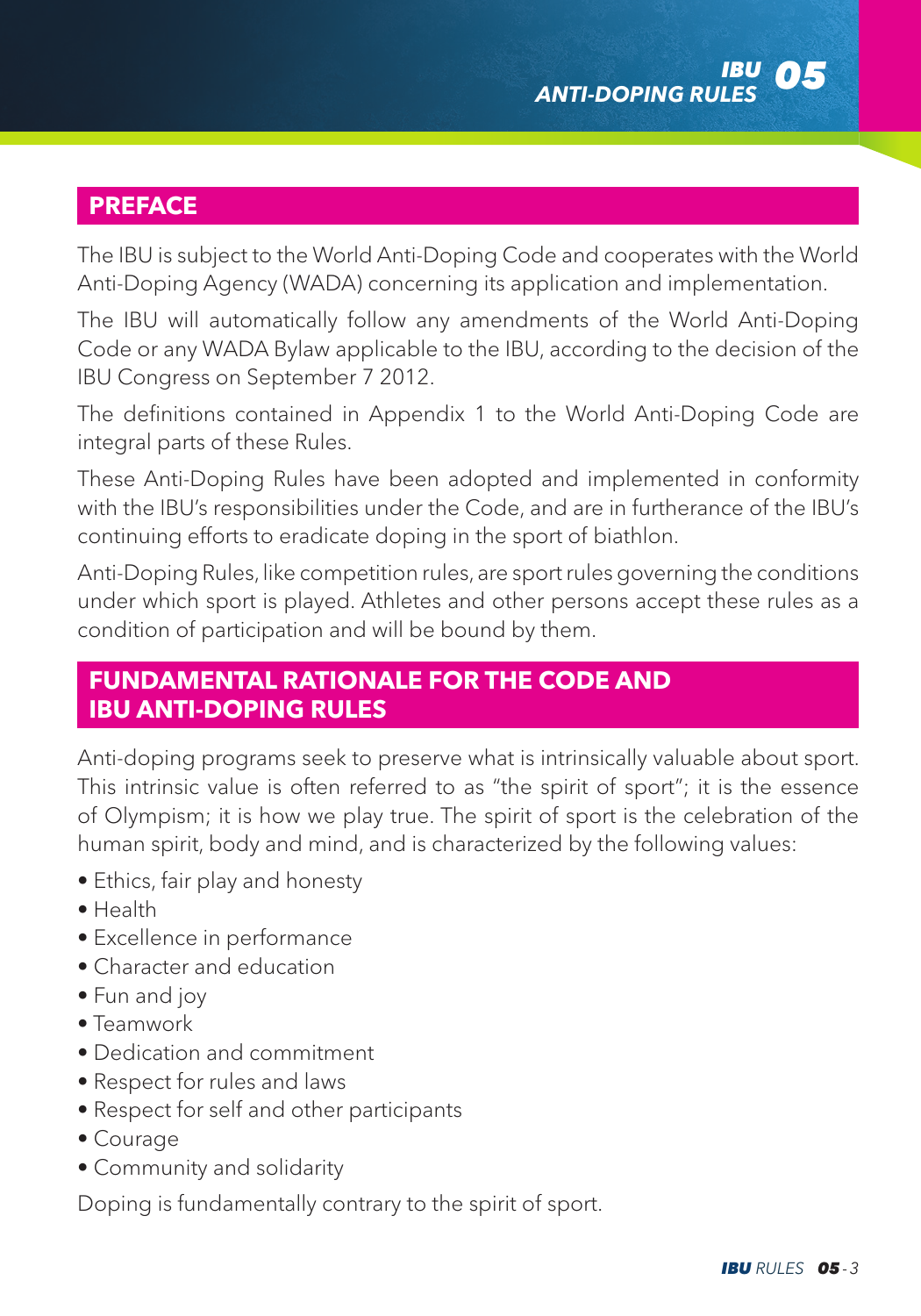

# **SCOPE**

These Anti-Doping Rules shall apply to the IBU and to each of its member federations. They also apply to the following athletes, athlete support personnel and other persons, each of whom is deemed, as a condition of his/her membership, accreditation and/or participation in the sport, to have agreed to be bound by these Anti-Doping Rules, and to have submitted to the authority of the IBU to enforce these Anti-Doping Rules and to the jurisdiction of the hearing panels specified in Article 8 and Article 13 to hear and determine cases and appeals brought under these Anti-Doping Rules:

- (a) all athletes and athlete support personnel who are members of the IBU, or of any member federation, or of any member or affiliate organization of any member federation (including any clubs, teams, associations or leagues);
- (b) all athletes and athlete support personnel participating in such capacity in events, competitions and other activities organized, convened, authorized or recognized by the IBU, or any member federation, or any member or affiliate organization of any member federation (including any clubs, teams, associations or leagues), wherever held;
- (c) any other athlete or athlete support personnel or other person who, by virtue of an accreditation, a license or other contractual arrangement, or otherwise, is subject to the jurisdiction of the IBU, or of any member federation, or of any member or affiliate organization of any member federation (including any clubs, teams, associations or leagues), for purposes of anti-doping;

Within the overall pool of athletes set out above who are bound by and required to comply with these Anti-Doping Rules, the following athletes shall be considered to be international-level athletes for purposes of these Anti-Doping Rules, and therefore the specific provisions in these Anti-Doping Rules applicable to international-level athletes (as regards testing but also as regards TUEs, whereabouts information, results management, and appeals) shall apply to all athletes participating in any event organized by the IBU or where the IBU is the ruling body for the event.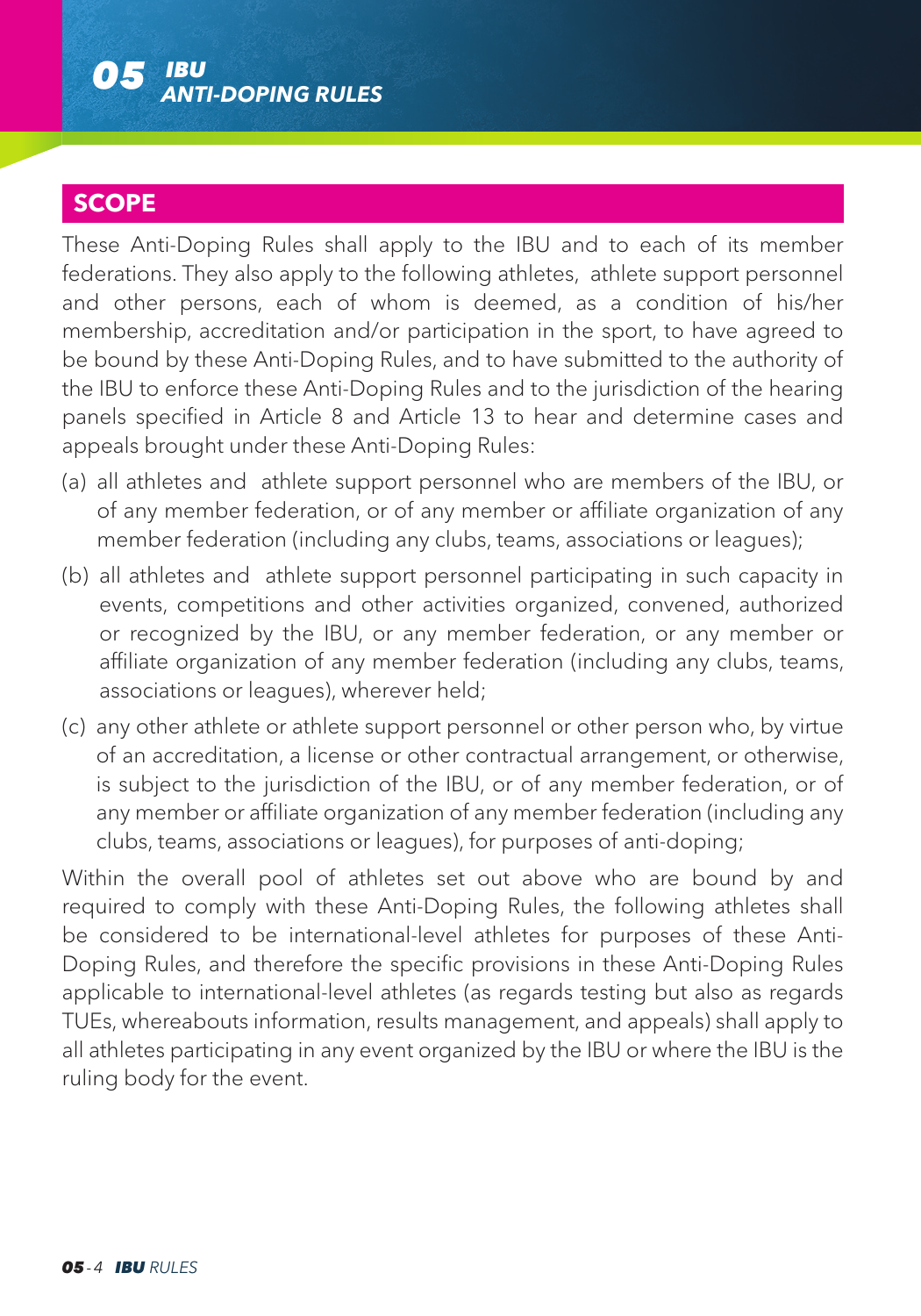# **1.** Definition of Doping

Doping is defined as the occurrence of one or more of the anti-doping rule violations set forth in Article 2.1 to Article 2.10 of these Anti-Doping Rules.

# **2.** Anti-Doping Rule Violations

The purpose of Article 2 is to specify the circumstances and conduct which constitute anti-doping rule violations. Hearings in doping cases will proceed based on the assertion that one or more of these specific rules have been violated.

Athletes and other persons shall be responsible for knowing what constitutes an anti-doping rule violation and the substances and methods that have been included on the WADA Prohibited List.

The following constitute anti-doping rule violations:

### **2.1** The presence of a prohibited substance or its metabolites or markers in an athlete's sample

**2.1.1** It is each athlete's personal duty to ensure that no prohibited substance enters his or her body. Athletes are responsible for any prohibited substance or its metabolites or markers found to be present in their samples. Accordingly, it is not necessary that intent, fault, negligence or knowing use on the athlete's part be demonstrated in order to establish an anti-doping violation under Article 2.1.

*[Comment to Article 2.1.1: An anti-doping rule violation is committed under this Article without regard to an athlete's fault. This rule has been*  referred to in various CAS decisions as "Strict Liability". An athlete's fault *is taken into consideration in determining the consequences of this antidoping rule violation under Article 10. This principle has consistently been upheld by CAS.]*

**2.1.2** Sufficient proof of an anti-doping rule violation under Article 2.1 is established by any of the following: presence of a prohibited substance or its metabolites or markers in the athlete's A sample where the athlete waives analysis of the B sample and the B sample is not analyzed; or, where the athlete's B sample is analyzed and the analysis of the athlete's B sample confirms the presence of the prohibited substance or its metabolites or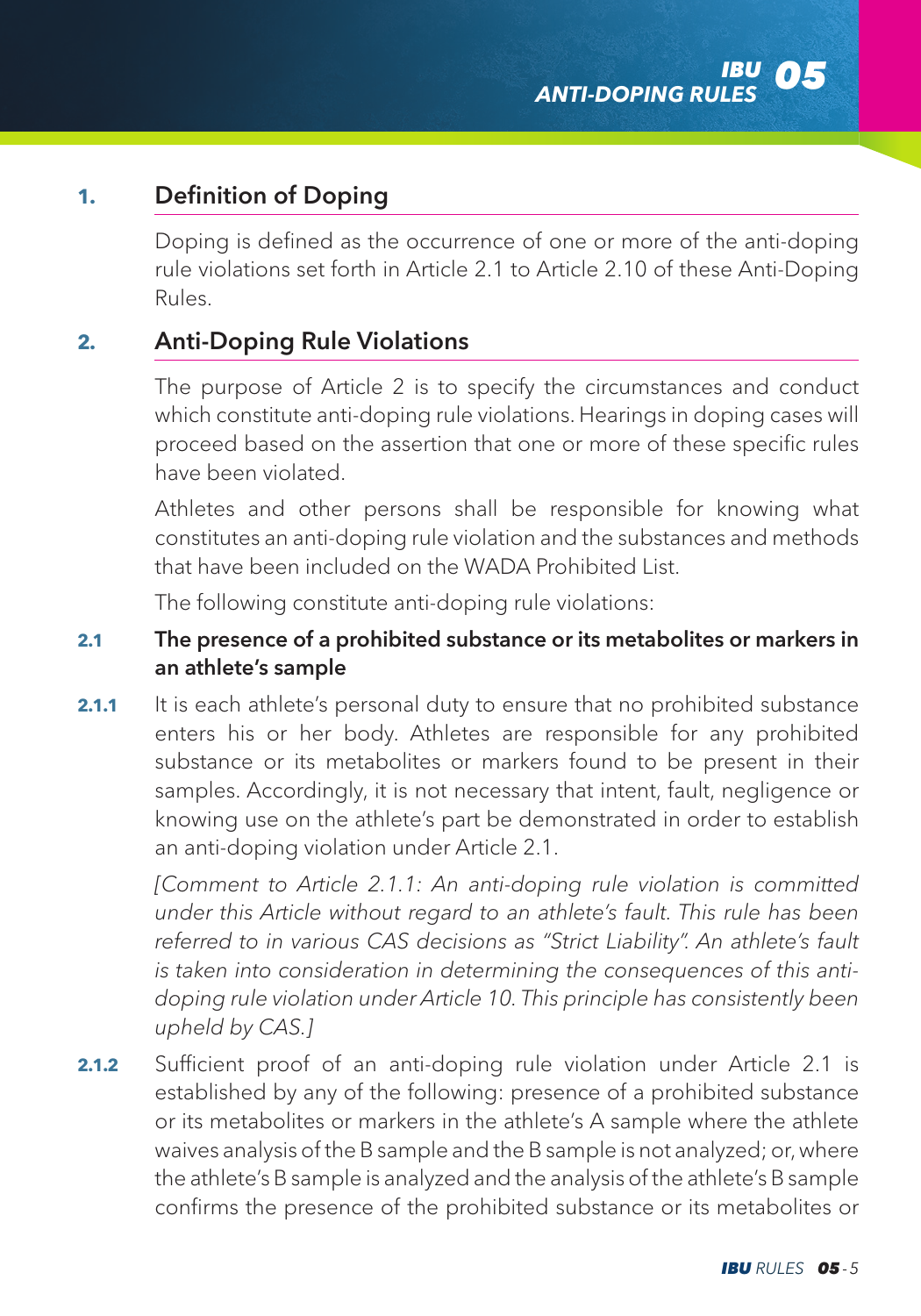markers found in the athlete's A sample; or, where the athlete's B sample is split into two bottles and the analysis of the second bottle confirms the presence of the prohibited substance or its metabolites or markers found in the first bottle.

*[Comment to Article 2.1.2: The IBU or the anti-doping organization with results management responsibility, where relevant, may at its discretion choose to have the B sample analyzed even if the athlete does not request the analysis of the B sample.]*

- **2.1.3** Excepting those substances for which a quantitative threshold is specifically identified in the Prohibited List, the presence of any quantity of a prohibited substance or its metabolites or markers in an athlete's sample will constitute an anti-doping rule violation.
- **2.1.4** As an exception to the general rule of Article 2.1, the Prohibited List or international standards may establish special criteria for the evaluation of prohibited substances that can also be produced endogenously.

### **2.2** Use or attempted use by an athlete of a prohibited substance or a prohibited method

*[Comment to Article 2.2: As noted in Article 3 (Proof of Doping), it has always been the case that use or attempted use of a prohibited substance or prohibited method may be established by any reliable means. As noted in the Comment to Article 3.2, unlike the proof required to establish an anti-doping rule violation under Article 2.1, use or attempted use may also be established by other reliable means such as admissions by the athlete, witness statements, documentary evidence, conclusions drawn from longitudinal profiling, including data collected as part of the athlete biological passport, or other analytical information that does not otherwise satisfy all the requirements to establish "presence" of a prohibited substance under Article 2.1. For example, use may be established based upon reliable analytical data from the analysis of an A sample (without confirmation from an analysis of a B sample) or from the analysis of a B sample alone where the IBU or relevant anti-doping organization provides a satisfactory explanation for the lack of confirmation in the other sample.]*

**2.2.1** It is each athlete's personal duty to ensure that no prohibited substance enters his or her body and that no prohibited method is used. Accordingly, it is not necessary that intent, fault, negligence or knowing use on the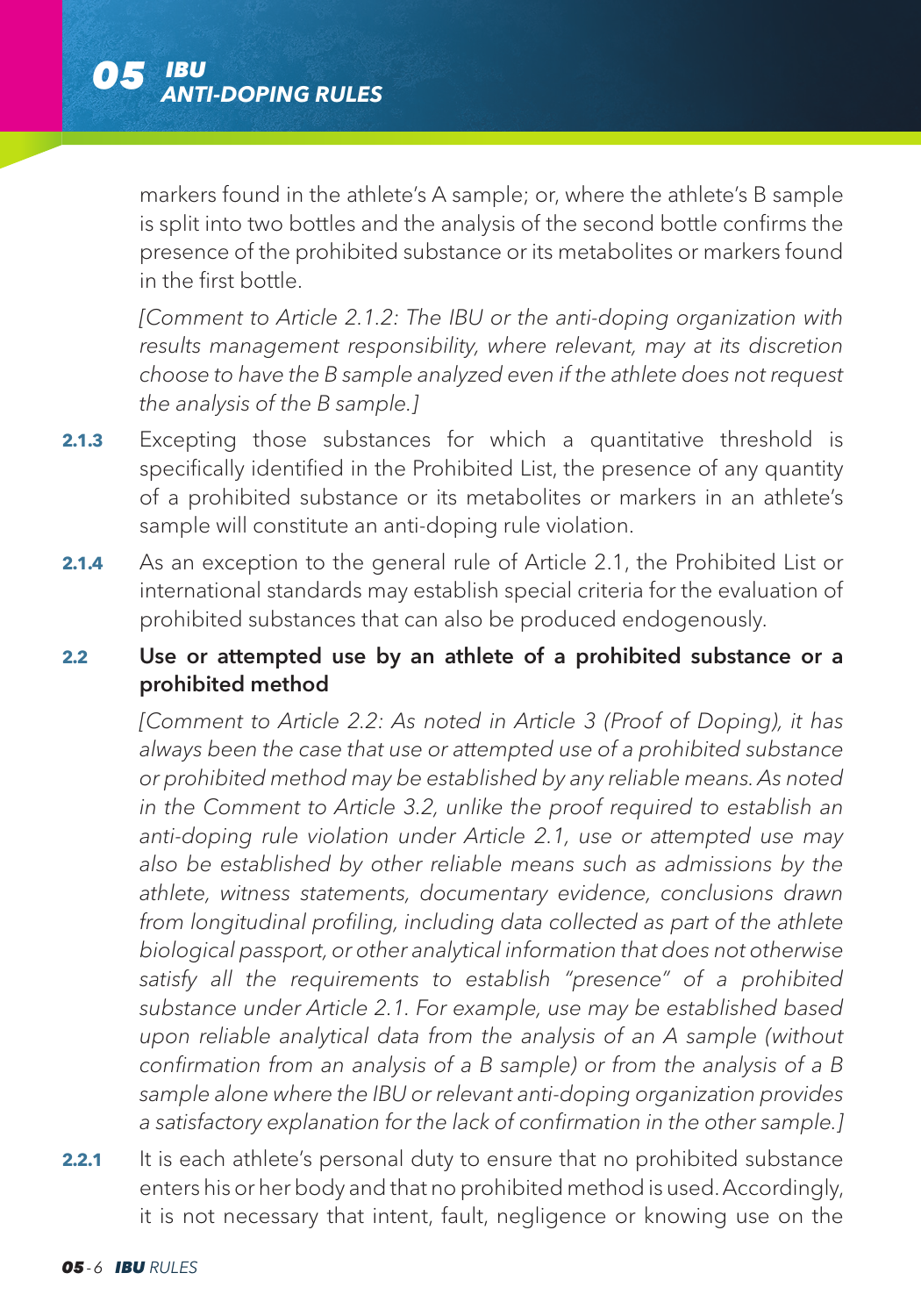athlete's part be demonstrated in order to establish an anti-doping rule violation for use of a prohibited substance or a prohibited method.

**2.2.2** The success or failure of the use of a prohibited substance or prohibited method is not material. It is sufficient that the prohibited substance or prohibited method was used or attempted to be used for an anti-doping rule violation to be committed.

*[Comment to Article 2.2.2: Demonstrating the "attempted use" of a prohibited substance requires proof of intent on the athlete's part. The fact that intent may be required to prove this particular anti-doping rule violation does not undermine the strict liability principle established for violations of Article 2.1 and violations of Article 2.2 in respect of use of a prohibited substance or prohibited method.* 

 *An athlete's "use" of a prohibited substance constitutes an anti-doping rule violation unless such substance is not prohibited out-of-competition and the athlete's use takes place out-of-competition. (However, the presence of a prohibited substance or its metabolites or markers in a sample collected in competition will be a violation of Article 2.1, regardless of when that substance might have been administered.)]*

### **2.3** Evading, Refusing or Failing to Submit to Sample Collection

 Evading sample collection, or without compelling justification refusing or failing to submit to sample collection after notification as authorized in these Anti-Doping Rules or other applicable anti-doping rules.

*[Comment to Article 2.3: For example, it would be an anti-doping rule violation of "evading sample collection" if it were established that an athlete was deliberately avoiding a doping control official to evade notification or testing. A violation of "failing to submit to sample collection" may be based on either intentional or negligent conduct of the athlete,*  while "evading" or "refusing" sample collection contemplates intentional *conduct by the athlete.]*

### **2.4** Whereabouts Failures

 Any combination of three missed tests and/or filing failures, as defined in the International Standard for Testing and Investigations, within a twelvemonth period by an athlete in a registered testing pool.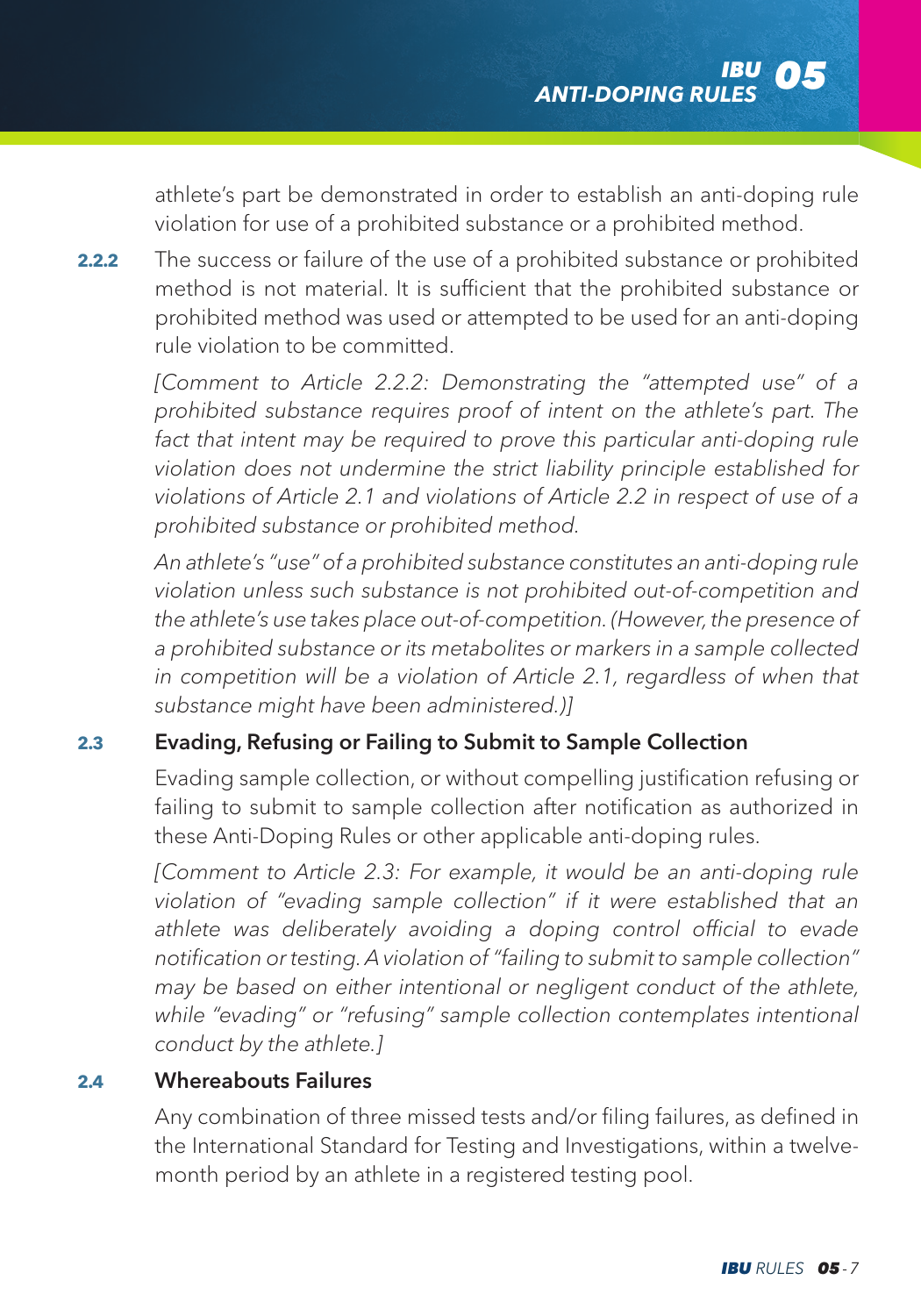

#### **2.5** Tampering or Attempted Tampering with any Part of Doping Control

 Conduct which subverts the doping control process but which would not otherwise be included in the definition of prohibited methods. Tampering shall include, without limitation, intentionally interfering or attempting to interfere with a doping control official, providing fraudulent information to an anti-doping organization, or intimidating or attempting to intimidate a potential witness.

 *[Comment to Article 2.5: For example, this Article would prohibit altering identification numbers on a doping control form during testing, breaking the B bottle at the time of B sample analysis, or altering a sample by the addition of a foreign substance. Offensive conduct towards a doping control official or other person involved in doping control which does not otherwise constitute tampering shall be addressed in the disciplinary rules of sport organizations.]*

### **2.6** Possession of Prohibited Substances and Methods

- **2.6.1** Possession by an athlete in-competition of any prohibited method or any prohibited substance, or possession by an athlete out-of-competition of any prohibited method or any prohibited substance which is prohibited out-of-competition unless the athlete establishes that the possession is pursuant to a therapeutic use exemption ("TUE") granted in accordance with Article 4.4 or other acceptable justification.
- **2.6.2** Possession by athlete support person in-competition of any prohibited method or any prohibited substance, or possession by athlete support person out-of-competition of any prohibited method or any prohibited substance which is prohibited out-of-competition, in connection with an athlete, competition or training, unless the athlete support person establishes that the possession is pursuant to a TUE granted to an athlete in accordance with Article 4.4, or other acceptable justification.

*[Comment to Article 2.6.1 and 2.6.2: Acceptable justification would not include, for example, buying or possessing a prohibited substance for purposes of giving it to a friend or relative, except under justifiable medical circumstances where that person had a physician's prescription, e.g., buying insulin for a diabetic child.]*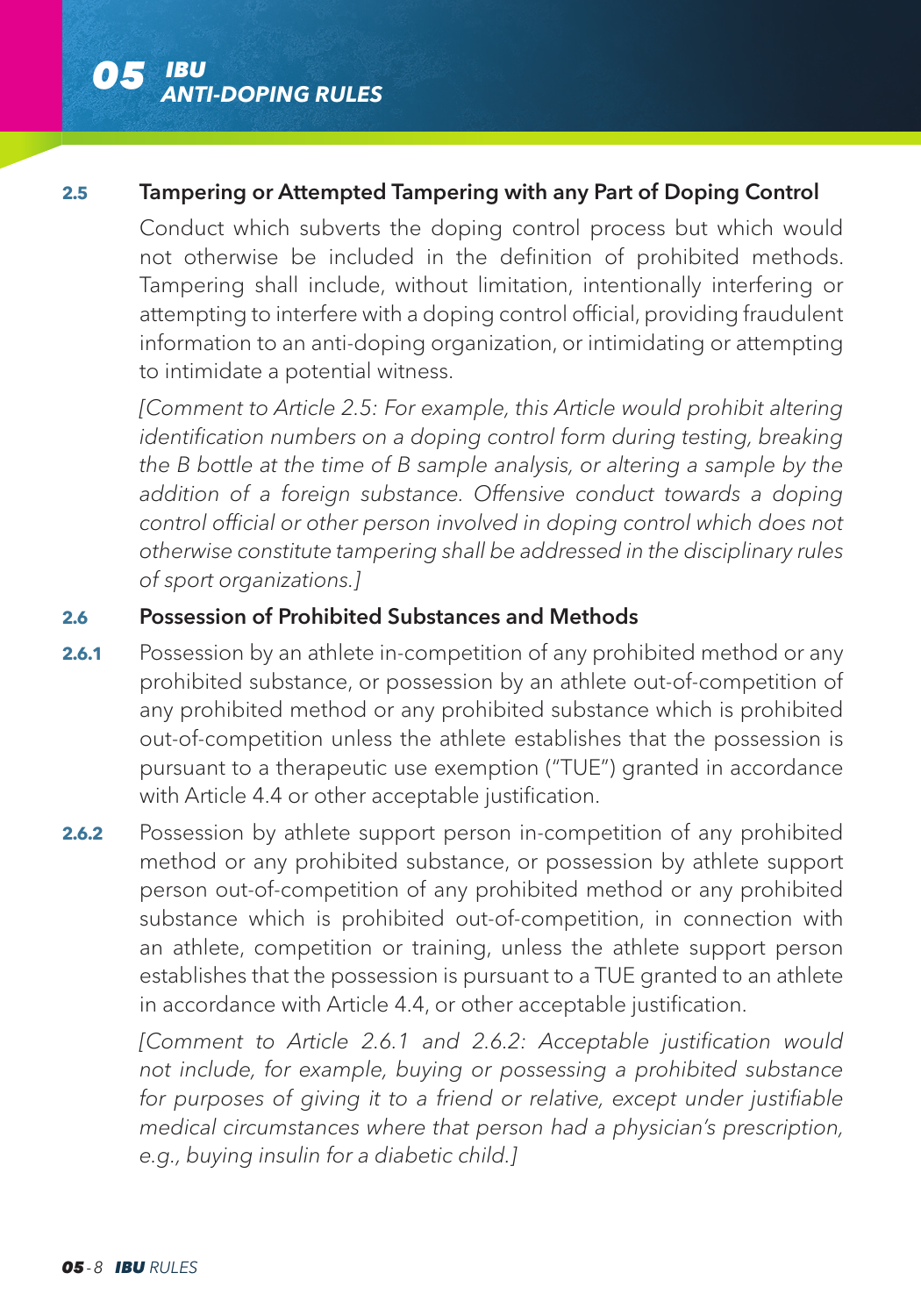*[Comment to Article 2.6.2: Acceptable justification would include, for example, a team doctor carrying prohibited substances for dealing with acute and emergency situations.]*

- **2.7** Trafficking or Attempted Trafficking in any Prohibited Substance or Prohibited Method
- **2.8** Administration or attempted administration to any athlete incompetition of any prohibited method or prohibited substance, or administration or attempted administration to any athlete out-ofcompetition of any prohibited method or any prohibited substance that is prohibited out-of-competition

### **2.9** Complicity

 Assisting, encouraging, aiding, abetting, conspiring, covering up or any other type of intentional complicity involving an anti-doping rule violation, attempted anti-doping rule violation or violation of Article 10.12.1 by another person.

### **2.10** Prohibited Association

 Association by an athlete or other person subject to the authority ofan anti-doping organization in a professional or sport-related capacity with any athlete support person who:

- **2.10.1** If subject to the authority of an anti-doping organization, is serving a period of ineligibility; or
- **2.10.2** If not subject to the authority of an anti-doping organization and where ineligibility has not been addressed in a results management process pursuant to the Code, has been convicted or found in a criminal, disciplinary or professional proceeding to have engaged in conduct which would have constituted a violation of anti-doping rules if Codecompliant rules had been applicable to such person. The disqualifying status of such person shall be in force for the longer of six years from the criminal, professional or disciplinary decision or the duration of the criminal, disciplinary or professional sanction imposed; or
- **2.10.3** Is serving as a front or intermediary for an individual described in Article 2.10.1 or 2.10.2.

 In order for this provision to apply, it is necessary that the athlete or other person has previously been advised in writing by an anti-doping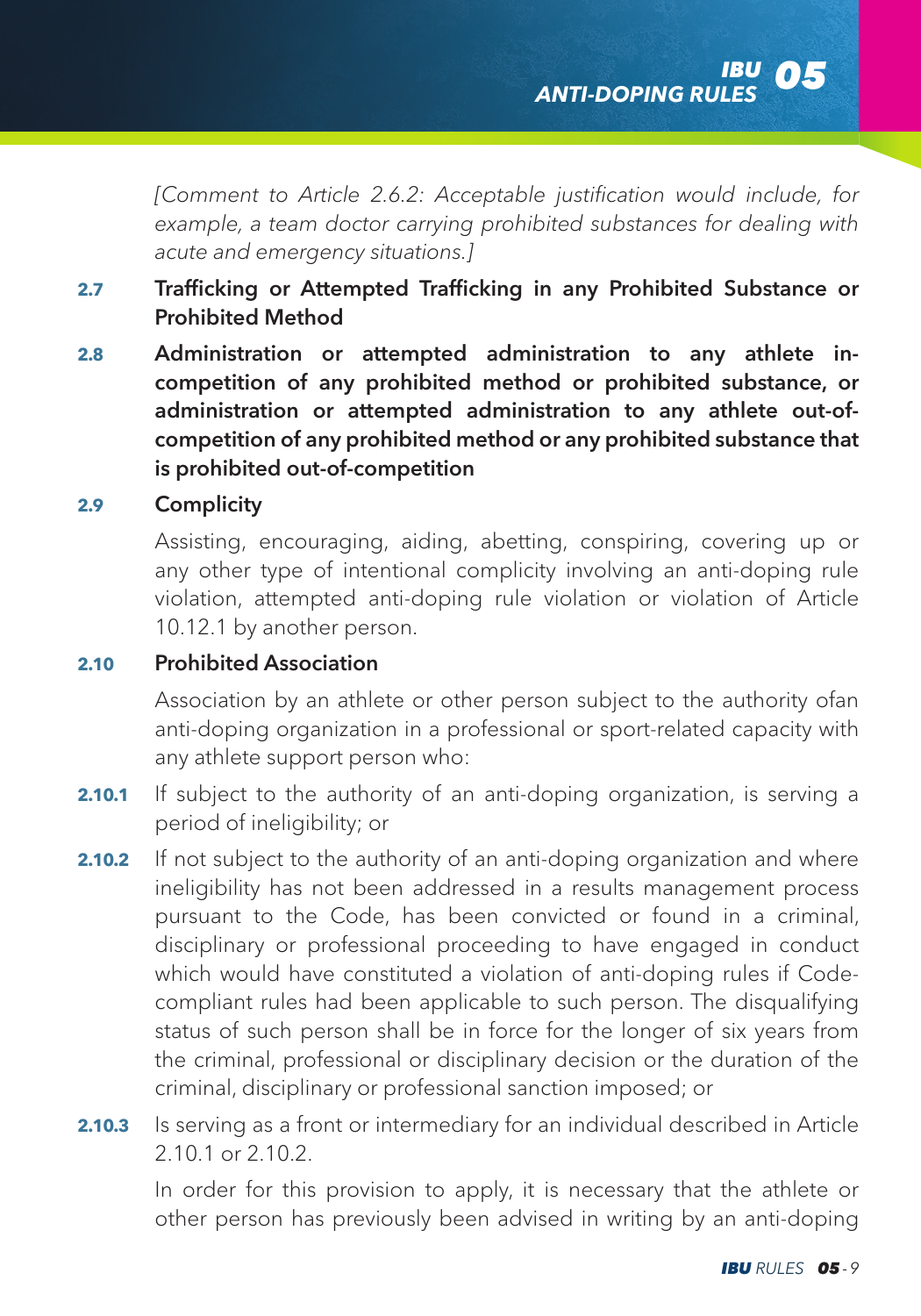

organization with jurisdiction over the athlete or other person, or by WADA, of the athlete support person's disqualifying status and the potential consequence of prohibited association and that the athlete or other person can reasonably avoid the association. The anti-doping organization must also use reasonable efforts to advise the athlete support person who is the subject of the notice to the athlete or other person that the athlete support person may, within 15 days, come forward to the anti-doping organization to explain that the criteria described in Articles 2.10.1 and 2.10.2 do not apply to him or her. (Notwithstanding Article 17, this Article applies even when the athlete support person's disqualifying conduct occurred prior to the effective date provided in Article 20.7.)

 The burden shall be on the athlete or other person to establish that any association with athlete support personnel described in Article 2.10.1 or 2.10.2 is not in a professional or sport-related capacity.

 Anti-doping organizations that are aware of athlete support personnel who meet the criteria described in Article 2.10.1, 2.10.2, or 2.10.3 shall submit that information to WADA.

*[Comment to Article 2.10: athletes and other persons must not work with coaches, trainers, physicians or other athlete support personnel who are Ineligible on account of an anti-doping rule violation or who have been criminally convicted or professionally disciplined in relation to doping. Some examples of the types of association which are prohibited include: obtaining training, strategy, technique, nutrition or medical advice; obtaining therapy, treatment or prescriptions; providing any bodily products for analysis; or allowing the athlete support person to serve as an agent or representative. Prohibited association need not involve any form of compensation.]*

# **3.** Proof of Doping

## **3.1** Burdens and Standards of Proof

 The IBU and its member federations shall have the burden of establishing that an anti-doping rule violation has occurred. The standard of proof will be whether the IBU or its member federation have established an anti-doping rule violation to the comfortable satisfaction of the hearing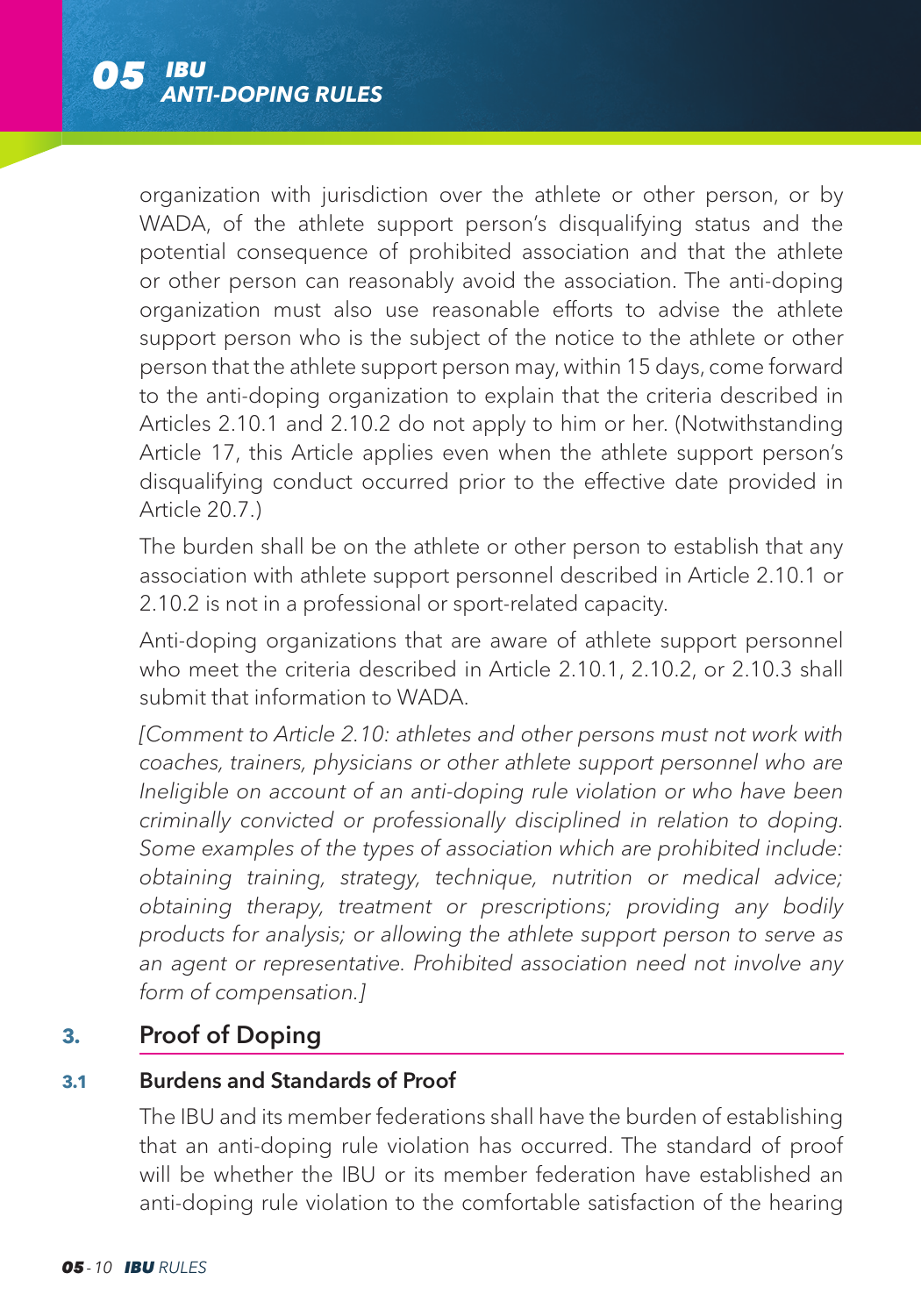panel, bearing in mind the seriousness of the allegation that has been made. This standard of proof in all cases is greater than a mere balance of probability but less than proof beyond a reasonable doubt. Where these Anti-Doping Rules place the burden of proof upon the athlete or other person alleged to have committed an anti-doping rule violation to rebut a presumption or establish specified facts or circumstances, the standard of proof shall be by a balance of probability.

*[Comment to Article 3.1: This standard of proof required to be met by the IBU or its member federation is comparable to the standard that is applied in most countries to cases involving professional misconduct.]*

### **3.2** Methods of Establishing Facts and Presumptions

 Facts related to anti-doping rule violations may be established by any reliable means, including admissions. The following rules of proof will be applicable in doping cases:

*[Comment to Article 3.2: For example, the IBU or its member federation may establish an anti-doping rule violation under Article 2.2 (Use of a Prohibited Substance or Prohibited Method) based on the athlete's admissions, the credible testimony of third persons, reliable documentary evidence, reliable analytical data from either an A or B sample as provided in the comments to Article 2.2, or conclusions drawn from the profile of a series of the athlete's blood or urine samples.]*

- **3.2.1** Analytical methods or decision limits approved by WADA after consultation within the relevant scientific community and which have been the subject of peer review are presumed to be scientifically valid. Any athlete or other person seeking to rebut this presumption of scientific validity shall, as a condition precedent to any such challenge, first notify WADA of the challenge and the basis of the challenge. CAS on its own initiative may also inform WADA of any such challenge. At WADA's request, the CAS panel shall appoint an appropriate scientific expert to assist the panel in its evaluation of the challenge. Within 10 days of WADA's receipt of such notice, and WADA's receipt of the CAS file, WADA shall also have the right to intervene as a party, appear amicus curiae, or otherwise provide evidence in such proceeding.
- **3.2.2** WADA-accredited laboratories and other laboratories approved by WADA are presumed to have conducted sample analysis and custodial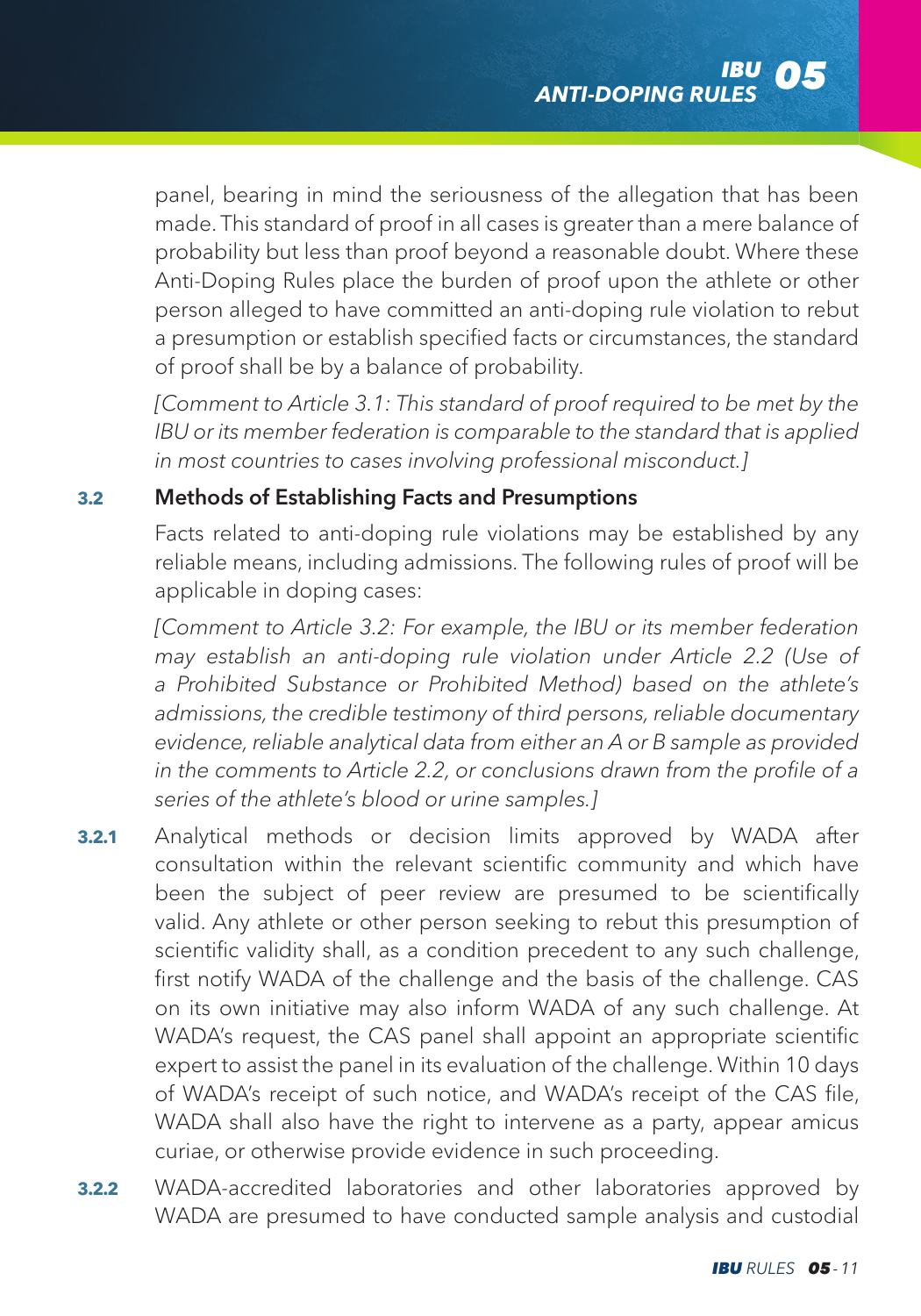

procedures in accordance with the WADA International Standard for Laboratories. The athlete or other person may rebut this presumption by establishing that a departure from the International Standard for Laboratories occurred that could reasonably have caused the adverse analytical finding. If the athlete or other person rebuts the preceding presumption by showing that a departure from the International Standard occurred that could reasonably have caused the adverse analytical finding, then the IBU will have the burden of establishing that such departure did not cause the adverse analytical finding.

*[Comment to Article 3.2.2: The burden is on the athlete or other person to establish, by a balance of probability, a departure from the international standard that could reasonably have caused the adverse analytical finding. If the athlete or other person does so, the burden shifts to the IBU or its member federation to prove to the comfortable satisfaction of the hearing panel that the departure did not cause the adverse analytical finding.]*

- **3.2.3** Departures from any other international standard or other anti-doping rule or policy set forth in the Code or these Anti-Doping Rules which did not cause an adverse analytical finding or other anti-doping rule violation will not invalidate such results. If the athlete or other person establishes that a departure from another international standard or other anti-doping rule or policy that could reasonably have caused an anti-doping rule violation based on an adverse analytical finding or other anti-doping rule violation occurred, then the IBU will have the burden of establishing that such a departure did not cause the adverse analytical finding or the factual basis for the anti-doping rule violation.
- **3.2.4** The facts established by a decision of a court or professional disciplinary tribunal of competent jurisdiction that are not the subject of a pending appeal will be irrefutable evidence against the athlete or other person to whom the decision pertained of those facts, unless the athlete or other person establishes that the decision violated principles of natural justice.
- **3.2.5** The hearing panel in a hearing on an anti-doping rule violation may draw an inference adverse to the athlete or other person who is asserted to have committed an anti-doping rule violation based on the athlete's or other person's refusal, after a request made in a reasonable time in advance of the hearing, to appear at the hearing (either in person or by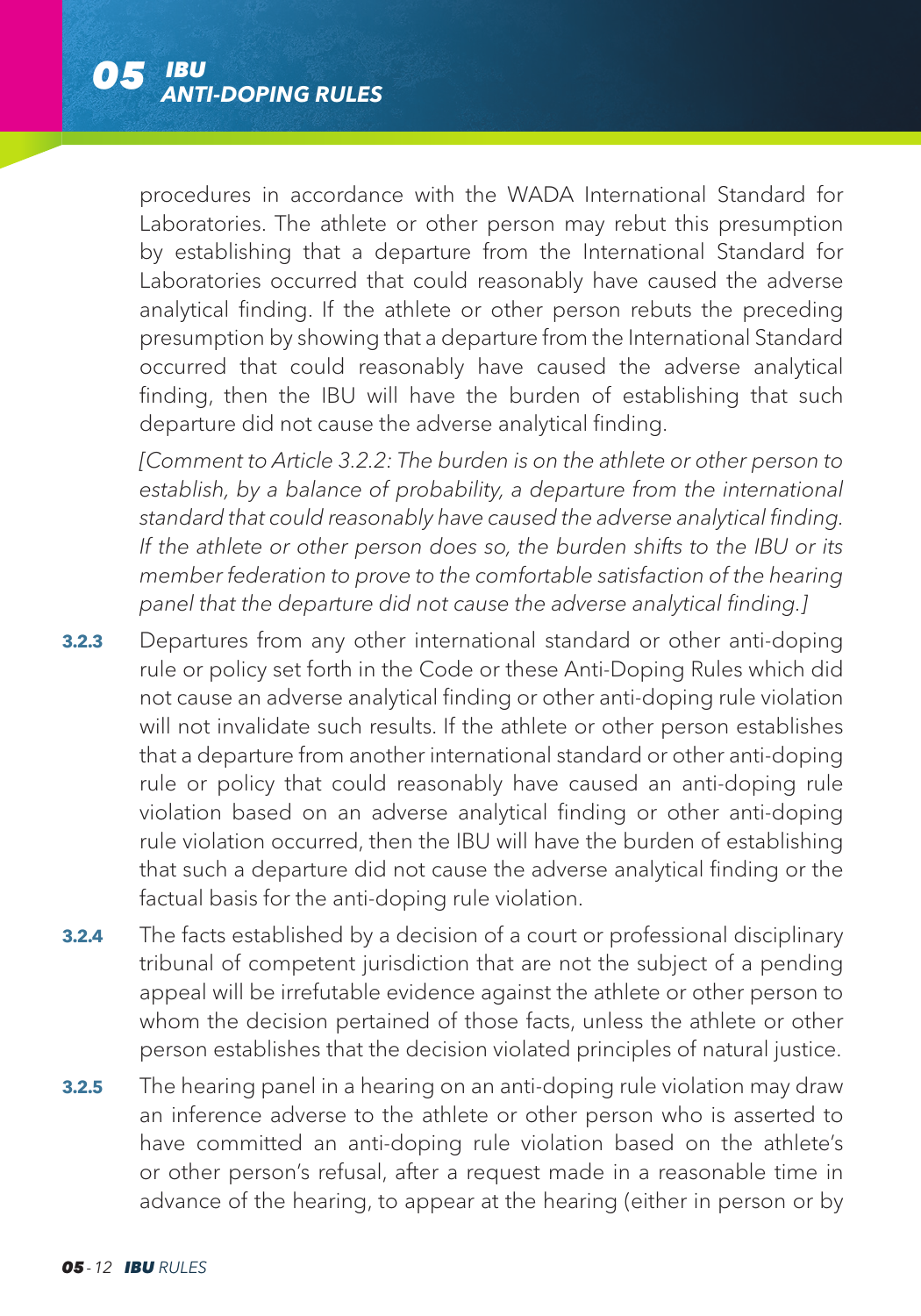telephone as directed by the tribunal) and to answer questions either from the hearing panel or from the anti-doping organization asserting the anti-doping rule violation.

# **4.** The Prohibited List

### **4.1** Incorporation of the WADA Prohibited List

 These Anti-Doping Rules incorporate the WADA Prohibited List, which is published and revised by WADA as described in Article 4.1 of the Code.

### **4.2** Prohibited Substances and Prohibited Methods Identified on the WADA Prohibited List

#### **4.2.1** Prohibited Substances and Prohibited Methods

 Unless provided otherwise in the Prohibited List and/or a revision, the Prohibited List and revisions shall go into effect under these Anti-Doping Rules three months after publication of the Prohibited List by WADA without requiring any further action by the IBU. All athletes and other persons shall be bound by the Prohibited List and any revisions thereto, from the date they go into effect, without further formality. It is the responsibility of all athletes and other persons to familiarize themselves with the most up-to-date version of the Prohibited List and all revisions thereto.

 As described in Article 4.2 of the Code, the IBU may upon the recommendation of its Medical Committee request that WADA expand the Prohibited List for the sport of biathlon. The IBU may also upon the recommendation of its Medical Committee request that WADA include additional substances or methods, which have the potential for abuse in the sport of biathlon, in the monitoring program described in Article 4.5 of the WADA Code. As provided in the Code, WADA will make the final decision on such requests by IBU.

### **4.2.2** Specified Substances

 For purposes of the application of Article 10 (Sanctions on Individuals), all prohibited substances shall be "specified substances" except substances in the classes of anabolic agents and hormones; and those stimulants and hormone antagonists and modulators so identified on the Prohibited List. The category of specified substances shall not include prohibited methods.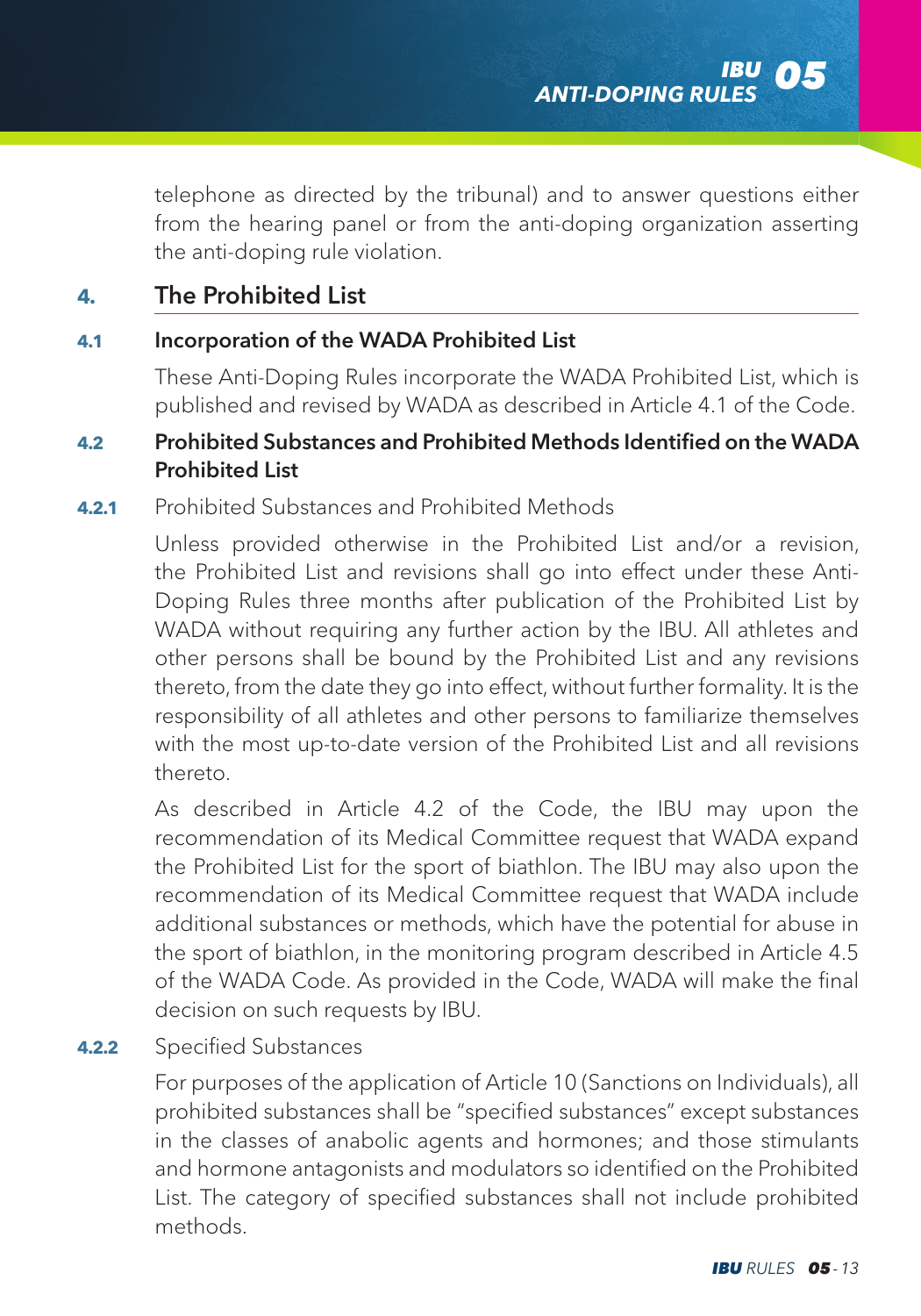

*[Comment to Article 4.2.2: The specified substances identified in Article 4.2.2 should not in any way be considered less important or less dangerous than other doping substances. Rather, they are simply substances which are more likely to have been consumed by an athlete for a purpose other than the enhancement of sport performance.]*

### **4.3** WADA's Determination of the Prohibited List

 WADA's determination of the prohibited substances and prohibited methods that will be included on the Prohibited List, the classification of substances into categories on the Prohibited List, and the classification of a substance as prohibited at all times or in-competition only, is final and shall not be subject to challenge by an athlete or other person based on an argument that the substance or method was not a masking agent or did not have the potential to enhance performance, represent a health risk or violate the spirit of sport.

### **4.4** Therapeutic Use Exemptions ("TUEs")

- **4.4.1** The presence of a prohibited substance or its metabolites or markers (Article 2.1), and/or use or attempted use of a prohibited substance or a prohibited method (Article 2.2), possession of prohibited substances or prohibited methods (Article 2.6) or administration of a prohibited substance or prohibited method (Article 2.8), shall not be considered an anti-doping rule violation if it is consistent with the provisions of a TUE granted in accordance with the WADA International Standard for Therapeutic Use Exemptions.
- **4.4.2** If an international-level athlete is using a Prohibited Substance or a Prohibited Method for therapeutic reasons:
- **4.4.2.1** Where the athlete already has a TUE granted by his or her national antidoping organization for the substance or method in question, that TUE is not automatically valid for international-level competition. However, the athlete may apply to the IBU to recognize that TUE, in accordance with Article 7 of the International Standard for Therapeutic Use Exemptions. If that TUE meets the criteria set out in the International Standard for Therapeutic Use Exemptions, then the IBU shall recognize it for purposes of international-level competition as well. If the IBU considers that the TUE does not meet those criteria and so refuses to recognize it, the IBU shall notify the athlete and his or her national anti-doping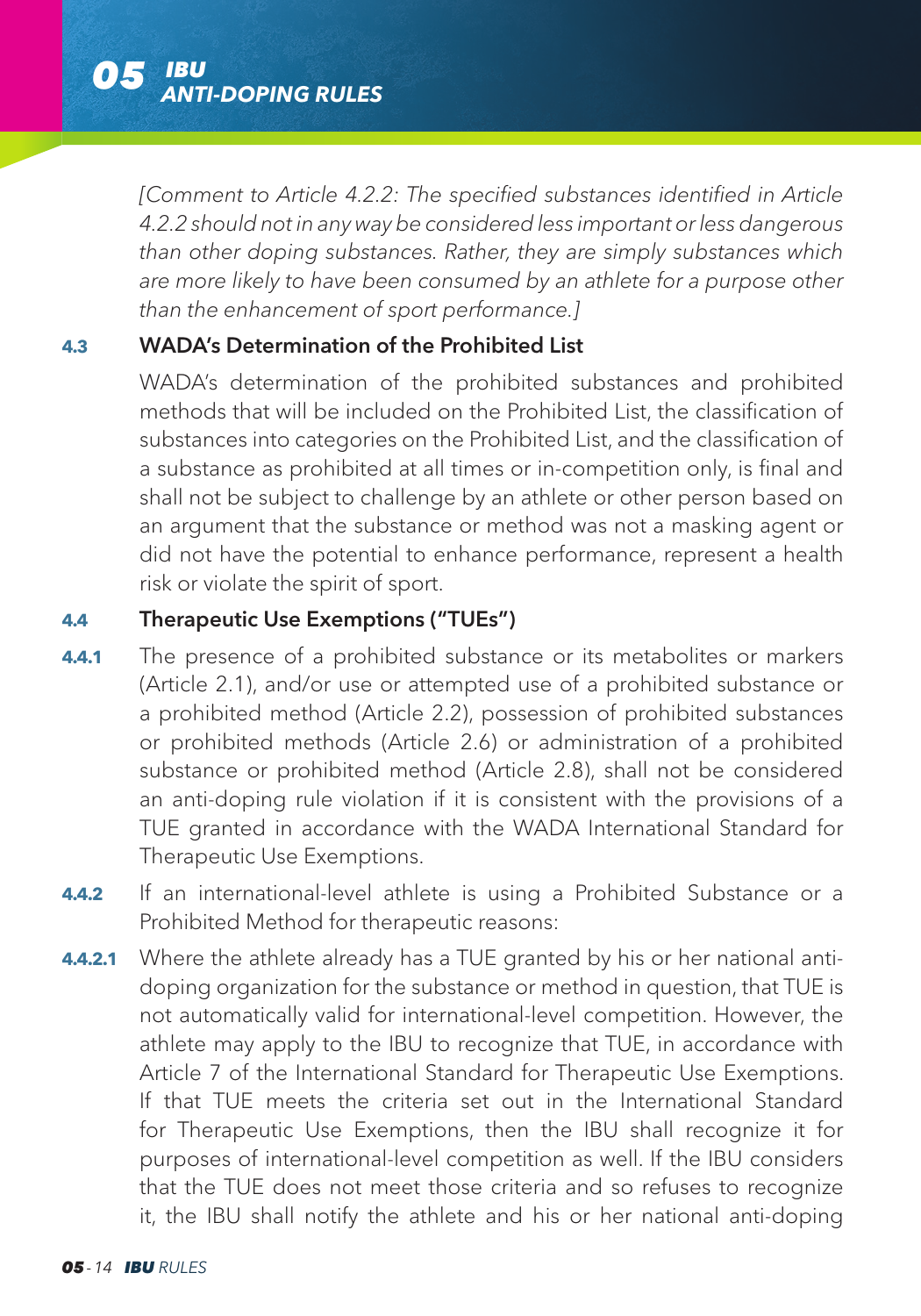organization promptly, with reasons. The athlete and the national antidoping organization shall have 21 days from such notification to refer the matter to WADA for review in accordance with Article 4.4.6. If the matter is referred to WADA for review, the TUE granted by the national anti-doping organization remains valid for national-level competition and out-of-competition testing (but is not valid for international-level competition) pending WADA's decision. If the matter is not referred to WADA for review, the TUE becomes invalid for any purpose when the 21 day review deadline expires.

 *[Comment to Article 4.4.2.1: Further to Articles 5.6 and 7.1(a) of the International Standard for Therapeutic Use Exemptions, the IBU may publish notice on its website (www.biathlonworld.com)that it will automatically recognize TUE decisions (or categories of such decisions, e.g., as to particular substances or methods) made by national anti-doping organizations. If an athlete's TUE falls into a category of automatically recognized TUEs, then he/she does not need to apply to the IBU for recognition of that TUE.*

 *If the IBU refuses to recognize a TUE granted by a national anti-doping organization only because medical records or other information are missing that are needed to demonstrate satisfaction of the criteria in the International Standard for Therapeutic Use Exemptions, the matter should not be referred to WADA. Instead, the file should be completed and resubmitted to the IBU.]*

**4.4.2.2** If the athlete does not already have a TUE granted by his/her national antidoping organization for the substance or method in question, the athlete must apply directly to the IBU for a TUE in accordance with the process set out in the International Standard for Therapeutic Use Exemptions [using the form posted on IBU's website (www.biathlonworld.com)]. If the IBU denies the athlete's application, it must notify the athlete promptly, with reasons. If the IBU grants the athlete's application, it must notify not only the athlete but also his/her national anti-doping organization. If the national anti-doping organization considers that the TUE granted by the IBU does not meet the criteria set out in the International Standard for Therapeutic Use Exemptions, it has 21 days from such notification to refer the matter to WADA for review in accordance with Article 4.4.6. If the national anti-doping organization refers the matter to WADA for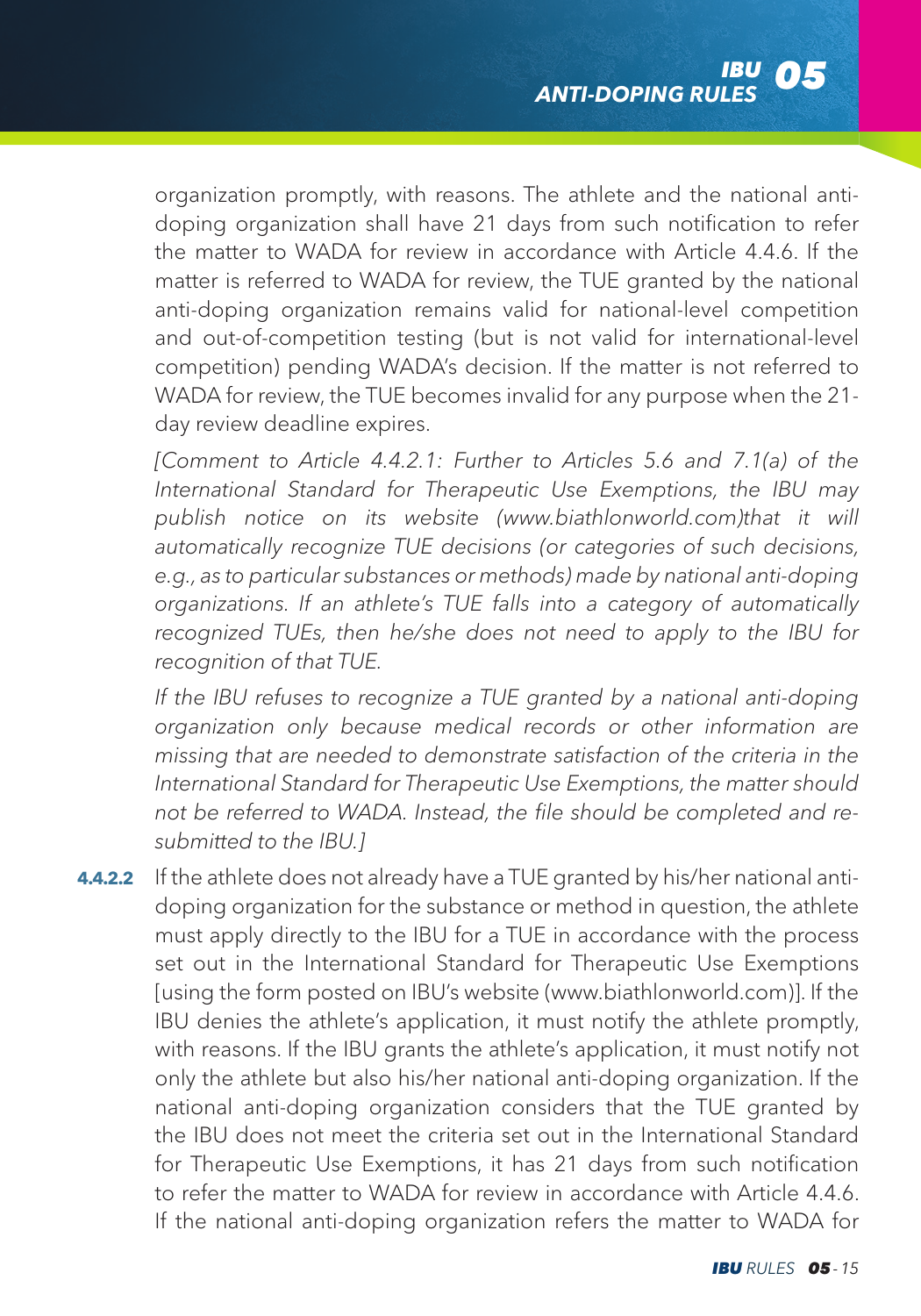

review, the TUE granted by the IBU remains valid for international-level competition and out-of-competition testing (but is not valid for nationallevel competition) pending WADA's decision. If the national anti-doping organization does not refer the matter to WADA for review, the TUE granted by the IBU becomes valid for national-level competition as well when the 21-day review deadline expires.

*[Comment to Article 4.4.2: The IBU may agree with a national anti-doping organization that the national anti-doping organization will consider TUE applications on behalf of the IBU.]*

- **4.4.3** If the IBU chooses to test an athlete who is not an international-level athlete, the IBU shall recognize a TUE granted to that athlete by his or her national anti-doping organization. If the IBU chooses to test an athlete who is not an international-level or a national-level athlete, the IBU shall permit that athlete to apply for a retroactive TUE for any prohibited substance or prohibited method that he/she is using for therapeutic reasons.
- **4.4.4** An application to the IBU for grant or recognition of a TUE must be made as soon as the need arises and in any event (save in emergency or exceptional situations or where Article 4.3 of the International Standard for Therapeutic Use Exemptions applies) at least 30 days before the athlete's next competition. The IBU shall appoint a panel to consider applications for the grant or recognition of TUEs (the "TUE Committee"). The TUE Committee shall promptly evaluate and decide upon the application in accordance with the relevant provisions of the International Standard for Therapeutic Use Exemptions [and the specific IBU's protocols posted on its website]. Subject to Article 4.4.6 of these Rules, its decision shall be the final decision of the IBU, and shall be reported to WADA and other relevant anti-doping organizations, including the athlete's national anti-doping organization, through ADAMS, in accordance with the International Standard for Therapeutic Use Exemptions.

*[Comment to Article 4.4.4: The submission of false or misleadingly incomplete information in support of a TUE application (including but not limited to the failure to advise of the unsuccessful outcome of a prior application to another anti-doping organization for such a TUE) may result in a charge of tampering or attempted tampering under Article 2.5.*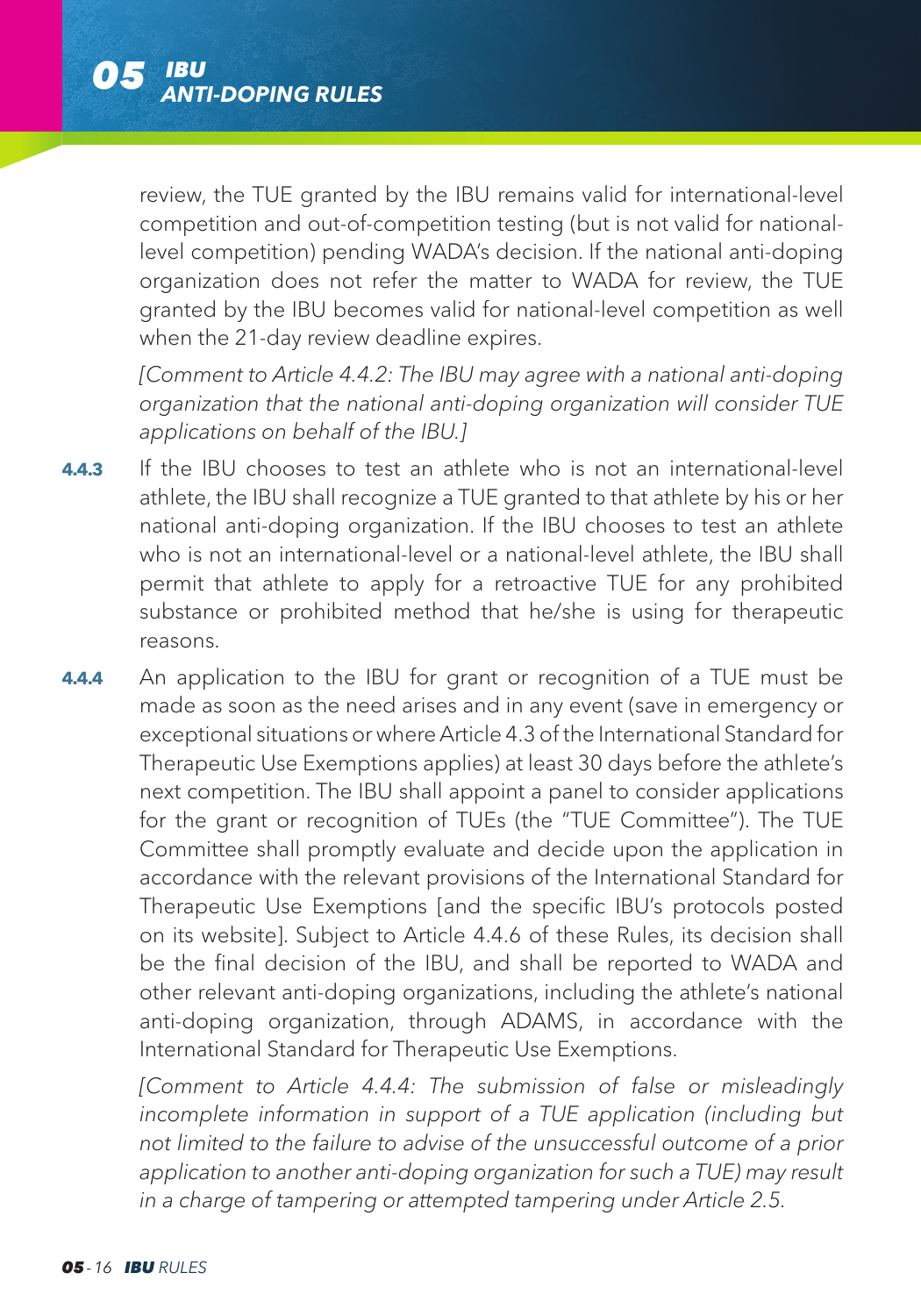*An athlete should not assume that his/her application for grant or recognition of a TUE (or for renewal of a TUE) will be granted. Any use or possession or administration of a prohibited substance or prohibited method before an application has been granted is entirely at the athlete's own risk.]* 

### **4.4.5** Expiration, Cancellation, Withdrawal or Reversal of a TUE

- **4.4.5.1** A TUE granted pursuant to these Anti-Doping Rules:
	- (a) shall expire automatically at the end of any term for which it was granted, without the need for any further notice or other formality;
	- (b) may be cancelled if the athlete does not promptly comply with any requirements or conditions imposed by the TUE Committee upon grant of the TUE;
	- (c) may be withdrawn by the TUE Committee if it is subsequently determined that the criteria for grant of a TUE are not in fact met; or
	- (d) may be reversed on review by WADA or on appeal.
- **4.4.5.2** In such event, the athlete shall not be subject to any consequences based on his/her use or possession or administration of the prohibited substance or prohibited method in question in accordance with the TUE prior to the effective date of expiry, cancellation, withdrawal or reversal of the TUE. The review pursuant to Article 7.2 of any subsequent adverse analytical finding shall include consideration of whether such finding is consistent with use of the prohibited substance or prohibited method prior to that date, in which event no anti-doping rule violation shall be asserted.

### **4.4.6** Reviews and Appeals of TUE Decisions

**4.4.6.1** WADA shall review any decision by the IBU not to recognize a TUE granted by the national anti-doping organization that is referred to WADA by the athlete or the athlete's national anti-doping organization. In addition, WADA shall review any decision by the IBU to grant a TUE that is referred to WADA by the athlete's national anti-doping organization. WADA may review any other TUE decisions at any time, whether upon request by those affected or on its own initiative. If the TUE decision being reviewed meets the criteria set out in the International Standard for Therapeutic Use Exemptions, WADA will not interfere with it. If the TUE decision does not meet those criteria, WADA will reverse it.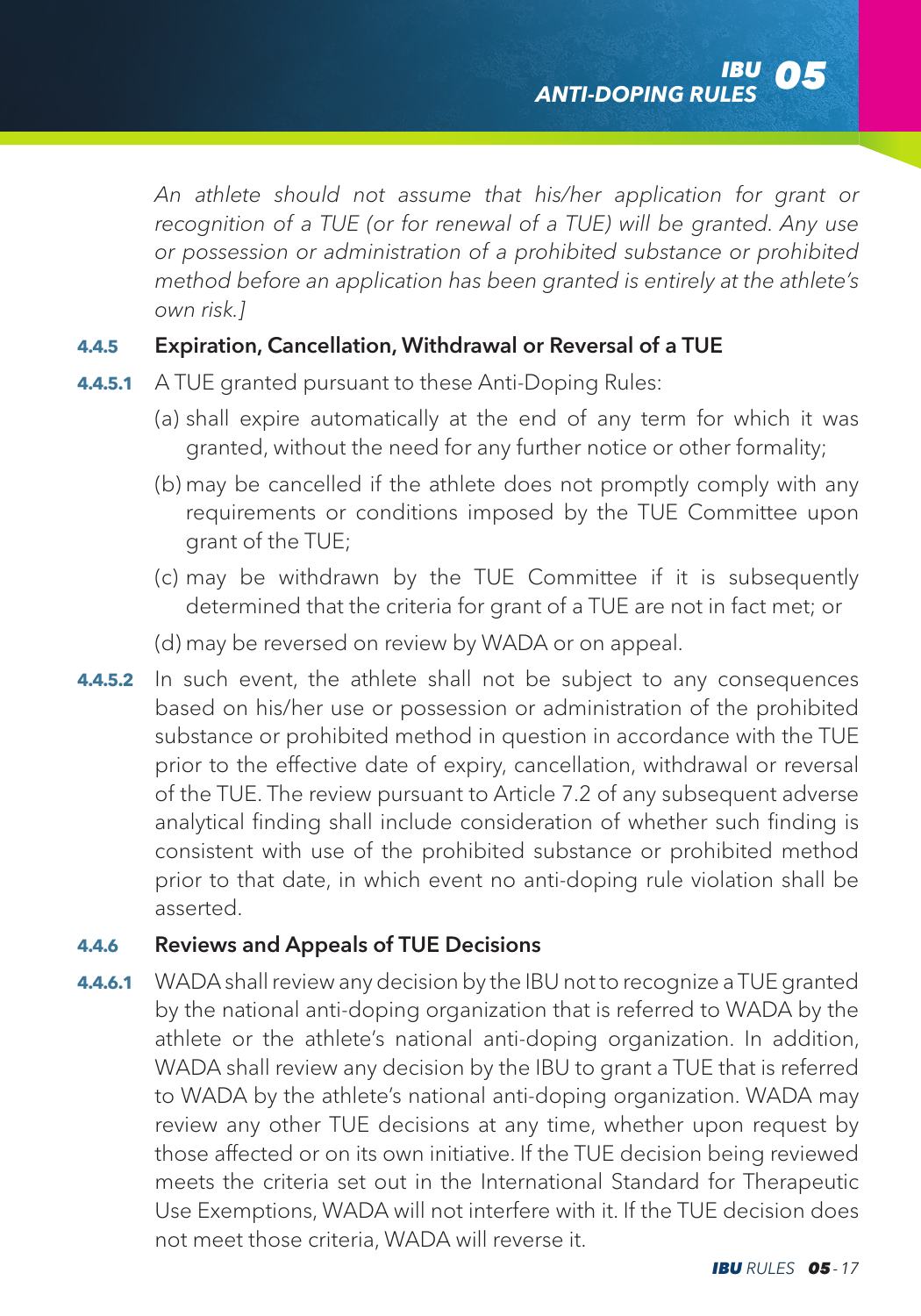

**4.4.6.2** Any TUE decision by the IBU (or by a national anti-doping organization where it has agreed to consider the application on behalf of the IBU) that is not reviewed by WADA, or that is reviewed by WADA but is not reversed upon review, may be appealed by the athlete and/or the athlete's national anti-doping organization exclusively to CAS, in accordance with Article 13.

*[Comment to Article 4.4.6.2: In such cases, the decision being appealed is the IBU's TUE decision, not WADA's decision not to review the TUE decision or (having reviewed it) not to reverse the TUE decision. However, the deadline to appeal the TUE decision does not begin to run until the date that WADA communicates its decision. In any event, whether the decision has been reviewed by WADA or not, WADA shall be given notice of the appeal so that it may participate if it sees fit.]*

- **4.4.6.3** A decision by WADA to reverse a TUE decision may be appealed by the athlete, the national anti-doping organization and/or the IBU exclusively to CAS, in accordance with Article 13.
- **4.4.6.4** A failure to take action within a reasonable time on a properly submitted application for grant or recognition of a TUE or for review of a TUE decision shall be considered a denial of the application.

## **5.** Testing and Investigations

### **5.1** Purpose of Testing and Investigations

 Testing and investigations shall only be undertaken for anti-doping purposes. They shall be conducted in conformity with the provisions of the International Standard for Testing and Investigations and the specific protocols of the IBU supplementing that International Standard.

**5.1.1** Testing shall be undertaken to obtain analytical evidence as to the athlete's compliance (or non-compliance) with the strict Code prohibition on the presence/Use of a prohibited substance or prohibited method. Test distribution planning, testing, post-testing activity and all related activities conducted by the IBU shall be in conformity with the International Standard for Testing and Investigations. The IBU shall determine the number of finishing placement tests, random tests and target tests to be performed, in accordance with the criteria established by the International Standard for Testing and Investigations. All provisions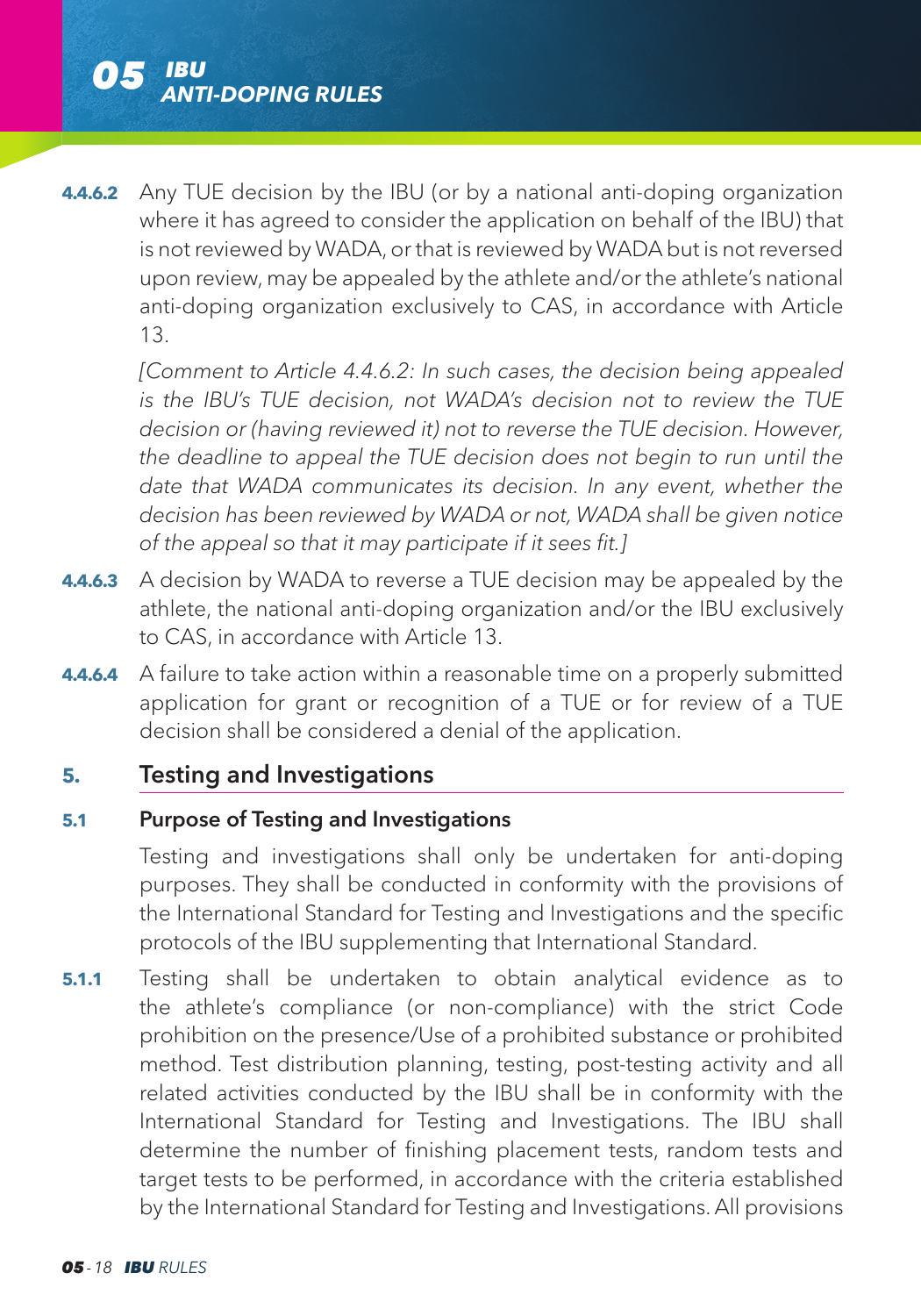of the International Standard for Testing and Investigations shall apply automatically in respect of all such testing.

- **5.1.2** Investigations shall be undertaken:
- **5.1.2.1** in relation to atypical findings, atypical passport findings and adverse passport findings, in accordance with Articles 7.4 and 7.5 respectively, gathering intelligence or evidence (including, in particular, analytical evidence) in order to determine whether an anti-doping rule violation has occurred under Article 2.1 and/or Article 2.2; and
- **5.1.2.2** in relation to other indications of potential anti-doping rule violations, in accordance with Articles 7.6 and 7.7, gathering intelligence or evidence (including, in particular, non-analytical evidence) in order to determine whether an anti-doping rule violation has occurred under any of Articles 2.2 to 2.10.
- **5.1.3** The IBU may obtain, assess and process anti-doping intelligence from all available sources, to inform the development of an effective, intelligent and proportionate test distribution plan, to plan target testing, and/ or to form the basis of an investigation into a possible anti-doping rule violation(s).

#### **5.2** Authority to Conduct Testing

- **5.2.1** Subject to the jurisdictional limitations for event testing set out in Article 5.3 of the Code, the IBU shall have in-competition and out-of-competition testing authority over all of the athletes specified in the Introduction to these Anti-Doping Rules (under the heading "Scope").
- **5.2.2** The IBU may require any athlete over whom it has testing authority (including any athlete serving a period of ineligibility) to provide a sample at any time and at any place.

*[Comment to Article 5.2.2: Unless the athlete has identified a 60-minute time-slot for testing between the hours of 11pm and 6am, or has otherwise consented to testing during that period, the IBU will not test an athlete during that period unless it has a serious and specific suspicion that the athlete may be engaged in doping. A challenge to whether the IBU had sufficient suspicion for testing in that period shall not be a defense to an anti-doping rule violation based on such test or attempted test.]*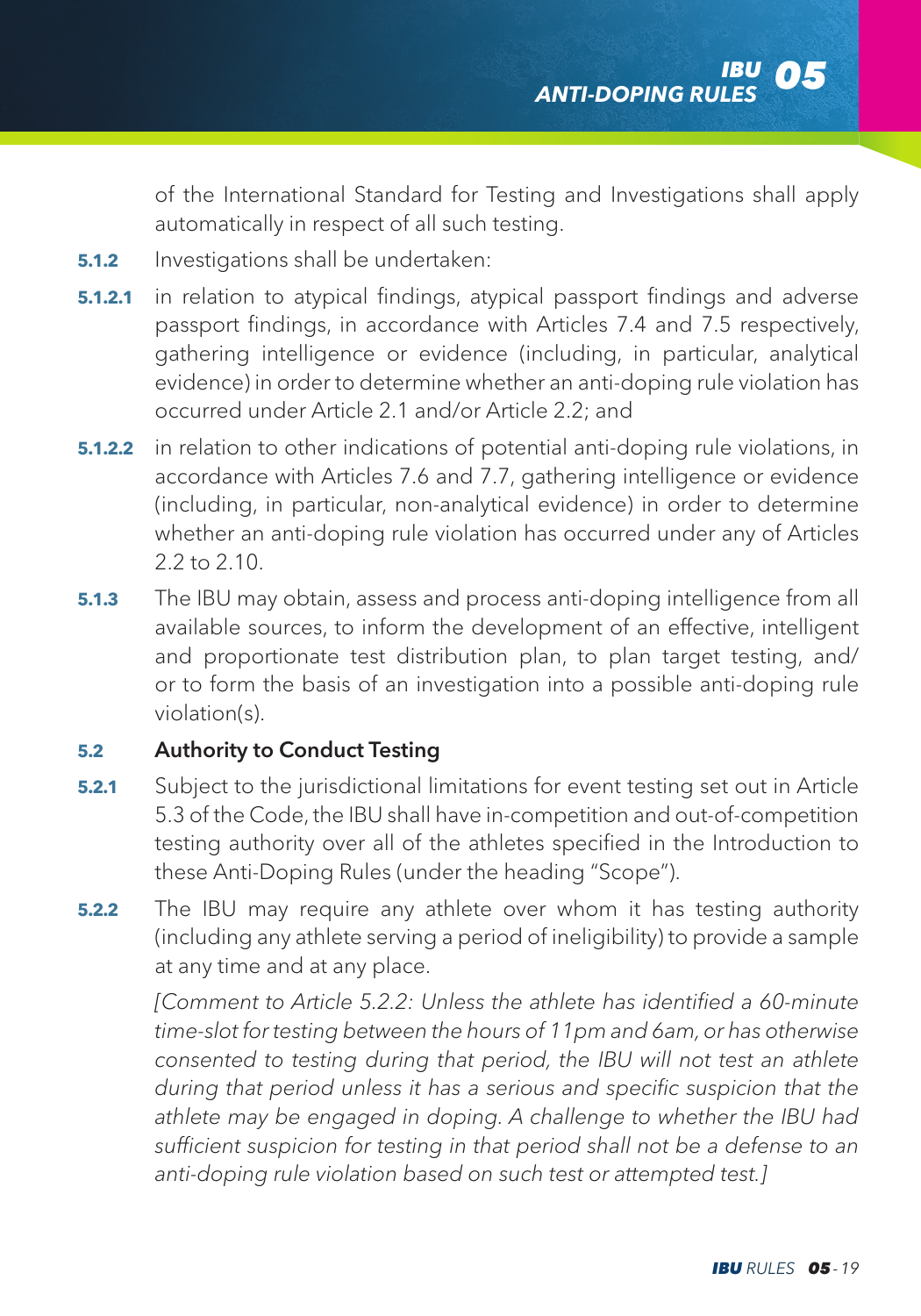

- **5.2.3** WADA shall have in-competition and out-of-competition testing authority as set out in Article 20.7.8 of the Code.
- **5.2.4** If the IBU delegates or contracts any part of testing to a national antidoping organization (directly or through a national federation), that national anti-doping organization may collect additional samples or direct the laboratory to perform additional types of analysis at the national anti-doping organization's expense. If additional samples are collected or additional types of analysis are performed, the IBU shall be notified.

## **5.3** Event Testing

- **5.3.1** Except as provided in Article 5.3 of the Code, only a single organization should be responsible for initiating and directing testing at event venues during an event period. At international events, the collection of samples shall be initiated and directed by the IBU (or any other international organization which is the ruling body for the event). At the request of the IBU (or any other international organization which is the ruling body for an event), any testing during the event period outside of the event venues shall be coordinated with the IBU (or the relevant ruling body of the event).
- **5.3.2** If an anti-doping organization which would otherwise have testing authority but is not responsible for initiating and directing testing at an event desires to conduct testing of athletes at the event venues during the event period, the anti-doping organization shall first confer with the IBU (or any other international organization which is the ruling body of the event) to obtain permission to conduct and coordinate such testing. If the anti-doping organization is not satisfied with the response from the IBU (or any other international organization which is the ruling body of the event), the anti-doping organization may ask WADA for permission to conduct testing and to determine how to coordinate such testing, in accordance with the procedures set out in the International Standard for Testing and Investigations. WADA shall not grant approval for such testing before consulting with and informing the IBU (or any other international organization which is the ruling body for the event). WADA's decision shall be final and not subject to appeal. Unless otherwise provided in the authorization to conduct testing, such tests shall be considered outof-competition tests. Results management for any such test shall be the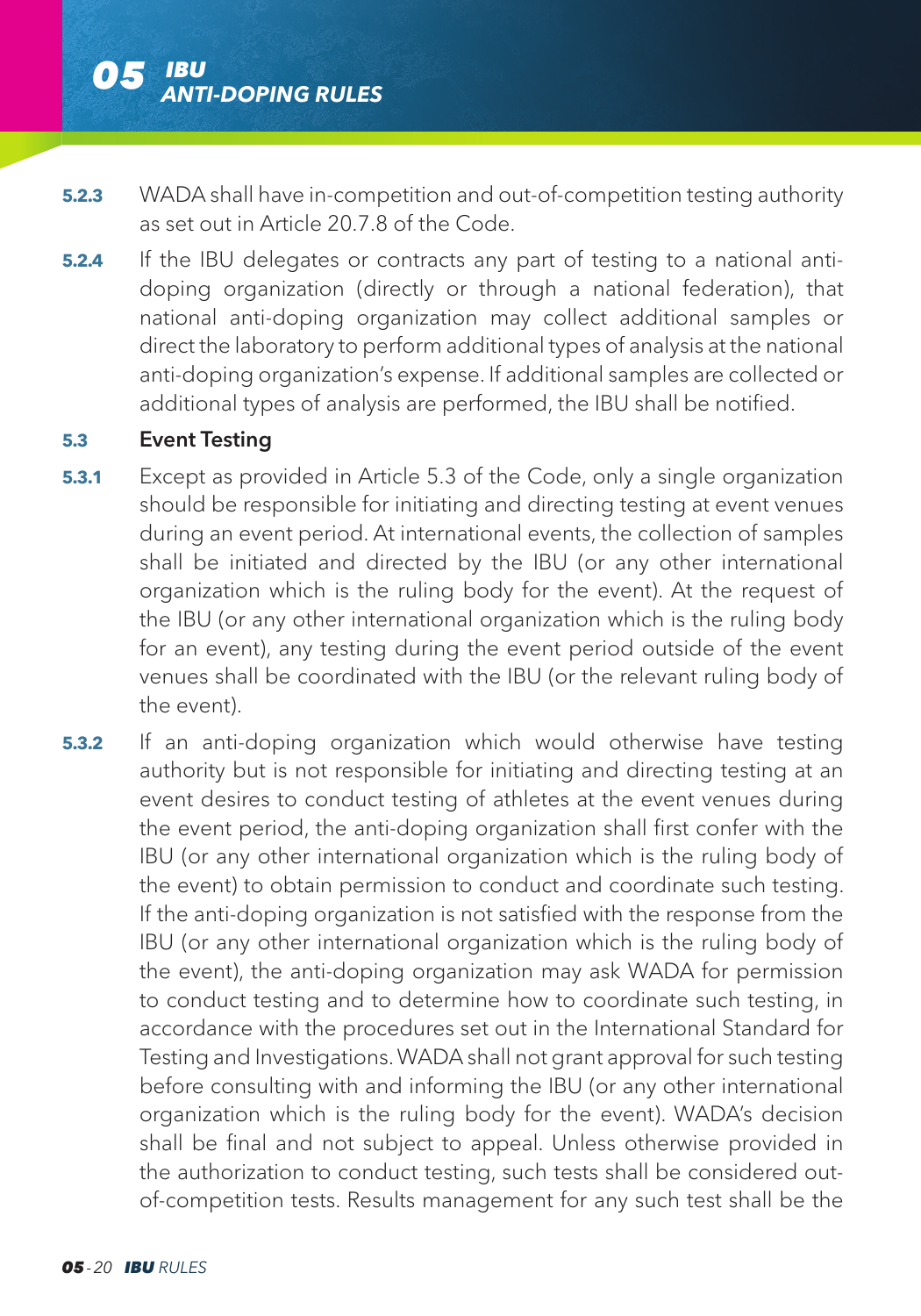responsibility of the anti-doping organization initiating the test unless provided otherwise in the rules of the ruling body of the event.

### **5.4** Test Distribution Planning

 Consistent with the International Standard for Testing and Investigations, and in coordination with other anti-doping organizations conducting testing on the same athletes, the IBU shall develop and implement an effective, intelligent and proportionate test distribution plan that prioritizes appropriately between disciplines, categories of athletes, types of testing, types of samples collected, and types of sample analysis, all in compliance with the requirements of the International Standard for Testing and Investigations. The IBU shall provide WADA upon request with a copy of its current test distribution plan.

### **5.5** Coordination of Testing

 Where reasonably feasible, testing shall be coordinated through ADAMS or another system approved by WADA in order to maximize the effectiveness of the combined testing effort and to avoid unnecessary repetitive testing.

# **5.6** Athlete Whereabouts Requirements

### **5.6.1** Registered Testing Pool

 A minimum of 30 male and 30 female athletes will comprise the IBU Registered Testing Pool (IBU RTP). These athletes are required to comply with the whereabouts requirements of the International Standard for Testing and Investigations. They are selected based on the prior year's World Cup Final Score. Athletes may be added to the IBU RTP under the following circumstances:

- (a) by virtue of their placing in the top twenty of any IBU World Cup ranking competition.
- (b) when a change in performance or hematological and/or steroidal profile is deemed significant when evaluated by the MC.
- (c) athletes who are serving periods of ineligibility as consequences of anti-doping rule violations are to be part of the IBURTP.
- (d) athletes who apply for hemoglobin exemption will be added automatically to the IBU RTP.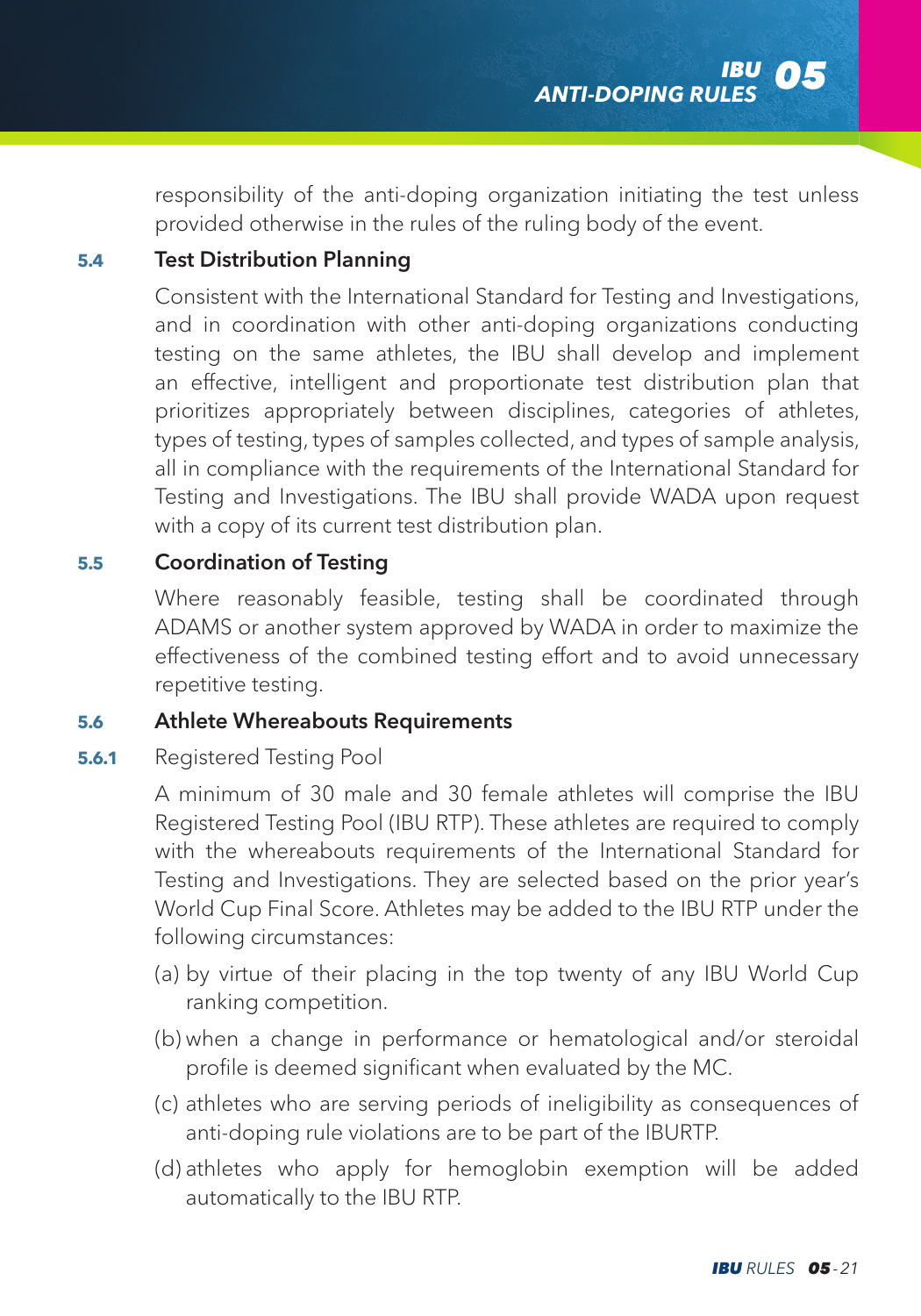- (e) Athletes transferring into biathlon from other international sporting federations
- (f) An athlete can, in exceptional circumstances, apply to the IBU Medical Committee for consideration of exclusion from the RTP for a limited period of time, based on exceptional medical circumstances.
- (g) any other athlete that the IBU wishes to test out of competition regularly for any reason other than those described herein.

 The IBU shall coordinate with national anti-doping organizations the identification of such athletes and the collection of their whereabouts information. The IBU shall review and update as necessary its criteria for including athletes in its registered testing pool, and shall revise the membership of its registered testing pool from time to time as appropriate in accordance with the set criteria. Athletes shall be notified before they are included in a registered testing pool and when they are removed from that pool.

 Each athlete in the registered testing pool shall do the following, in each case in accordance with Annex I to the International Standard for Testing and Investigation:

- (a) must advise the IBU of his/her whereabouts on a quarterly basis by 25 December, March, June and September respectively;
- (b) must update that information as necessary, so that it remains accurate and complete at all times;
- (c) must make him-/herself available for testing at such whereabouts.
- **5.6.2** For purposes of Article 2.4, an athlete's failure to comply with the requirements of the International Standard for Testing and Investigations shall be deemed a filing failure or a missed test (as defined in the International Standard for Testing and Investigations) where the conditions set forth in the International Standard for Testing and Investigations for declaring a filing failure or missed test are met.
- **5.6.3** An athlete in the IBU's registered testing pool shall continue to be subject to the obligation to comply with the whereabouts requirements of Annex I to the International Standard for Testing and Investigations unless and until (a) the athlete gives written notice to the IBU that he/she has retired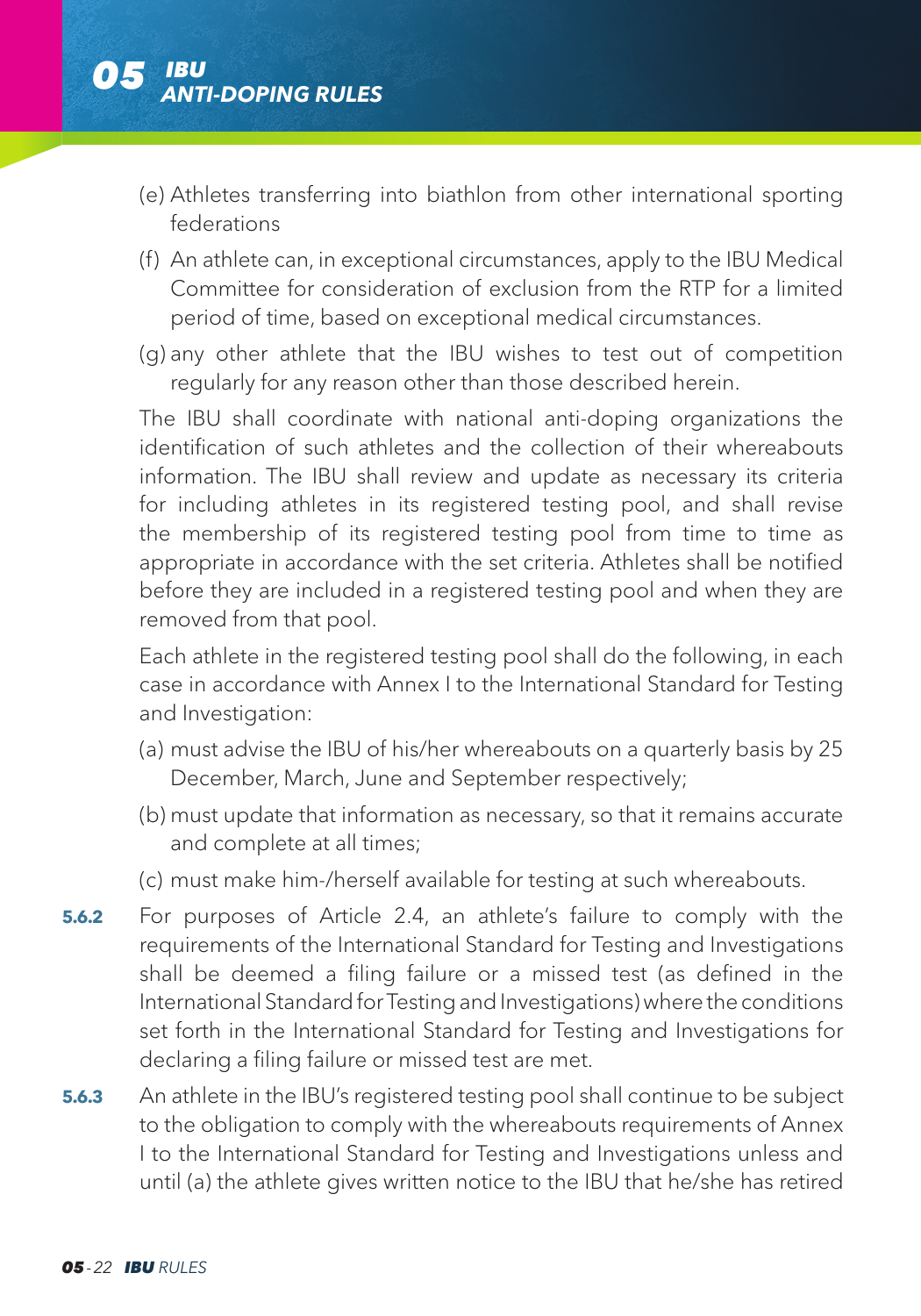or (b) the IBU has informed him or her that he/she no longer satisfies the criteria for inclusion in IBU's registered testing pool.

**5.6.4** Whereabouts information relating to an athlete shall be shared (through ADAMS) with WADA and other anti-doping organizations having authority to test that athlete, shall be maintained in strict confidence at all times, shall be used exclusively for the purposes set out in Article 5.6 of the Code, and shall be destroyed in accordance with the International Standard for the Protection of Privacy and Personal Information once it is no longer relevant for these purposes.

# **5.7** Retired Athletes Returning to Competition

- **5.7.1** An athlete in the IBU's registered testing pool who has given notice of retirement to the IBU may not resume competing in international events or National events until he/she has given the IBU written notice of his/ her intent to resume competing and has made him/herself available for testing for a period of six months before returning to competition, including (if requested) complying with the whereabouts requirements of Annex I to the International Standard for Testing and Investigations. WADA, in consultation with the IBU and the athlete's national anti-doping organization, may grant an exemption to the six-month written notice rule where the strict application of that rule would be manifestly unfair to an athlete. This decision may be appealed under Article 13. Any competitive results obtained in violation of this Article 5.7.1 shall be disqualified.
- **5.7.2** If an athlete retires from sport while subject to a period of ineligibility, the athlete shall not resume competing in international events or national events until the athlete has given six months prior written notice (or notice equivalent to the period of ineligibility remaining as of the date the athlete retired, if that period was longer than six months) to the IBU and to his/her national anti-doping organization of his/her intent to resume competing and has made him/herself available for testing for that notice period, including (if requested) complying with the whereabouts requirements of Annex I to the International Standard for Testing and Investigations.
- **5.7.3** An athlete who is not in the IBU's Registered Testing Pool who has given notice of retirement to the IBU may not resume competing unless he/she notifies the IBU and his/her national anti-doping organization at least six (6) months before he/she wishes to return to competition and makes him/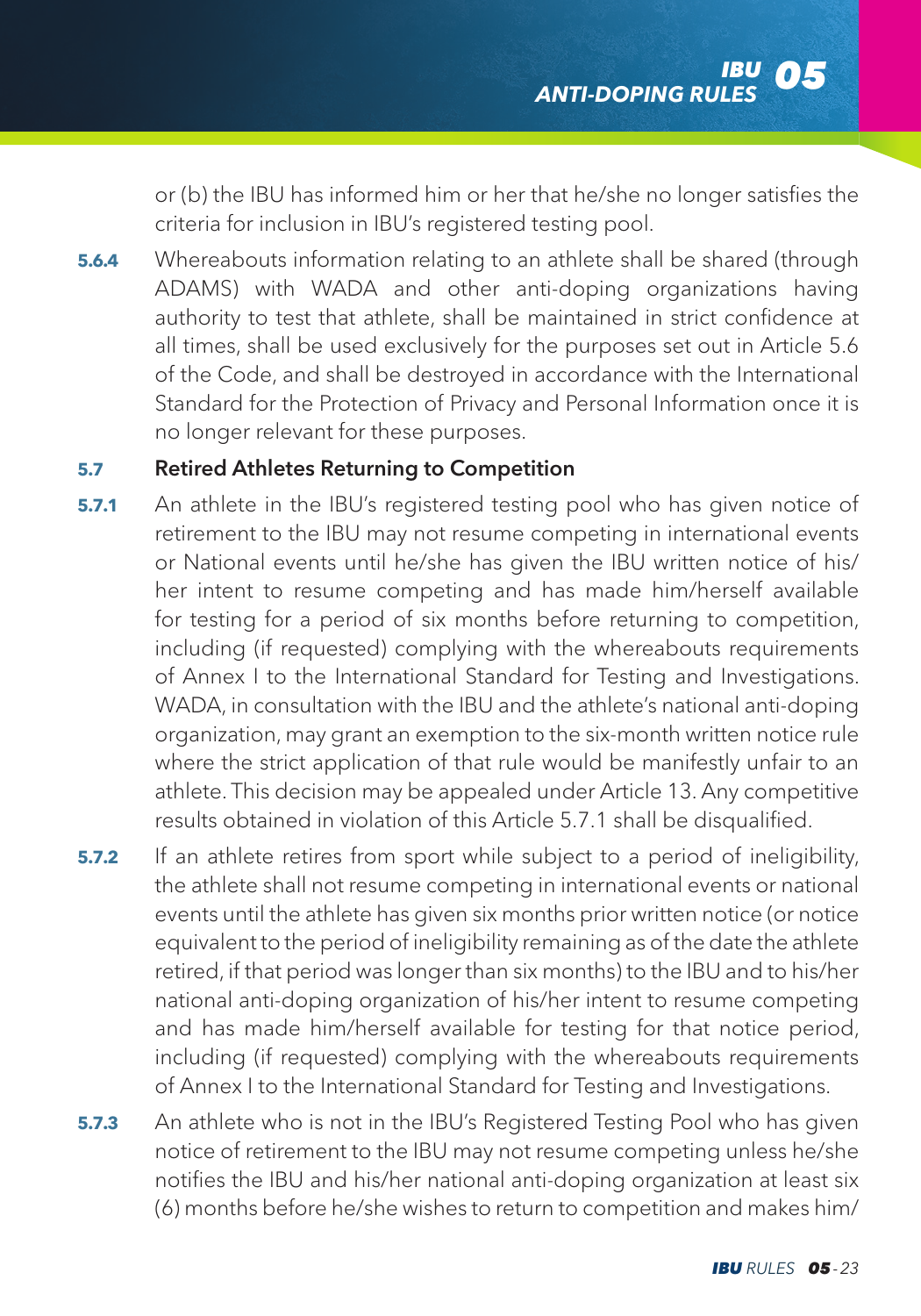

herself available for unannounced out-of-competition testing, including (if requested) complying with the whereabouts requirements of Annex I to the International Standard for Testing and Investigations, during the period before actual return to competition.

### **5.8** Independent Observer Program

 The IBU and the organizing committees for IBU events, as well as the national federations and the organizing committees for national events, shall authorize and facilitate the independent observer program at such events.

## **6.** Analysis of Sampels

Samples shall be analyzed in accordance with the following principles:

#### **6.1** Use of Accredited and Approved Laboratories

 For purposes of Article 2.1, samples shall be analyzed only in laboratories accredited or as otherwise approved by WADA. The choice of the WADAaccredited laboratory or WADA-approved laboratory) used for the sample analysis shall be determined exclusively by the IBU.

*[Comment to Article 6.1: Violations of Article 2.1 may be established only by sample analysis performed by a laboratory accredited or otherwise approved by WADA. Violations of other Articles may be established using analytical results from other laboratories so long as the results are reliable.]*

#### **6.2** Purpose of Analysis of Samples

**6.2.1** Samples shall be analyzed to detect prohibited substances and prohibited methods and other substances as may be directed by WADA pursuant to the monitoring program described in Article 4.5 of the Code, or to assist the IBU in profiling relevant parameters in an athlete's urine, blood or other matrix, including DNA or genomic profiling, for any other legitimate anti-doping purposes. Samples may be collected and stored for future analysis.

 *[Comment to Article 6.2: For example, relevant profile information could be used to direct target testing or to support an anti-doping rule violation proceeding under Article 2.2 (Use of a Prohibited Substance), or both.]*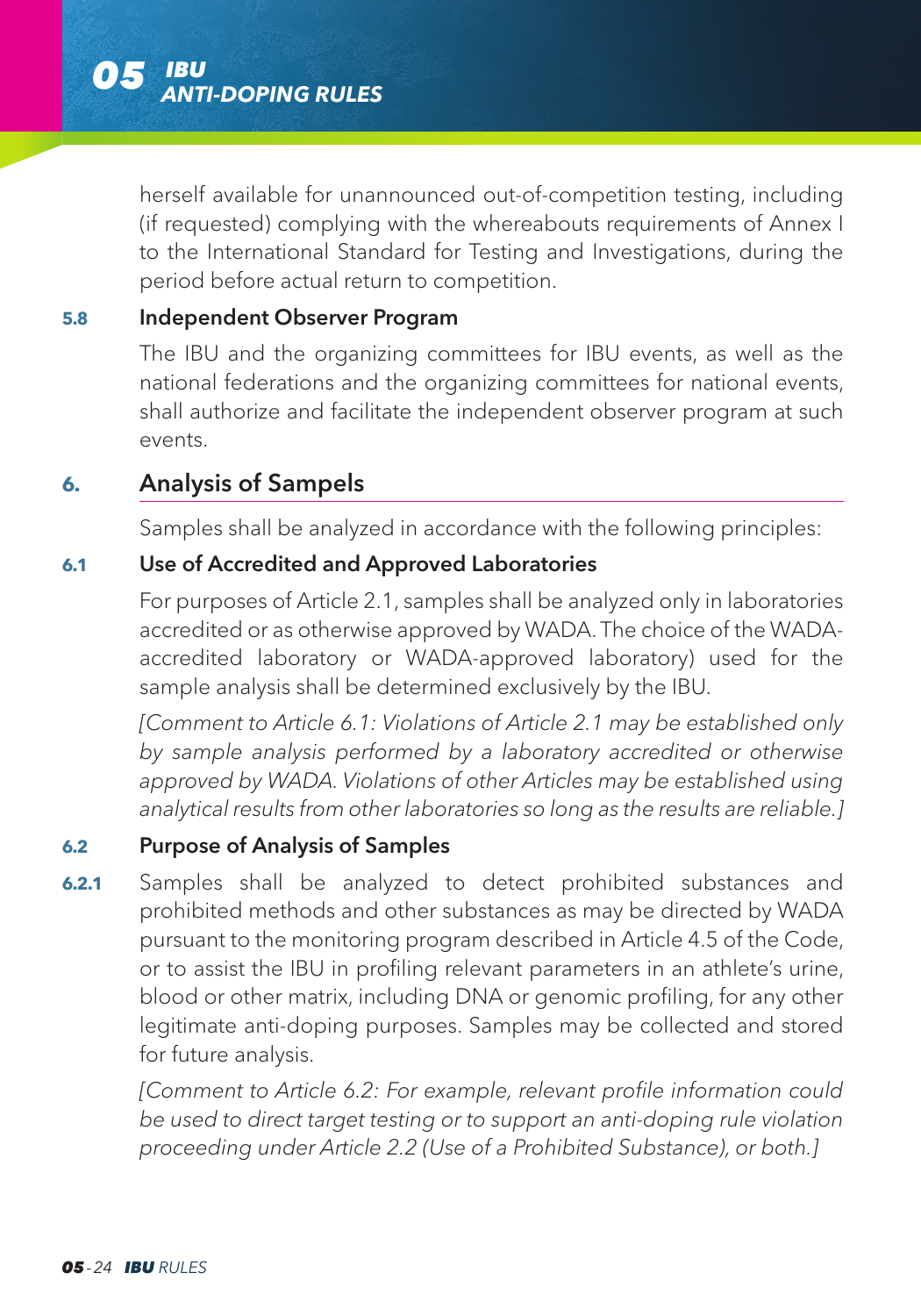**6.2.2** The IBU shall ask laboratories to analyze samples in conformity with Article 6.4 of the Code and Article 4.7 of the International Standard for Testing and Investigations.

# **6.3** Research on Samples

 No sample may be used for research without the athlete's written consent. Samples used (with the athlete's consent) for purposes other than Article 6.2 shall have any means of identification removed so that they cannot be traced back to a particular athlete.

#### **6.4** Standards for Sample Analysis and Reporting

 Laboratories shall analyze samples and report results in conformity with the WADA International Standard for Laboratories. To ensure effective testing, the Technical Document referenced at Article 5.4.1 of the Code will establish risk assessment-based sample analysis menus appropriate for particular sports and sport disciplines, and laboratories shall analyze samples in conformity with those menus, except as follows:

- **6.4.1** The IBU may request that laboratories analyze its samples using more extensive menus than those described in the Technical Document.
- **6.4.2** The IBU may request that laboratories analyze its samples using less extensive menus than those described in the Technical Document only if it has satisfied WADA that, because of the particular circumstances of its sport, as set out in its test distribution plan, less extensive analysis would be appropriate.
- **6.4.3** As provided in the International Standard for Laboratories, laboratories at their own initiative and expense may analyze samples for prohibited substances or prohibited methods not included on the sample analysis menu described in the Technical Document or specified by the testing authority. Results from any such analysis shall be reported and have the same validity and consequence as any other analytical result.

*[Comment to Article 6.4: The objective of this Article is to extend the principle of "intelligent testing" to the sample analysis menu so as to most effectively and efficiently detect doping. It is recognized that the resources available to fight doping are limited and that increasing the sample analysis menu may, in some sports and countries, reduce the number of samples which can be analyzed.]*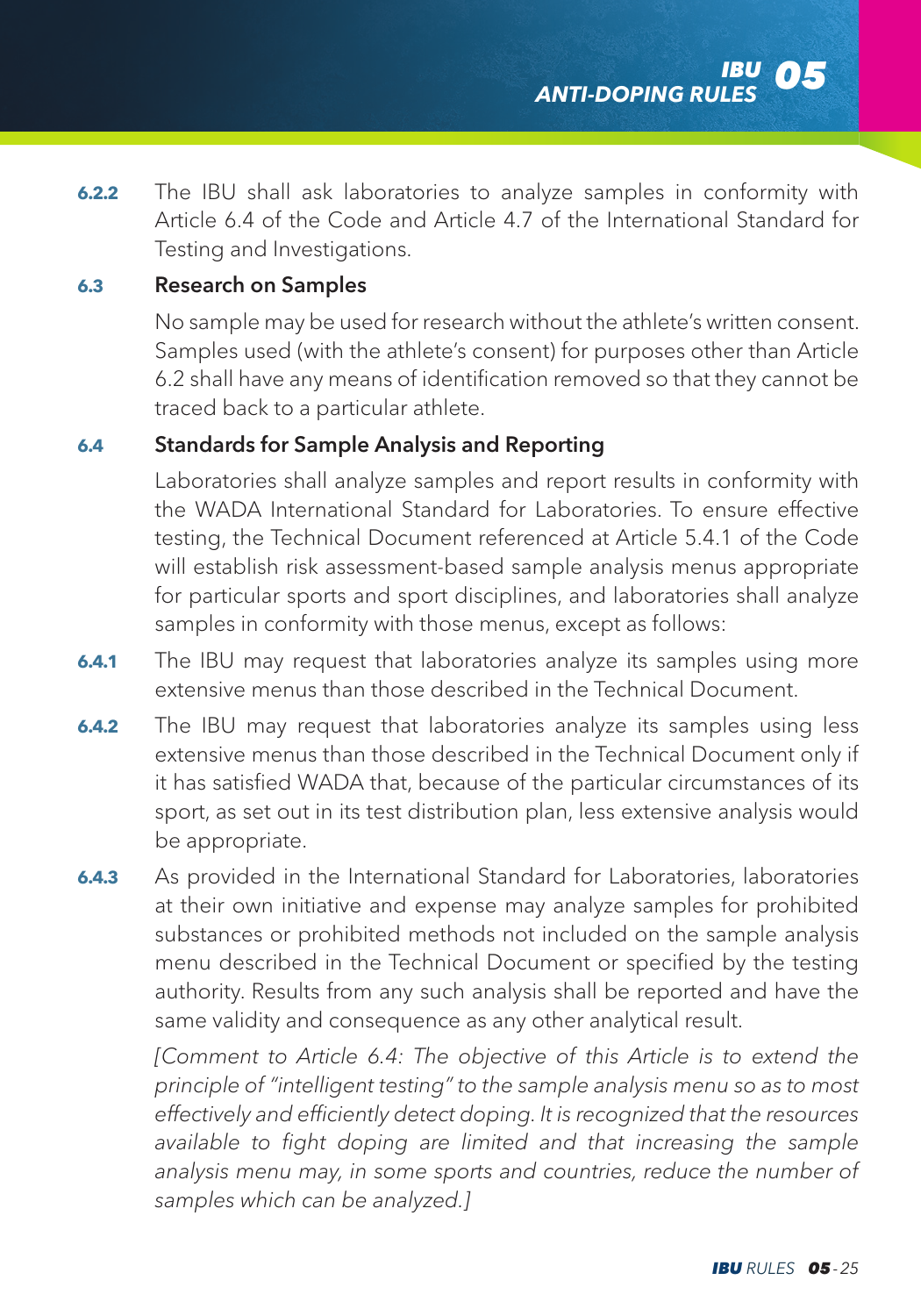

#### **6.5** Further Analysis of Samples

 Any sample may be stored and subsequently subjected to further analysis for the purposes set out in Article 6.2: (a) by WADA at any time; and/or (b) by the IBU at any time before both the A and B sample analytical results (or A sample result where B sample analysis has been waived or will not be performed) have been communicated by the IBU to the athlete as the asserted basis for an Article 2.1 anti-doping rule violation. Such further analysis of samples shall conform with the requirements of the International Standard for Laboratories and the International Standard for Testing and Investigations.

### **7.** Results Management

### **7.1** Responsibility for Conducting Results Management

 The circumstances in which the IBU shall take responsibility for conducting results management in respect of anti-doping rule violations involving athletes and other persons under its jurisdiction shall be determined by reference to and in accordance with Article 7 of the Code.

### **7.2** Review of Adverse Analytical Findings From Tests Initiated by the IBU

 Results management in respect of the results of tests initiated by the IBU (including tests performed by WADA pursuant to agreement with the IBU) shall proceed as set forth below:

- **7.2.1** The results from all analyses must be sent to the IBU in encoded form, in a report signed by an authorized representative of the laboratory. All communication must be conducted in confidentiality and in conformity with ADAMS.
- **7.2.2** Upon receipt of an A sample adverse analytical finding, the IBU Anti-Doping Administrator will conduct a review to determine whether:
	- a. an applicable TUE has been granted or will be granted as provided in the International Standards for Therapeutic Use Exemptions, or
	- b. there is any apparent departure from the International Standard for Testing and Investigations or International Standard for Laboratories that caused the adverse analytical finding.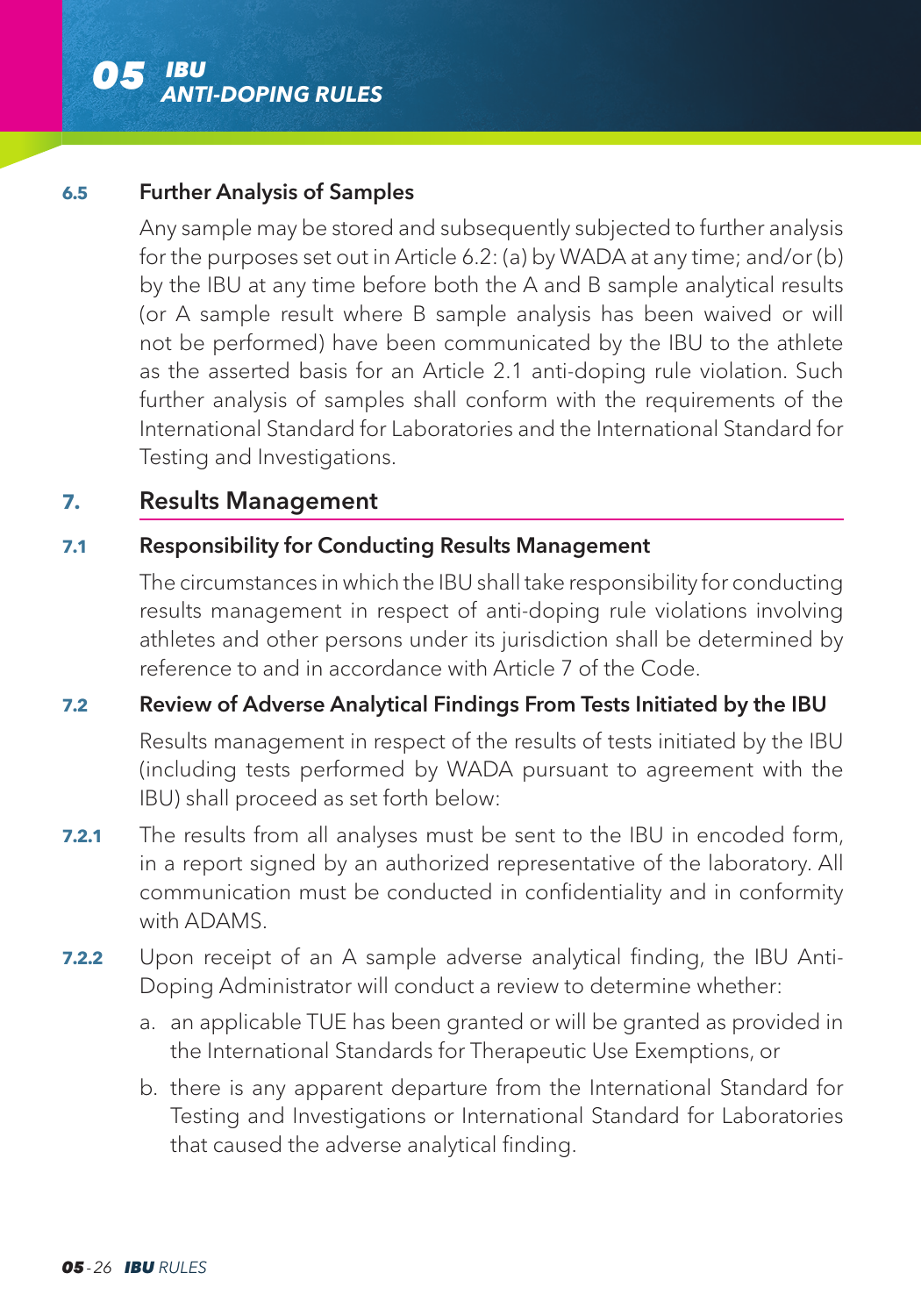### **7.3** Notification After Review Regarding Adverse Analytical Findings

- **7.3.1** If the review of an adverse analytical finding under Article 7.2.2 does not reveal an applicable TUE or entitlement to a TUE as provided in the International Standards for TUEs, or departure from the International Standard for Testing and Investigations or the International Standard for Laboratories that caused the adverse analytical finding, the IBU shall promptly notify the athlete, and simultaneously the athlete's national antidoping organization and WADA, in the manner set out in Article 14.1, of :
	- (a) the adverse analytical finding;
	- (b) the anti-doping rule violated;
	- (c) the athlete's right to promptly request the analysis of the B sample or, failing such request, that the B sample analysis may be deemed waived;
	- (d) the scheduled date, time and place for the B sample analysis if the athlete or the IBU chooses to request an analysis of the B sample;
	- (e) the opportunity for the athlete and/or the athlete's representative to attend the B sample opening and analysis in accordance with the International Standard for Laboratories if such analysis is requested; and
	- (f) the athlete's right to request copies of the A and B sample laboratory documentation package, which includes information as required by the International Standard for Laboratories.

 If the IBU decides not to bring forward the adverse analytical finding as an anti-doping rule violation, it will so notify the athlete, the athlete's national anti-doping organization and WADA.

 Notification of the athlete means that the IBU notifies the member federation of the athlete, which is responsible to inform the athlete.

- **7.3.2** Where requested by the athlete or the IBU, arrangements shall be made to analyze the B sample in accordance with the International Standard for Laboratories. An athlete may accept the A sample analytical results by waiving the requirement for B sample analysis. The IBU may nonetheless elect to proceed with the B sample analysis.
- **7.3.3** The athlete and/or his representative shall be allowed to be present at the analysis of the B sample. A representative of the athlete's member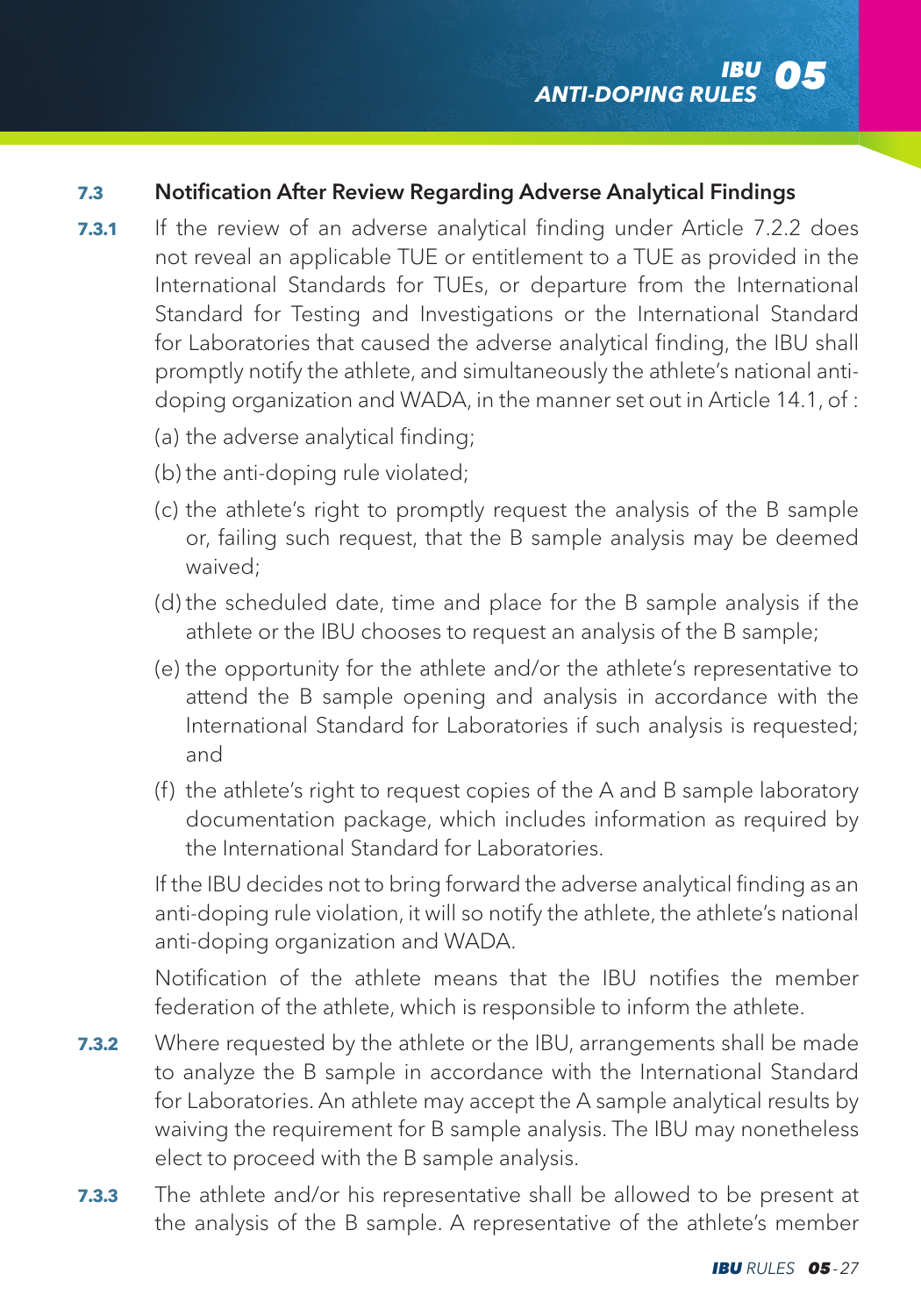federation and a representative of the IBU will also be allowed to be present.

- **7.3.4** If the B sample analysis does not confirm the A sample analysis, then (unless the IBU takes the case forward as an anti-doping rule violation under Article 2.2) the entire test shall be considered negative, and the athlete, his or her member federation and the IBU will be so informed.
- **7.3.5** If the B sample analysis confirms the A sample analysis, the findings shall be reported to the athlete, the athlete's national anti-doping organization and to WADA.

# **7.4** Review of Atypical Findings

- **7.4.1** As provided in the International Standards for Laboratories, in some circumstances laboratories are directed to report the presence of prohibited substances which may also be produced endogenously as atypical findings, i.e., as findings that are subject to further investigation.
- **7.4.2** Upon receipt of an atypical finding, the IBU shall conduct a review to determine whether:
	- (a) an applicable TUE that has been granted or will be granted as provided in the International Standard for Therapeutic Use Exemptions, or
	- (b) there is any apparent departure from the International Standard for Testing and Investigations or International Standard for Laboratories that caused the atypical finding.
- **7.4.3** If the review of an atypical finding under Article 7.4.2 reveals an applicable TUE or departure from the International Standard for Testing and Investigation or the International Standard for Laboratories that caused the atypical finding, the entire test shall be considered negative and the athlete, the athlete's national anti-doping organization, his member federation, and WADA shall be so informed.
- **7.4.4** If the initial review of an atypical finding does not reveal an applicable TUE or departure from the International Standard for Testing and Investigations or the International Standard for Laboratories that caused the atypical finding, the IBU shall conduct the required investigation or cause it to be conducted.

 After the investigation is completed, either the atypical finding will be brought forward as an adverse analytical finding, in accordance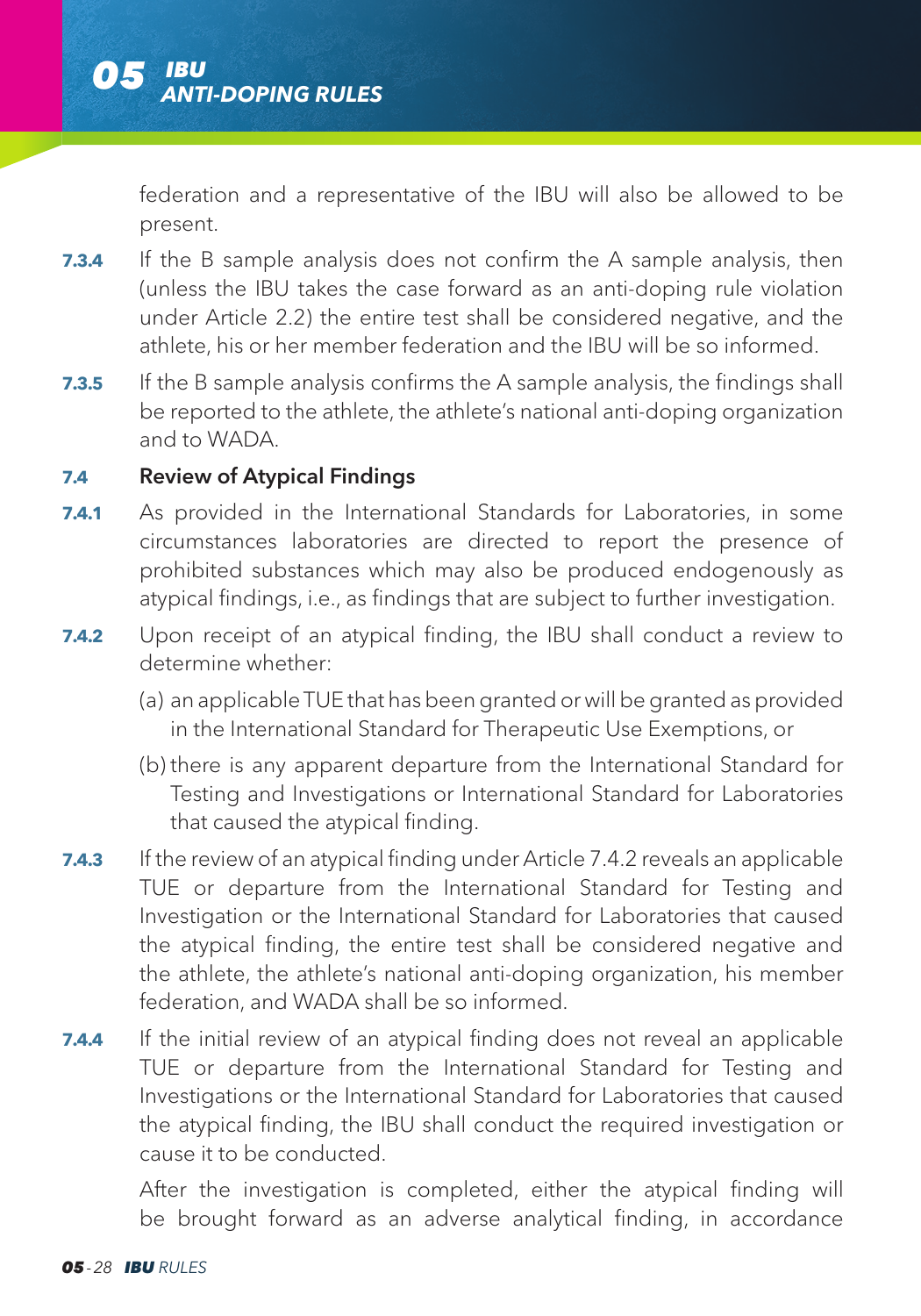with Article 7.3.1, or else the athlete, the athlete's national anti-doping organization and WADA shall be notified that the atypical finding will not be brought forward as an adverse analytical finding.

- **7.4.5** The IBU will not provide notice of an atypical finding until it has completed its investigation and has decided whether it will bring the atypical finding forward as an adverse analytical finding, unless one of the following circumstances exists:
- **7.4.5.1** If the IBU determines the B sample should be analyzed prior to the conclusion of its investigation, it may conduct the B sample analysis after notifying the athlete, with such notice to include a description of the atypical finding and the information described in Article 7.3.1 (d) to (f).
- **7.4.5.2** If the IBU is asked (a) by a major event organization shortly before one of its international events, or (b) by a sports organization responsible for meeting an imminent deadline for selecting team members for an international event, to disclose whether any athlete identified on a list provided by the major event organization or sports organization has a pending atypical finding, the IBU shall so advise the major event organization or sports organization after first providing notice of the atypical finding to the athlete.

### **7.5** Results Management for Tests Initiated During Other International **Events**

 Results management and the conduct of hearings from a test by the International Olympic Committee or a major event organization will be managed, as far as sanctions beyond disqualification from the event or the results of the event, by the IBU.

### **7.6** Results Management for Tests initiated by Member Federations

 Results management conducted by member federations must be consistent with the general principles for effective and fair results management that underlie the detailed provisions set forth in Article 7. Results of all doping controls must be reported to the IBU and to WADA within 14 days of the conclusion of the member federation's results management process. Any apparent anti-doping rule violation by an athlete who is a member of that member federation must be promptly referred to an appropriate hearing panel established pursuant to the rules of the member federation or national law. Apparent anti-doping rule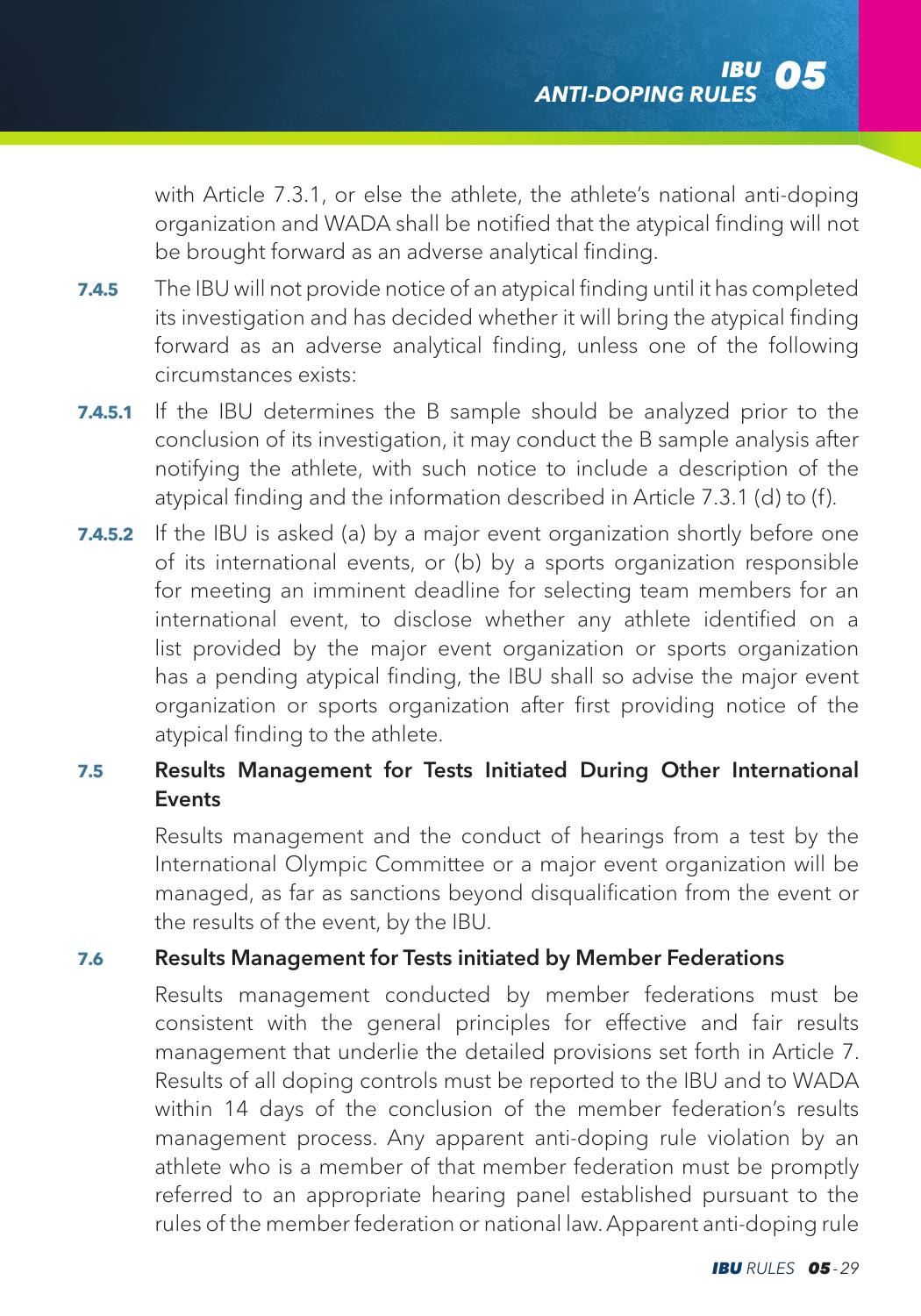

violations by athletes who are members of another member federation will be referred to the athlete's national federation for hearing.

#### **7.7** Review of Atypical Passport Findings and Adverse Passport Findings

 Review of Atypical passport findings and adverse passport findings shall take place as provided in the International Standard for Testing and Investigations and International Standard for Laboratories. At such time as the IBU is satisfied that an anti-doping rule violation has occurred, it shall promptly give the athlete (and simultaneously the athlete's national anti-doping organization and WADA) notice of the anti-doping rule violation asserted and the basis of that assertion.

### **7.8** Review of Whereabouts Failures

 The IBU shall review potential filing failures and missed tests, as defined in the International Standard for Testing and Investigations, in respect of athletes who file their whereabouts information with the IBU, in accordance with Annex I to the International Standard for Testing and Investigations. At such time as the IBU is satisfied that an Article 2.4 antidoping rule violation has occurred, it shall promptly give the athlete (and simultaneously the athlete's national anti-doping organization and WADA) notice that it is asserting a violation of Article 2.4 and the basis of that assertion.

## **7.9** Review of Other Anti-Doping Rule Violations Not Covered by Articles 7.2–7.8

 The IBU shall conduct any follow-up investigation required into a possible anti-doping rule violation not covered by Articles 7.2- 7.8. At such time as the IBU is satisfied that an anti-doping rule violation has occurred, it shall promptly give the athlete or other person (and simultaneously the athlete's or other person's national anti-doping organization and WADA) notice of the anti-doping rule violation asserted and the basis of that assertion.

### **7.10** Identification of Prior Anti-Doping Rule Violations

 Before giving an athlete or other person notice of an asserted antidoping rule violation as provided above, the IBU shall refer to ADAMS and contact WADA and other relevant anti-doping organizations to determine whether any prior anti-doping rule violation exists.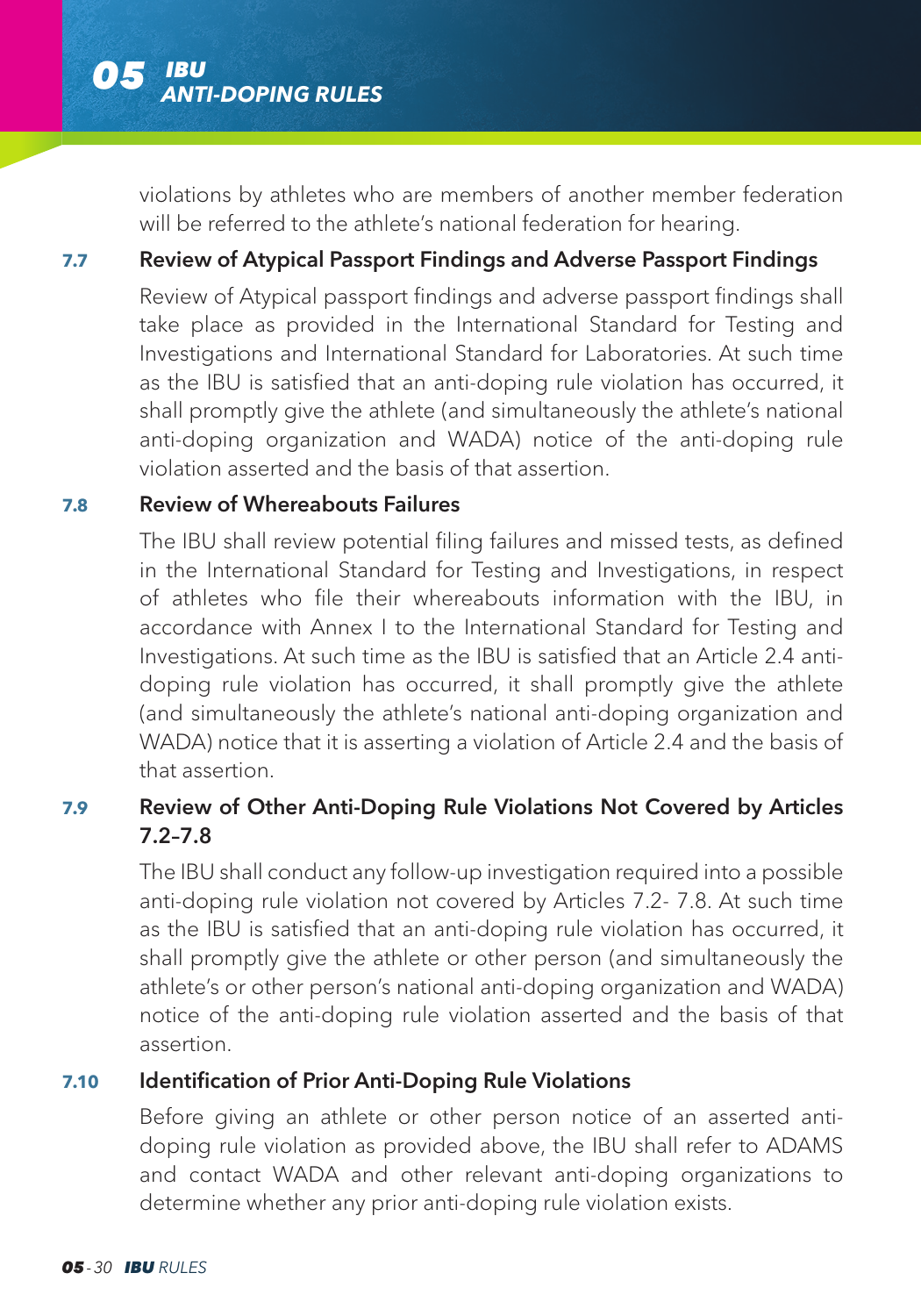### **7.11** Provisional Suspensions

#### **7.11.1** Mandatory Provisional Suspension

 If analysis of an A sample has resulted in an adverse analytical finding for a prohibited substance that is not a specified substance, or for a prohibited method, and a review in accordance with Article 7.2.2 does not reveal an applicable TUE or departure from the International Standard for Testing and Investigations or the International Standard for Laboratories that caused the adverse analytical finding, a provisional suspension shall be imposed upon, or promptly after, the notification described in Articles 7.2, 7.3 or 7.7.

### **7.11.2** Optional Provisional Suspension

 In case of an adverse analytical finding for a specified substance, or in the case of any other anti-doping rule violations not covered by Article 7.11.1, the IBU may impose a provisional suspension on the athlete or other person against whom the anti-doping rule violation is asserted at any time after the review and notification described in Articles 7.2–7.7 and prior to the final hearing as described in Article 8.

- **7.11.3** Where a provisional suspension is imposed, pursuant to Article 7.11.1 or Article 7.11.2, the athlete or other person shall be given either:
	- (a) an opportunity for a provisional hearing either before or on a timely basis after imposition of the provisional suspension; or
	- (b) an opportunity for an expedited final hearing in accordance with Article 8 (on a timely basis after imposition of a provisional suspension.) Furthermore, the athlete or other person has a right to appeal from the provisional suspension in accordance with Article 13.2 (except as set out in Article 7.11.3.1).
- **7.11.3.1** The provisional suspension may be lifted if the athlete demonstrates to the hearing panel that the violation is likely to have involved a contaminated product. A hearing panel's decision not to lift a mandatory provisional suspension on account of the athlete's assertion regarding a contaminated product shall not be appealable.
- **7.11.4** If a provisional suspension is imposed based on an A sample adverse analytical finding and any subsequent analysis of the B sample does not confirm the A sample analysis, then the athlete shall not be subject to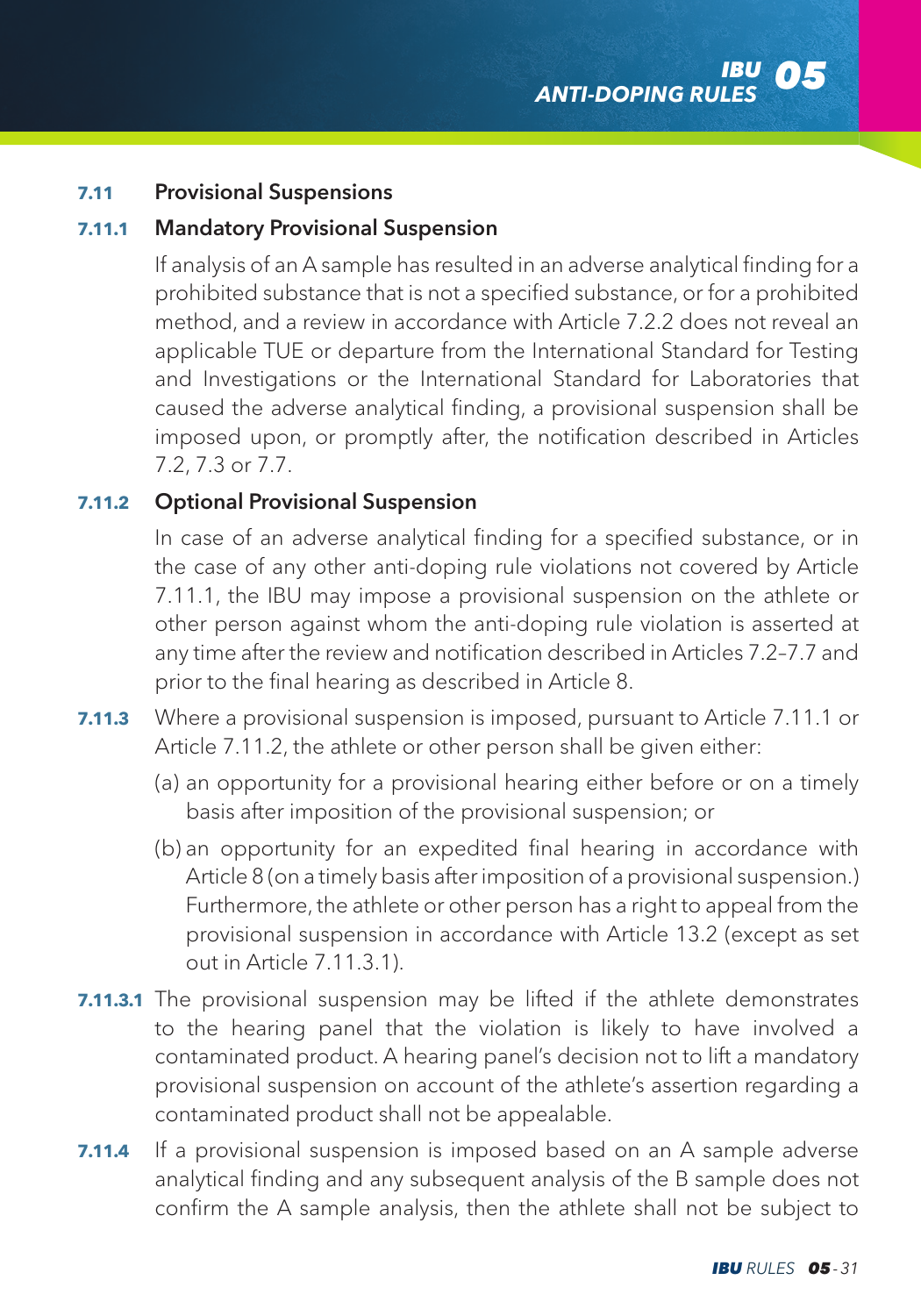

any further provisional suspension on account of a violation of Article 2.1 of the Code. In circumstances where the athlete (or the athlete's team) has been removed from a competition based on a violation of Article 2.1 and the subsequent B sample analysis does not confirm the A sample finding, then if it is still possible for the athlete or team to be reinserted, without otherwise affecting the competition, the athlete or team may continue to take part in the competition. In addition, the athlete or team may thereafter take part in other competitions in the same event.

**7.11.5** In all cases where an athlete or other person has been notified of an antidoping rule violation but a provisional suspension has not been imposed on him or her, the athlete or other person shall be offered the opportunity to accept a provisional suspension voluntarily pending the resolution of the matter.

*[Comment to Article 7.11: athletes and other persons shall receive credit for a provisional suspension against any period of ineligibility which is ultimately imposed. See Articles 10.11.3.1 and 10.11.3.2.]* 

#### **7.12** Resolution Without a Hearing

- **7.12.1** An athlete or other person against whom an anti-doping rule violation is asserted may admit that violation at any time, waive a hearing, and accept the consequences that are mandated by these Anti-Doping Rules or (where some discretion as to consequences exists under these Anti-Doping Rules) that have been offered by the IBU.
- **7.12.2** Alternatively, if the athlete or other person against whom an anti-doping rule violation is asserted fails to dispute that assertion within the deadline specified in the notice sent by the IBU asserting the violation, then he/ she shall be deemed to have admitted the violation, to have waived a hearing, and to have accepted the consequences that are mandated by these Anti-Doping Rules or (where some discretion as to consequences exists under these Anti-Doping Rules) that have been offered by the IBU.
- **7.12.3** In cases where Article 7.12.1 or Article 7.12.2 applies, a hearing before a hearing panel shall not be required. Instead the IBU shall promptly issue a written decision confirming the commission of the anti-doping rule violation and the consequences imposed as a result, and setting out the full reasons for any period of ineligibility imposed, including (if applicable) a justification for why the maximum potential period of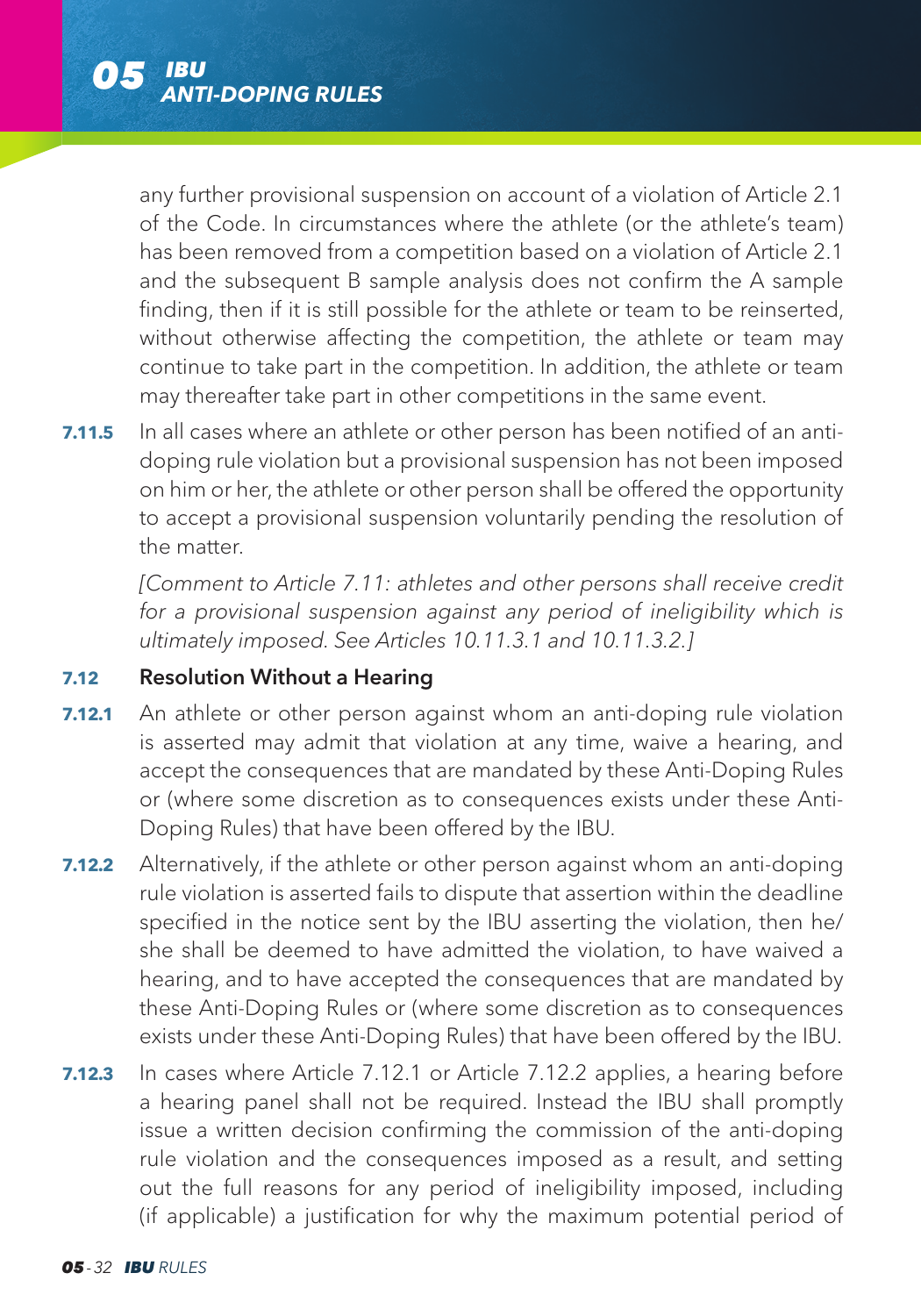ineligibility was not imposed. The IBU shall send copies of that decision to other anti-doping organizations with a right to appeal under Article 13.2.3, and shall publicly disclose that decision in accordance with Article 14.3.2.

### **7.13** Notification of Results Management Decisions

 In all cases where the IBU has asserted the commission of an anti-doping rule violation, withdrawn the assertion of an anti-doping rule violation, imposed a provisional suspension, or agreed with an athlete or other person on the imposition of consequences without a hearing, the IBU shall give notice thereof in accordance with Article 14.2.1 to other antidoping organizations with a right to appeal under Article 13.2.3.

### **7.14.** Retirement from Sport

 If an athlete or other person retires while the IBU is conducting the results management process, the IBU retains jurisdiction to complete its results management process. If an athlete or other person retires before any results management process has begun and the IBU would have had results management authority over the athlete or other person at the time the athlete or other person committed an anti-doping rule violation, the IBU has authority to conduct results management in respect of that antidoping rule violation.

*[Comment to Article 7.12: Conduct by an athlete or other person before the athlete or other person was subject to the jurisdiction of any antidoping organization would not constitute an anti-doping rule violation, but could be a legitimate basis for denying the athlete or other person membership in a sports organization.]* 

**7.15** The IBU sends all notification or communication to athletes or other persons to their respective member federation. The member federation is solely responsible to forward the documents to the athlete or other person.

# **8.** Right to a Fair Hearing (IBU Anti-Doping Hearing Panel)

#### **8.1** Principles for a Fair Hearing

**8.1.1** When the IBU sends a notice to an athlete or other person asserting an anti-doping rule violation, and the athlete or other person does not waive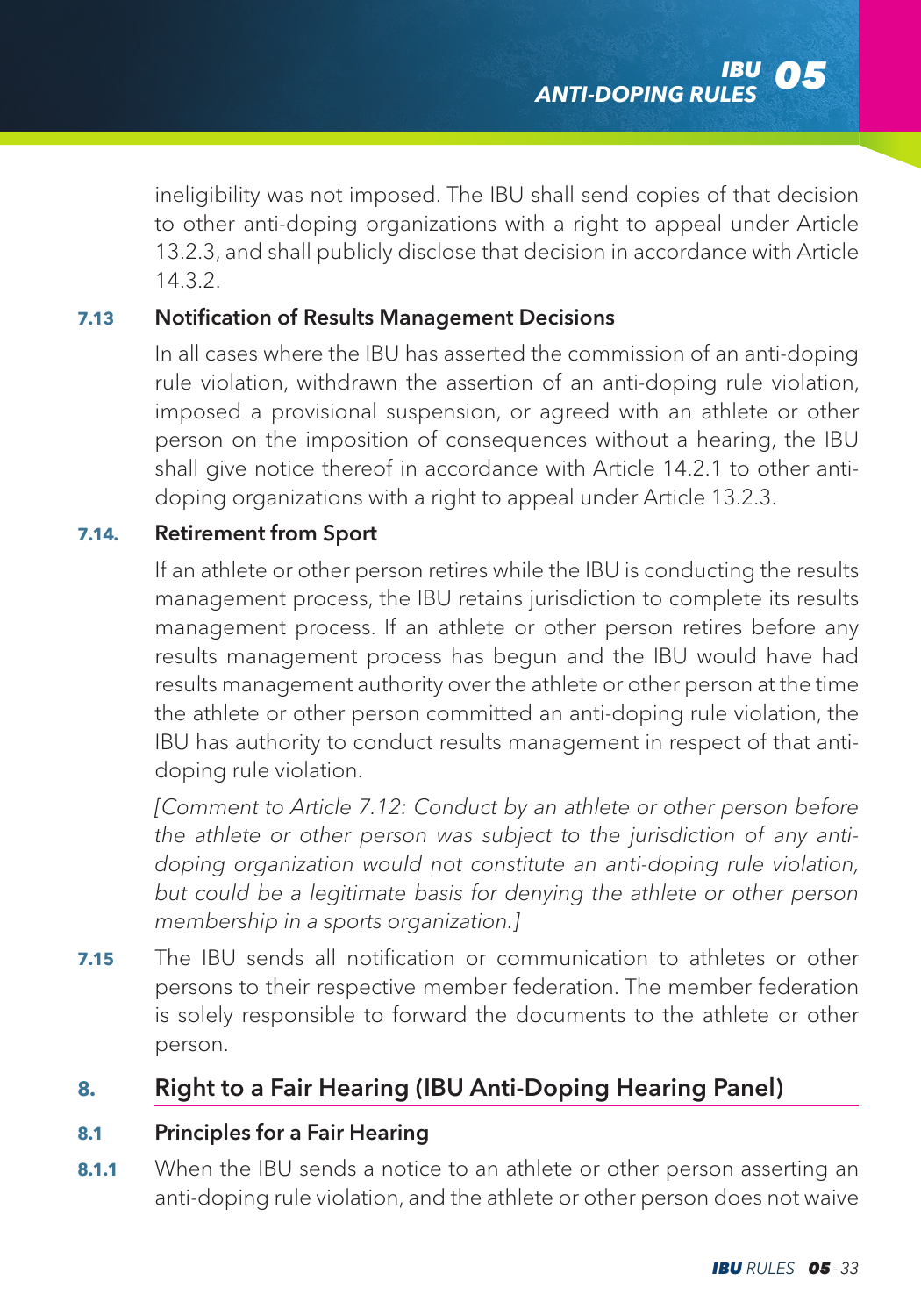a hearing in accordance with Article 7.10.1 or Article 7.10.2, then the case shall be referred to the IBU Anti-Doping Hearing Panel ("IBU ADHP") for hearing and adjudication.

**8.1.2** The IBU Executive Board will appoint members for an open list of medical and legal experts who are eligible to serve as panel members. The IBU member federations may nominate candidates for the open list for the IBU Anti-Doping Hearing Panel (ADHP).

 The Chair must be a law expert. Each panel member must be otherwise independent of the IBU.

**8.1.3** If it appears, following the results management process described in Article 7, that these Anti-Doping Rules have been violated in connection with IBU testing or testing at an international event, the case will be assigned to the IBU Anti-Doping Hearing Panel for adjudication. Following that, the IBU will become a party of the result management process.

The Hearing Panel has its office at the chairperson's place of residence.

- **8.1.4** The time and location of the hearings and the timelines for submissions are to be defined by the chairperson.
- 8.1.5 The chairperson of the IBU ADHP will appoint three members from the open list (which may include the chairperson) to hear each case. At least one appointed member must also be a law expert. The appointed members must have had no prior involvement with the case and must not have the same nationality as the athlete or other person alleged to have violated these Anti-Doping Rules.
- **8.1.6** The member federation of the athlete or other person alleged to have violated these Anti-Doping Rules may attend the hearing as an observer.
- **8.1.7** An athlete or other person may forego a hearing by acknowledging the Anti-Doping Rule violation and accepting consequences consistent with Articles 9 and 10 as proposed by the IBU. The right to a hearing may be waived either expressly or by the athlete's or other person's failure to challenge within 2 weeks the IBU's assertion that an anti-doping rule violation has occurred. Where no hearing occurs, the IBU will submit to the persons described in Article 13.2.3 a reasoned decision explaining the action taken.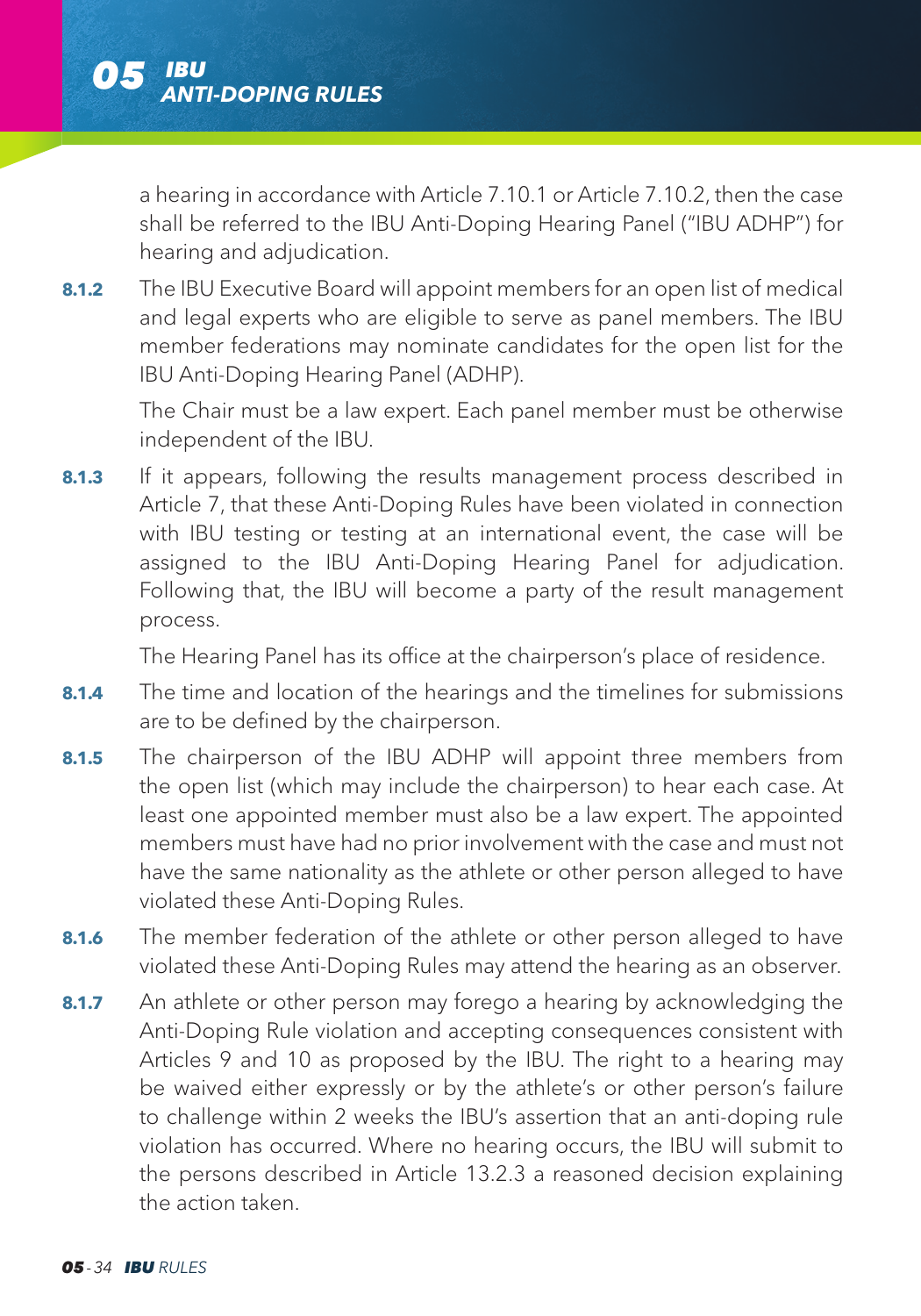- **8.1.8** WADA and the national federation of the athlete or other person may attend the hearing as observers. In any event, the IBU shall keep WADA fully apprised as to the status of pending cases and the result of all hearings.
- **8.1.9** The IBU Anti-Doping Hearing Panel shall act in a fair and impartial manner towards all parties at all times.

#### **8.2** Decisions

- **8.2.1** At the end of the hearing, or on a timely basis thereafter, the IBU Anti-Doping Hearing Panel shall issue a written decision that includes the full reasons for the decision and for any period of ineligibility imposed, including (if applicable) a justification for why the greatest potential consequences were not imposed.
- **8.2.2** The decision may be appealed to the CAS as provided in Article 13. Copies of the decision shall be provided to the athlete or other person and to other anti-doping organizations with a right to appeal under Article 13.2.3.
- **8.2.3** If no appeal is brought against the decision, then (a) if the decision is that an anti-doping rule violation was committed, the decision shall be publicly disclosed as provided in Article 14.3.2; but (b) if the decision is that no anti-doping rule violation was committed, then the decision shall only be publicly disclosed with the consent of the athlete or other person who is the subject of the decision. The IBU shall use reasonable efforts to obtain such consent, and if consent is obtained, shall publicly disclose the decision in its entirety or in such redacted form as the athlete or other person may approve.

 The principles contained at Article 14.3.6 shall be applied in cases involving a minor.

# **8.3** Single Hearing Before CAS

 Cases asserting anti-doping rule violations may be heard directly at CAS, with no requirement for a prior hearing, with the consent of the athlete, the IBU, WADA, and any other anti-doping organization that would have had a right to appeal a first instance hearing decision to CAS.

[Comment to Article 8.3: Where all of the parties identified in this Article *are satisfied that their interests will be adequately protected in a single*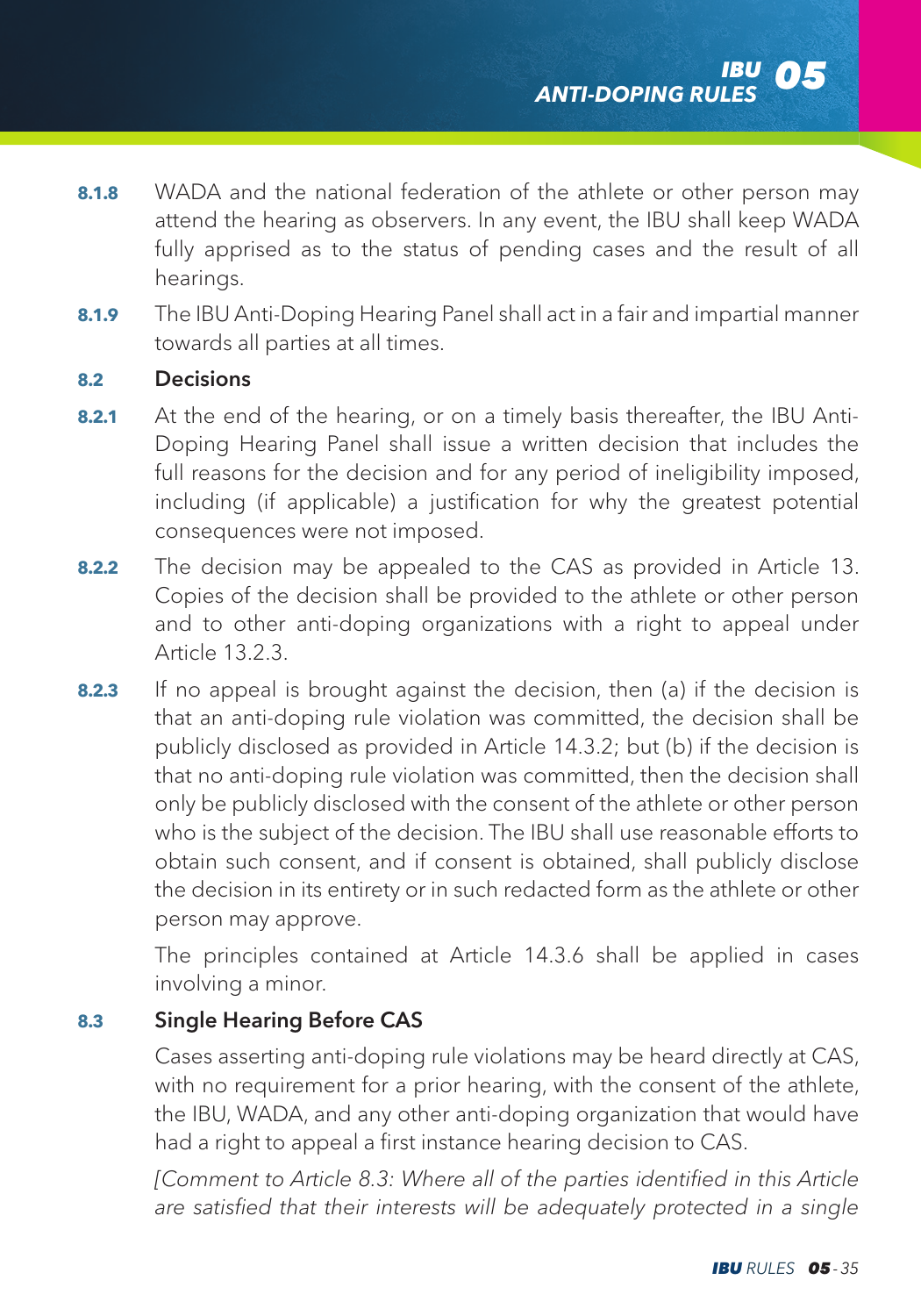

*hearing, there is no need to incur the extra expense of two hearings. An anti-doping organization that wants to participate in the CAS hearing as a party or as an observer may condition its approval of a single hearing on being granted that right.]*

### **9.** Automatic Disqualification of Individual Results

 A anti-doping rule violation in individual sports (such as biathlon) in connection with an in-competition test automatically leads to disqualification of the result obtained in that competition with all resulting consequences, including forfeiture of any medals, points and prizes. This also applies for team disciplines.

 *[Comment to Article 9: For team sports, any awards received by individual players will be disqualified. However, disqualification of the team will be*  as provided in Article 11. In sports which are not team sports but where *awards are given to teams, disqualification or other disciplinary action against the team when one or more team members have committed an anti-doping rule violation shall be taken as provided in the applicable rules of the international federation.]*

## **10.** Sanctions on Individuals

# **10.1** Disqualification of Results in Event during which an Anti-Doping Rule Violation Occurs

 An anti-doping rule violation occurring during or in connection with an event may, upon the decision of the ruling body of the event, lead to disqualification of all of the athlete's individual results obtained in that event with all consequences, including forfeiture of all medals, points and prizes, except as provided in Article 10.1.1.

 Factors to be included in considering whether to disqualify other results in an event might include, for example, the seriousness of the athlete's anti-doping rule violation and whether the athlete tested negative in the other competitions.

 *[Comment to Article 10.1: Whereas Article 9 disqualifies the result in a single competition in which the athlete tested positive, this article may lead to disqualification of all results in all races during the event.]*

**10.1.1** If the athlete establishes that he or she bears no fault or negligence for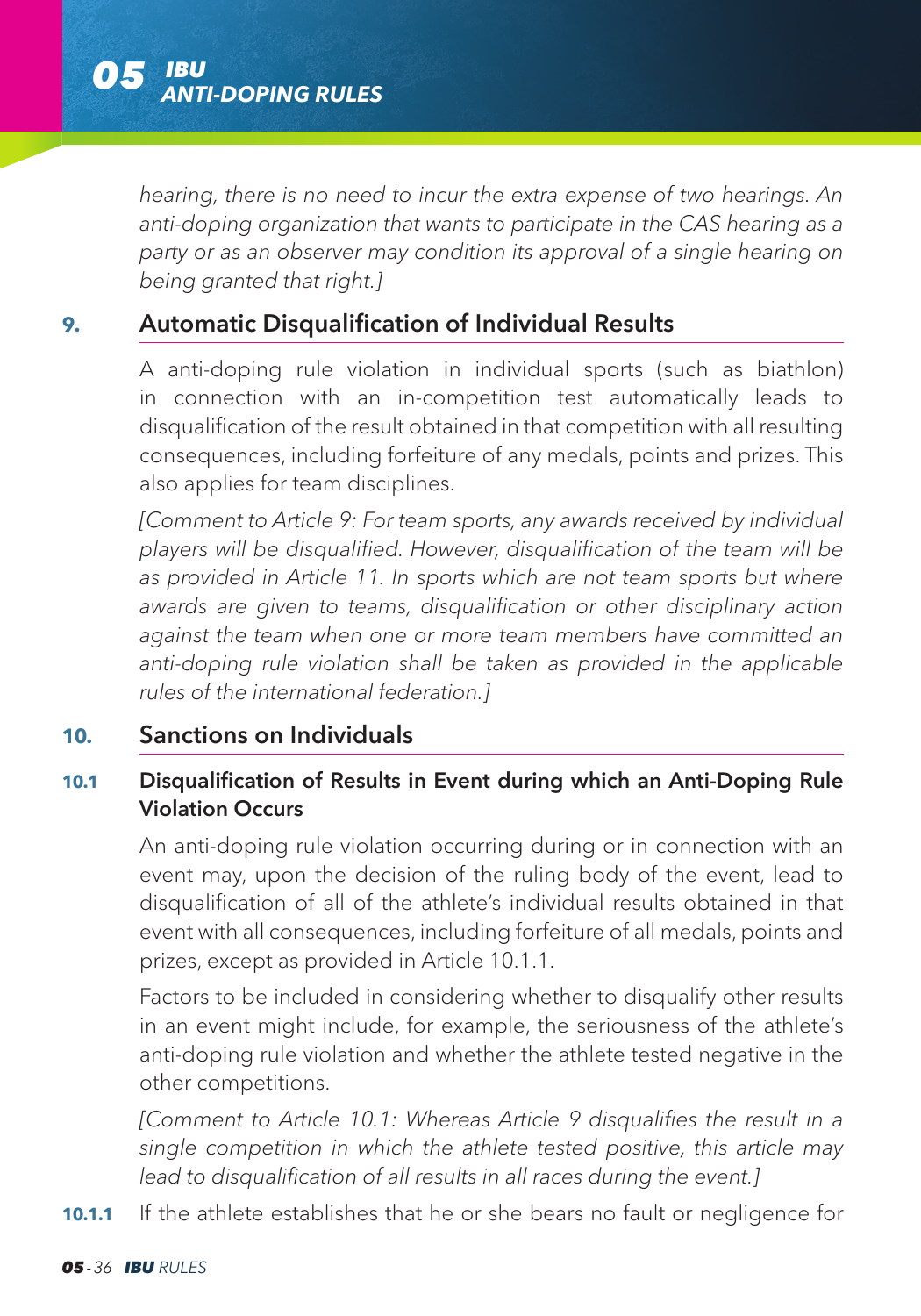the violation, the athlete's individual results in the other competition shall not be disqualified unless the athlete's results in competition other than the competition in which the anti-doping rule violation occurred were likely to have been affected by the athlete's anti-doping rule violation.

### **10.2** Ineligibility for Presence, Use or Attempted Use, or Possession of Prohibited Substances or Prohibited Methods

 The period of ineligibility for a violation of Article 2.1, Article 2.2 or Article 2.6 shall be as follows, subject to potential reduction or suspension pursuant to Articles 10.4, 10.5 or 10.6:

- **10.2.1** The period of ineligibility shall be four years where:
- **10.2.1.1** The anti-doping rule violation does not involve a specified substance, unless the athlete or other person can establish that the anti-doping rule violation was not intentional.
- **10.2.1.2** The anti-doping rule violation involves a specified substance and the IBU can establish that the anti-doping rule violation was intentional.
- **10.2.2** If Article 10.2.1 does not apply, the period of ineligibility shall be two years.
- **10.2.3** As used in Articles 10.2 and 10.3, the term "intentional" is meant to identify those athletes who cheat. The term therefore requires that the athlete or other person engaged in conduct which he or she knew constituted an anti-doping rule violation or knew that there was a significant risk that the conduct might constitute or result in an anti-doping rule violation and manifestly disregarded that risk. An anti-doping rule violation resulting from an adverse analytical finding for a substance which is only prohibited in competition shall be rebuttably presumed to be not intentional if the substance is a specified substance and the athlete can establish that the prohibited substance was used out of competition. An anti-doping rule violation resulting from an adverse analytical finding for a substance which is only prohibited in competition shall not be considered intentional if the substance is not a specified substance and the athlete can establish that the prohibited substance was used out of competition in a context unrelated to sport performance.

# **10.3** Ineligibility for Other Anti-Doping Rule Violations

The period of ineligibility for anti-doping rule violations other than as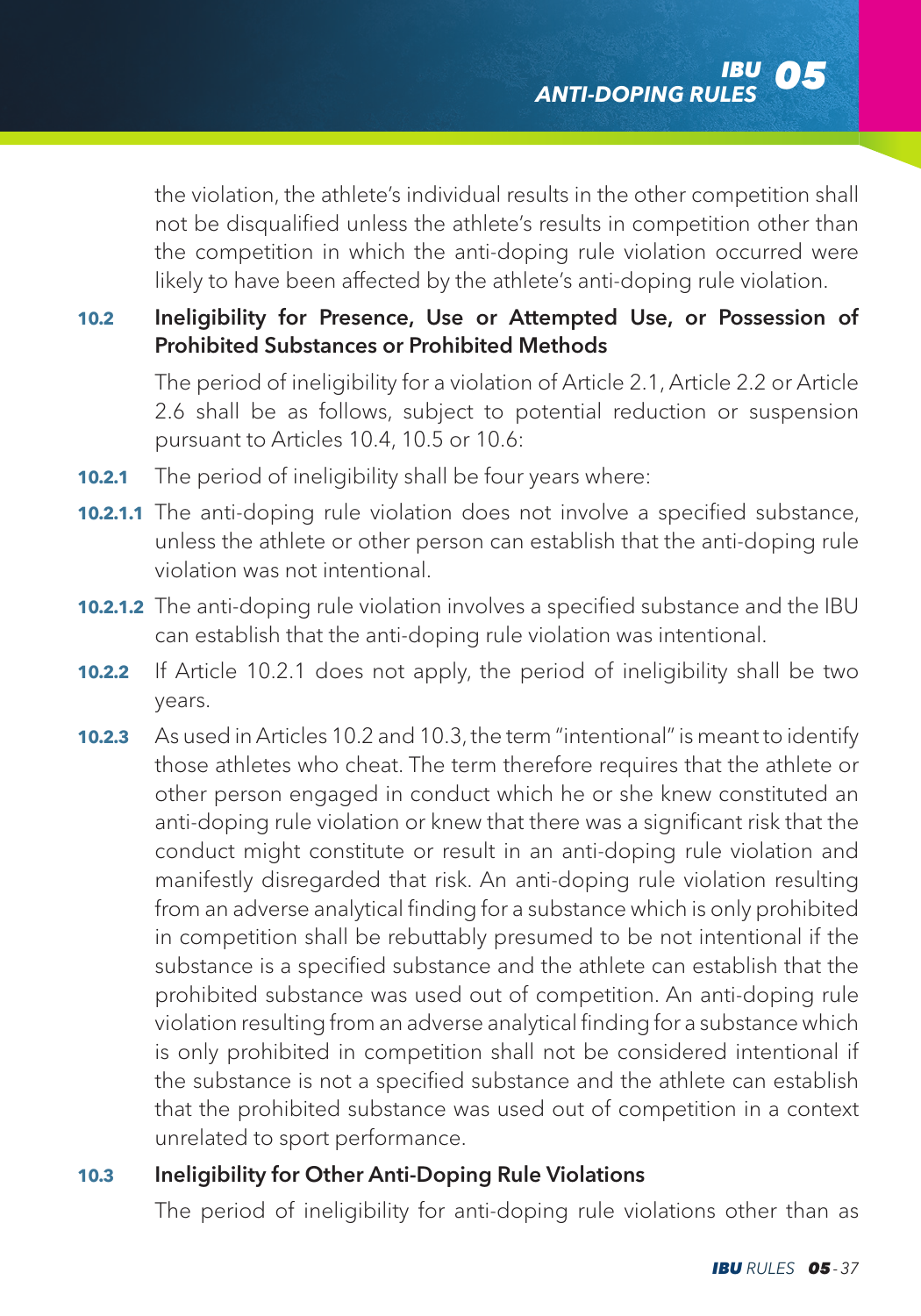provided in Article 10.2 shall be as follows, unless Articles 10.5 or 10.6 are applicable:

- **10.3.1** For violations of Article 2.3 or Article 2.5, the period of ineligibility shall be four years unless, in the case of failing to submit to sample collection, the athlete can establish that the commission of the anti-doping rule violation was not intentional (as defined in Article 10.2.3), in which case the period of ineligibility shall be two years.
- **10.3.2** For violations of Article 2.4, the period of ineligibility shall be two years, subject to reduction down to a minimum of one year, depending on the athlete's degree of fault. The flexibility between two years and one year of ineligibility in this Article is not available to athletes where a pattern of last-minute whereabouts changes or other conduct raises a serious suspicion that the athlete was trying to avoid being available for testing.
- **10.3.3** For violations of Article 2.7 or Article 2.8 the period of ineligibility imposed will be a minimum of four (4) years up to lifetime ineligibility, depending on the seriousness of the violation. An Article 2.7 or Article 2.8 violation involving a minor shall be considered a particularly serious violation and, if committed by athlete support personnel for violations other than specified substances, shall result in lifetime ineligibility for athlete support personnel. In addition, significant violations of article 2.7 or 2.8 which also violate non-sporting laws and regulations, will be reported to the competent administrative, professional or judicial authorities.

*[Comment to Article 10.3.3: Those who are involved in doping athletes or covering up doping should be subject to sanctions which are more severe than the athletes who test positive. Since the authority of sport organizations is generally limited to ineligibility for credentials, membership and other sport benefits, reporting athlete support personnel to competent authorities is an important step in the deterrence of doping.]*

- **10.3.4** For violations of Article 2.9, the period of ineligibility imposed shall be a minimum of two years, up to four years, depending on the seriousness of the violation.
- **10.3.5** For violations of Article 2.10, the period of ineligibility shall be two years, subject to reduction down to a minimum of one year, depending on the athlete or other person's degree of fault and other circumstances of the case.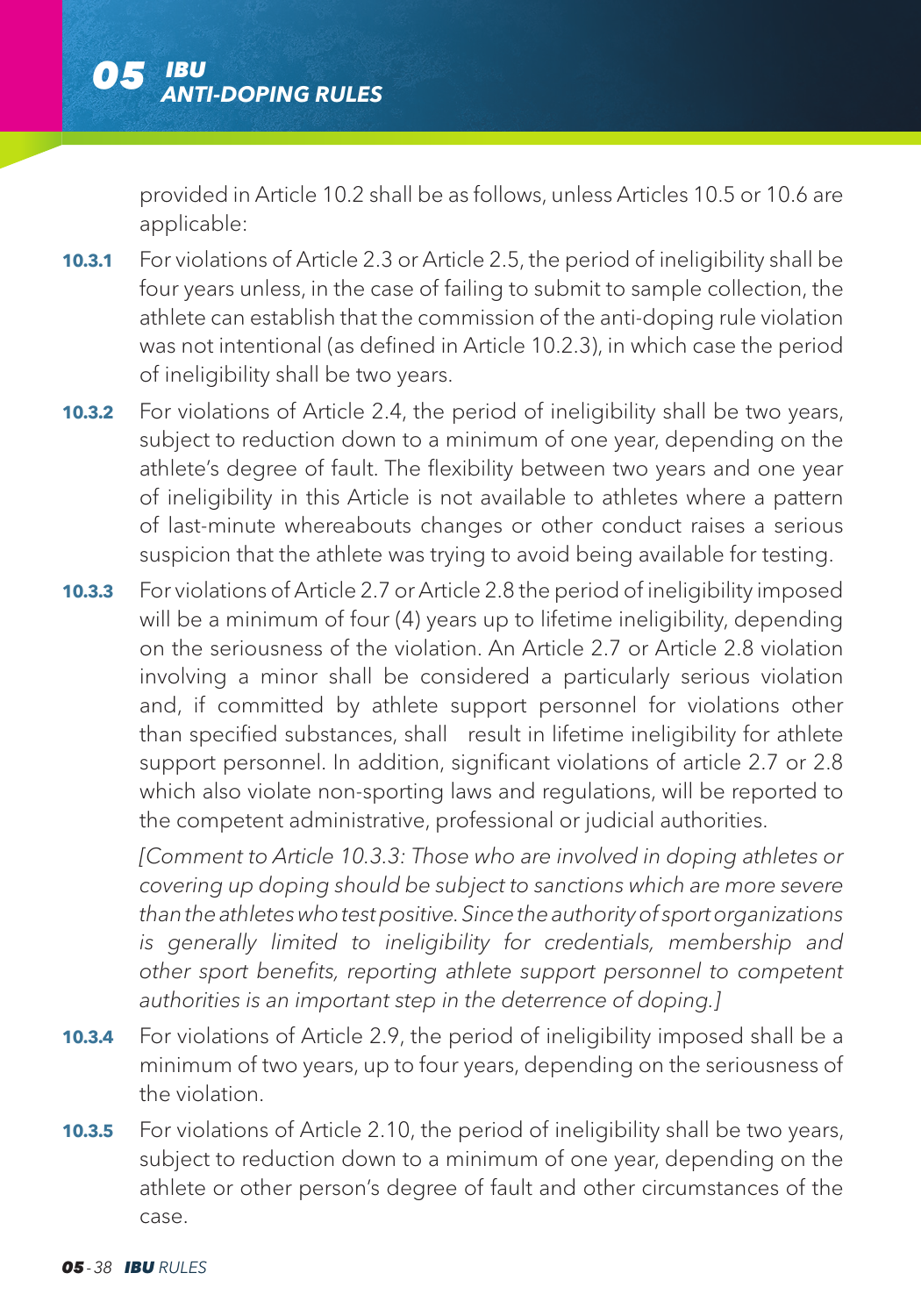*[Comment to Article 10.3.5: Where the "other person" referenced in Article 2.10 is an entity and not an individual, that entity may be disciplined as provided in Article 12.]*

### **10.4** Elimination of the Period of Ineligibility where there is No Fault or Negligence

 If an athlete or other person establishes in an individual case that he or she bears no fault or negligence, the otherwise applicable period of ineligibility will be eliminated.

*[Comment to Article 10.4: This Article and Article 10.5.2 apply only to the imposition of sanctions; they are not applicable to the determination of whether an anti-doping rule violation has occurred. They will only apply in exceptional circumstances, for example where an athlete could prove that, despite all due care, he or she was sabotaged by a competitor. Conversely, no fault or negligence would not apply in the following circumstances: (a) a positive test resulting from a mislabeled or contaminated vitamin or nutritional supplement (athletes are responsible for what they ingest (Article 2.1.1) and have been warned against the possibility of supplement contamination); (b) the administration of a prohibited substance by the athlete's personal physician or trainer without disclosure to the athlete (athletes are responsible for their choice of medical personnel and for advising medical personnel that they cannot be given any prohibited substance); and (c) sabotage of the athlete's food or drink by a spouse, coach or other person within the athlete's circle of associates (athletes are responsible for what they ingest and for the conduct of those Persons to whom they entrust access to their food and drink). However, depending on the unique facts of a particular case, any of the referenced illustrations could result in a reduced sanction under Article 10.5 based on no significant fault or negligence.]*

### **10.5** Reduction of the Period of Ineligibility based on No Significant Fault or **Negligence**

- **10.5.1** Reduction of Sanctions for Specified Substances or Contaminated Products for Violations of Article 2.1, 2.2 or 2.6.
- **10.5.1.1** Specified Substances

 Where the anti-doping rule violation involves a specified substance, and the athlete or other person can establish no significant fault or negligence,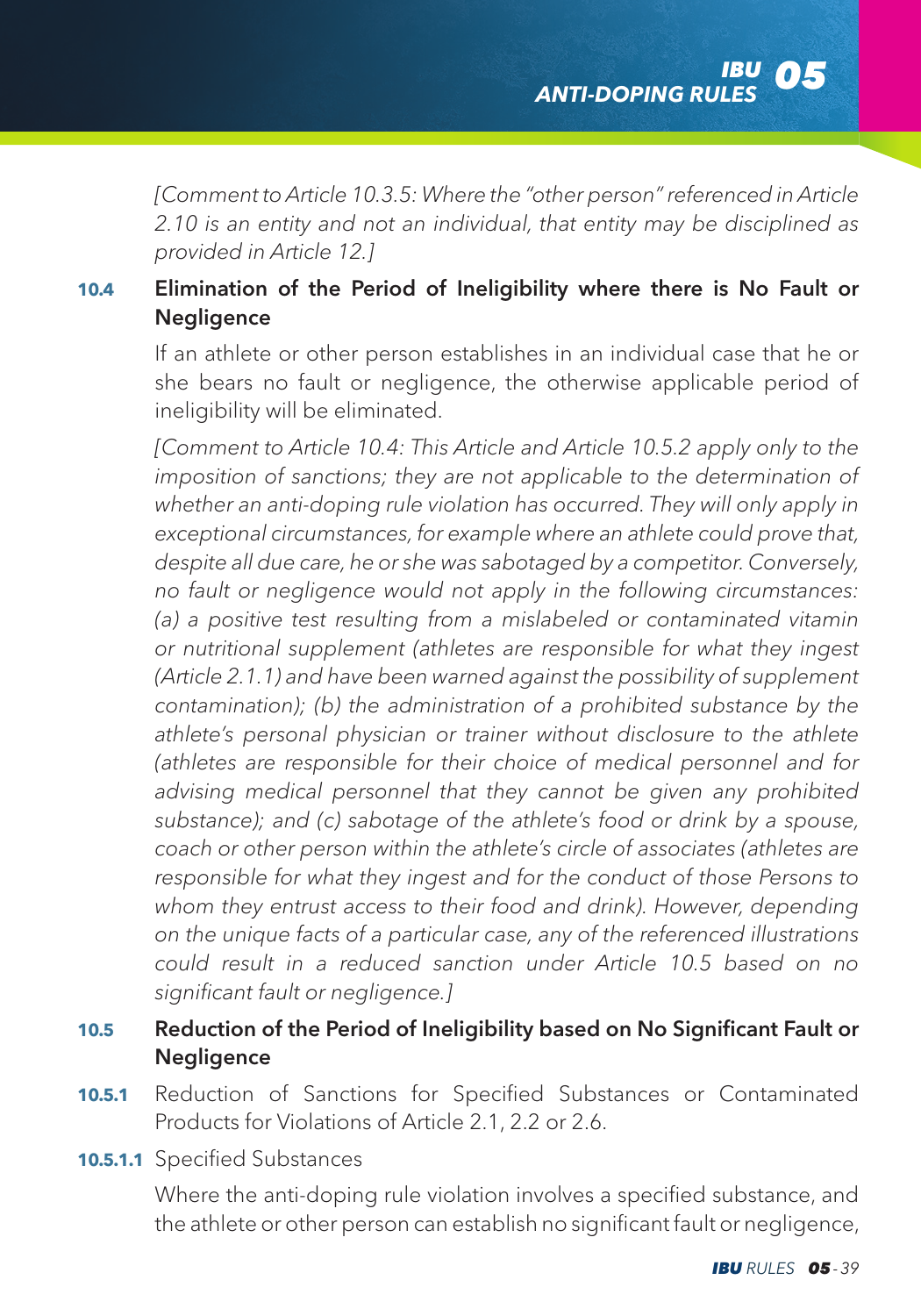then the period of ineligibility shall be, at a minimum, a reprimand and no period of ineligibility, and at a maximum, two years of ineligibility, depending on the athlete's or other person's degree of fault.

### **10.5.1.2** Contaminated Products

 In cases where the athlete or other person can establish no significant fault or negligence and that the detected prohibited substance came from a contaminated product, then the period of ineligibility shall be, at a minimum, a reprimand and no period of ineligibility, and at a maximum, two years ineligibility, depending on the athlete's or other person's degree of fault.

*[Comment to Article 10.5.1.2: In assessing that athlete's degree of fault, it would, for example, be favorable for the athlete if the athlete had declared the product which was subsequently determined to be contaminated on his or her doping control form.]*

**10.5.2** Application of No Significant Fault or Negligence beyond the Application of Article 10.5.1

 If an athlete or other person establishes in an individual case where Article 10.5.1 is not applicable that he or she bears no significant fault or negligence, then, subject to further reduction or elimination as provided in Article 10.6, the otherwise applicable period of ineligibility may be reduced based on the athlete or other person's degree of fault, but the reduced period of ineligibility may not be less than one-half of the period of ineligibility otherwise applicable. If the otherwise applicable period of ineligibility is a lifetime, the reduced period under this Article may be no less than eight years.

*[Comment to Article 10.5.2: Article 10.5.2 may be applied to any antidoping rule violation except those Articles where intent is an element of the anti-doping rule violation (e.g., Article 2.5, 2.7, 2.8 or 2.9) or an element of a particular sanction (e.g., Article 10.2.1) or a range of ineligibility is already provided in an Article based on the athlete or other person's degree of fault.]*

### **10.6** Elimination, Reduction, or Suspension of Period of Ineligibility or other Consequences for Reasons Other than Fault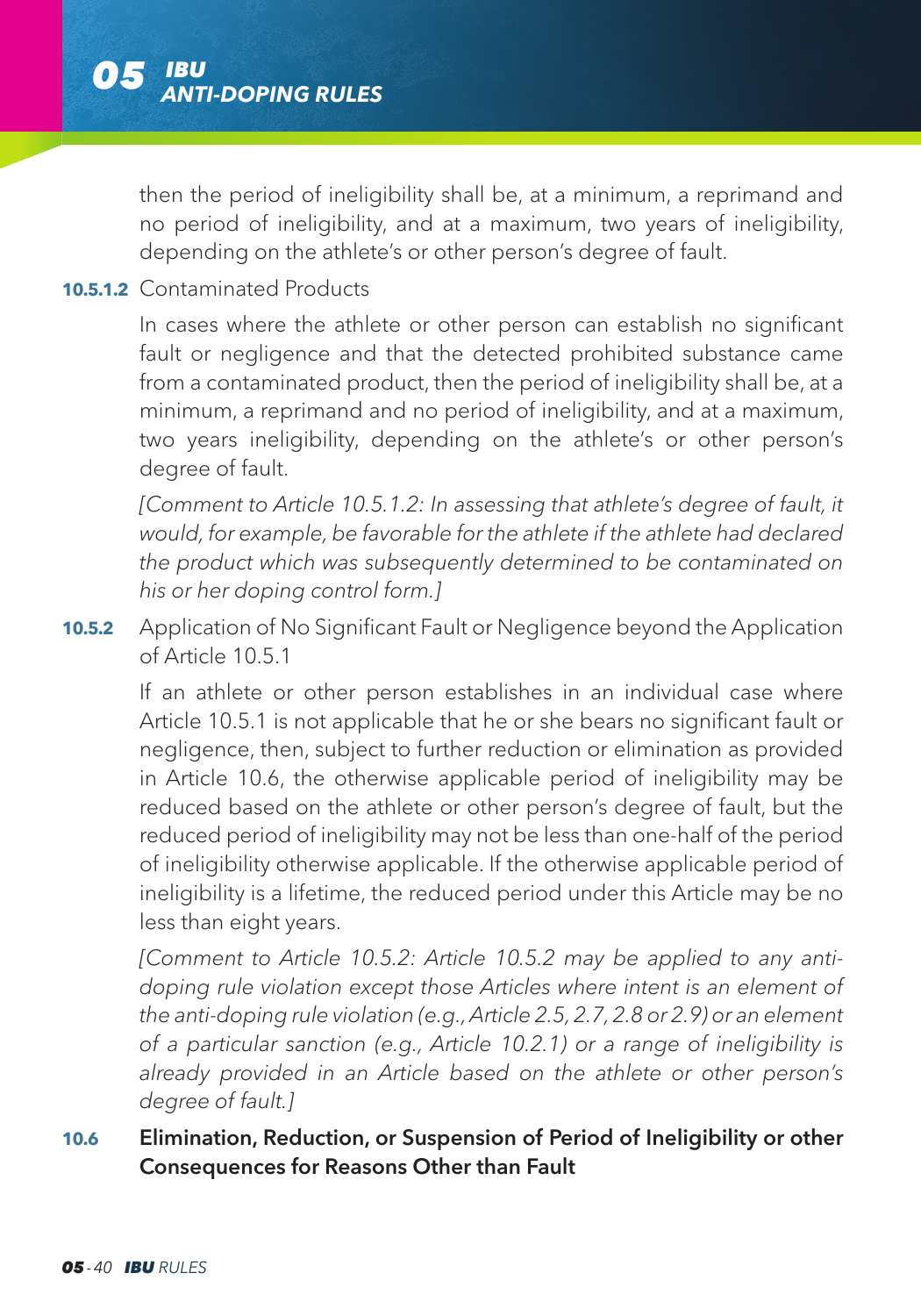- **10.6.1.** Substantial assistance in discovering or establishing anti-doping rule violations
- **10.6.1.1** The IBU Anti-Doping Hearing Panel may, prior to a final appellate decision under Article 13 or the expiration of the time to appeal, suspend a part of the period of ineligibility imposed in an individual case where the athlete or other person has provided substantial assistance to an antidoping organization, criminal authority or professional disciplinary body which results in: (i) the anti-doping organization discovering or bringing forward an anti-doping rule violation by another person, or (ii) which results in a criminal or disciplinary body discovering or bringing forward a criminal offense or the breach of professional rules committed by another person and the information provided by the person providing substantial assistance is made available to the IBU. After a final appellate decision under Article 13 or the expiration of time to appeal, the IBU may only suspend a part of the otherwise applicable period of ineligibility with the approval of WADA. The extent to which the otherwise applicable period of ineligibility may be suspended will be based on the seriousness of the anti-doping rule violation committed by the athlete or other person and the significance of the substantial assistance provided by the athlete or other person to the effort to eliminate doping in sport. No more than three-quarters of the otherwise applicable period of ineligibility may be suspended. If the otherwise applicable period of ineligibility is a lifetime, the non-suspended period under this article must be no less than 8 years. If the athlete or other person fails to continue to cooperate and to provide the complete and credible substantial assistance upon which a suspension of the period of ineligibility was based, the IBU shall reinstate the original period of ineligibility. If the IBU decides to reinstate a suspended period of ineligibility, that decision may be appealed by any person entitled to appeal under Article 13.
- **10.6.1.2** To further encourage athletes and other persons to provide substantial assistance to anti-doping organizations, at the request of the IBU or at the request of the athlete or other person who has (or has been asserted to have) committed an anti-doping rule violation, WADA may agree at any stage of the results management process, including after a final appellate decision under Article 13, to what it considers to be an appropriate suspension of the otherwise-applicable period of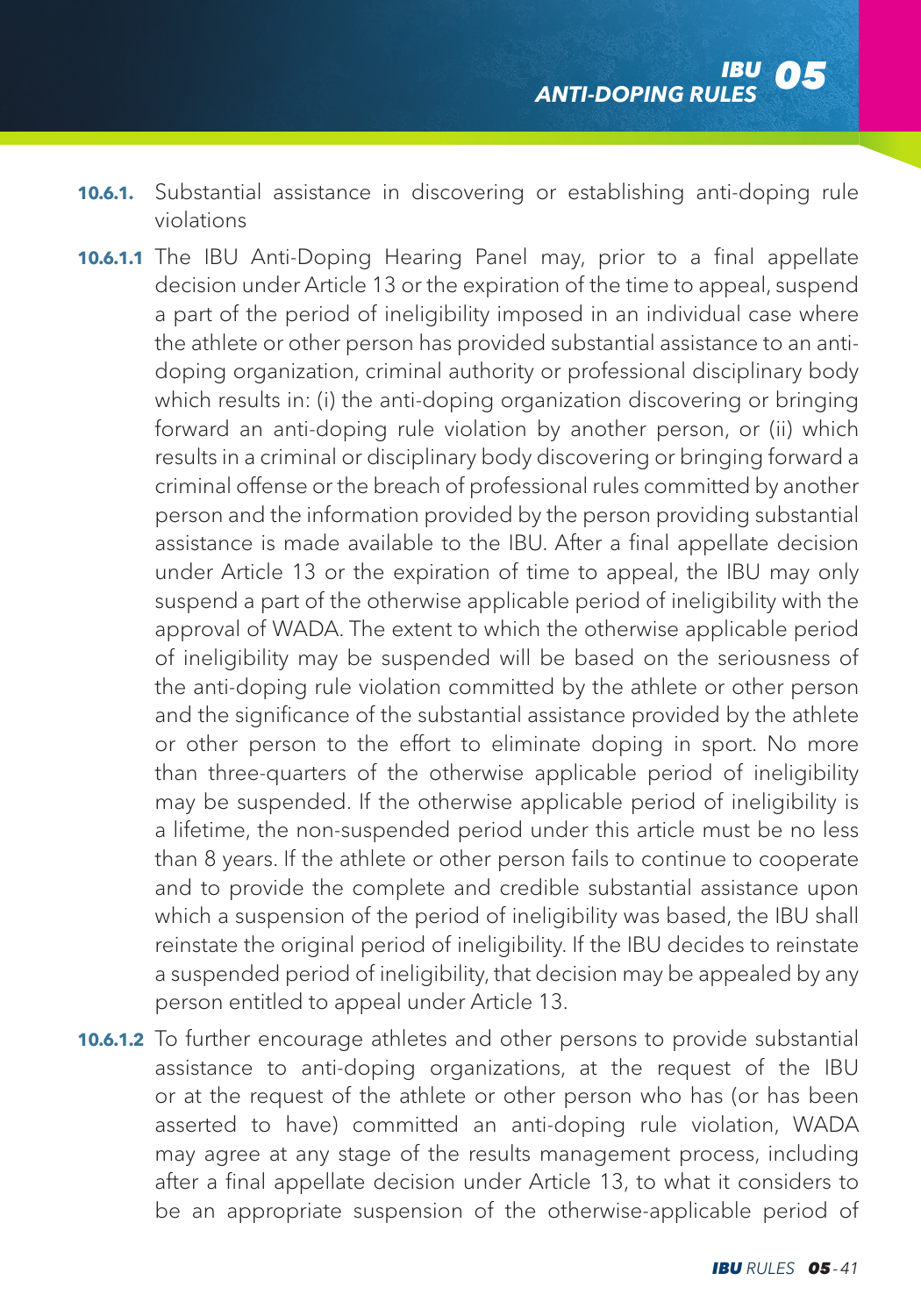

ineligibility and other consequences. In exceptional circumstances, WADA may agree to suspensions of the period of ineligibility and other consequences for substantial assistance greater than those otherwise provided in this Article, or even no period of ineligibility, and/or no return of prize money or payment of fines or costs. WADA's approval shall be subject to reinstatement of sanction, as otherwise provided in this Article. Notwithstanding Article 13, WADA's decisions in the context of this Article may not be appealed by any other anti-doping organization.

**10.6.1.3** If the IBU suspends any part of an otherwise applicable sanction because of substantial assistance, then notice providing justification for the decision shall be provided to the other anti-doping organizations with a right to appeal under Article 13.2.3 as provided in Article 14.2. In unique circumstances where WADA determines that it would be in the best interest of anti-doping, WADA may authorize the IBU to enter into appropriate confidentiality agreements limiting or delaying the disclosure of the substantial assistance agreement or the nature of substantial assistance being provided.

 *[Comment to Article 10.6.1: The cooperation of athletes, athlete support personnel and other persons who acknowledge their mistakes and are*  willing to bring other anti-doping rule violations to light is important *to clean sport. This is the only circumstance under the Code where the suspension of an otherwise applicable period of ineligibility is authorized.]*

**10.6.2** Admission of an Anti-Doping Rule Violation in the Absence of Other Evidence

 Where an athlete or other person voluntarily admits the commission of an anti-doping rule violation before having received notice of a sample collection that could establish an anti-doping rule violation (or, in the case of an anti-doping rule violation other than Article 2.1, before receiving first notice of the admitted violation pursuant to Article 7) and that admission is the only reliable evidence of the violation at the time of admission, then the period of ineligibility may be reduced, but not below one-half of the period of ineligibility otherwise applicable.

*[Comment to Article 10.6.2: This article is intended to apply when an athlete or other person comes forward and admits to an anti-doping rule violation in circumstances where no anti-doping organization is aware*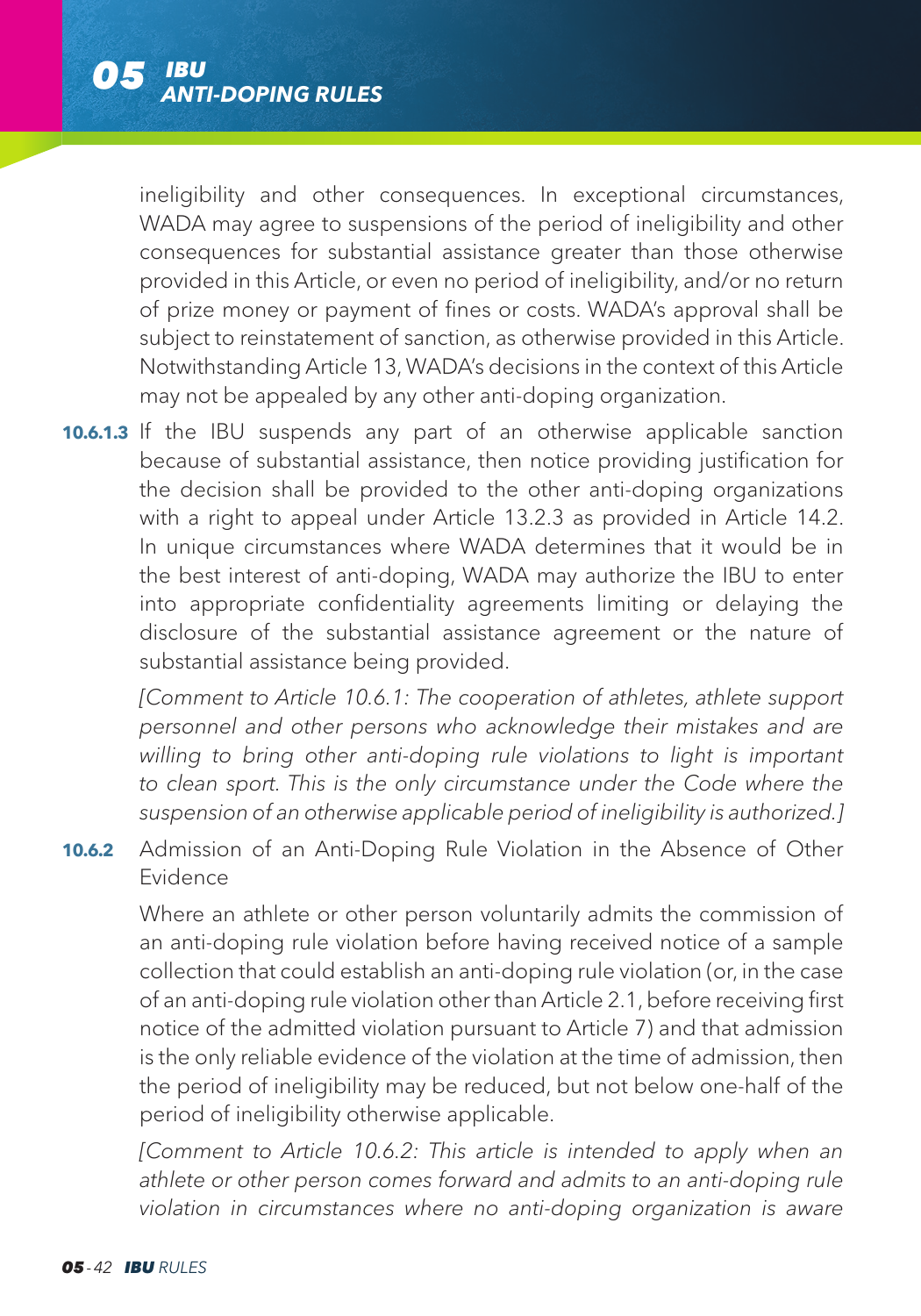*that an anti-doping rule violation might have been committed. It is not intended to apply to circumstances where the admission occurs after the athlete or other person believes he or she is about to be caught. The amount by which ineligibility is reduced should be based on the likelihood that the athlete or other person would have been caught had he/she not come forward voluntarily.]*

**10.6.3** Prompt Admission of an Anti-Doping Rule Violation after being Confronted with a Violation Sanctionable under Article 10.2.1 or Article 10.3.1

 An athlete or other person potentially subject to a four-year sanction under Article 10.2.1 or 10.3.1 (for evading or refusing sample collection or tampering with sample collection), by promptly admitting the asserted anti-doping rule violation after being confronted by the IBU, and also upon the approval and at the discretion of both WADA and the IBU may receive a reduction in the period of ineligibility down to a minimum of two years, depending on the seriousness of the violation and the athlete or other person's degree of fault.

**10.6.4** Application of Multiple Grounds for Reduction of a Sanction

 Where an athlete or other person establishes entitlement to reduction in sanction under more than one provision of Article 10.4, 10.5 or 10.6, before applying any reduction or suspension under Article 10.6, the otherwise applicable period of ineligibility shall be determined in accordance with Articles 10.2, 10.3, 10.4, and 10.5. If the athlete or other person establishes entitlement to a reduction or suspension of the period of ineligibility under Article 10.6, then the period of ineligibility may be reduced or suspended, but not below one-fourth of the otherwise applicable period of ineligibility.

*[Comment to Article 10.6.4: The appropriate sanction is determined in a sequence of four steps. First, the hearing panel determines which of the basic sanctions (Articles 10.2, 10.3, 10.4, or 10.5) apply to the particular anti-doping rule violation. Second, if the basic sanction provides for a*  range of sanctions, the hearing panel must determine the applicable *sanction within that range according to the athlete or other person's degree of fault. In a third step, the hearing panel establishes whether there is a basis for elimination, suspension, or reduction of the sanction (Article*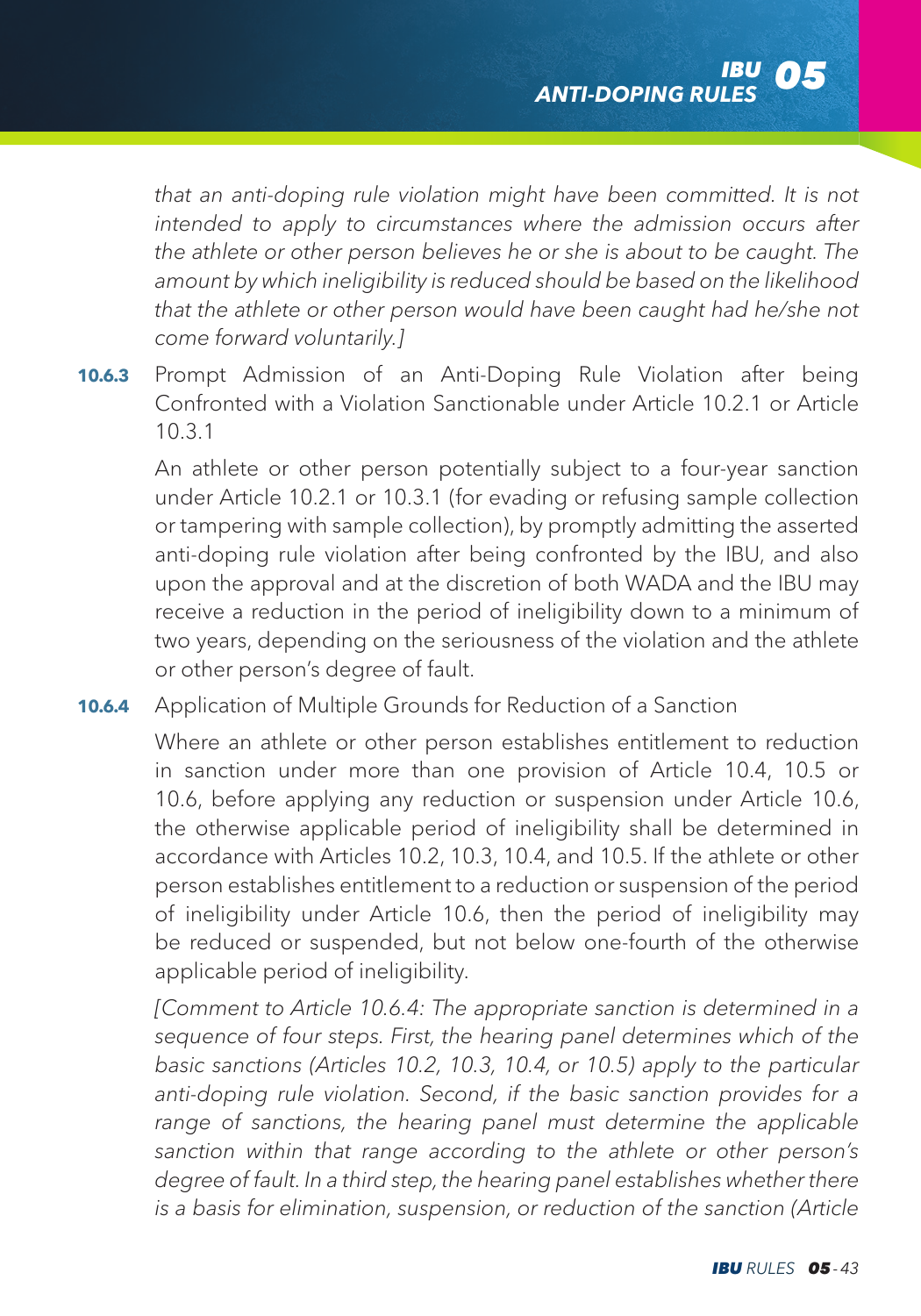

*10.6). Finally, the hearing panel decides on the commencement of the period of ineligibility under Article 10.11. Several examples of how Article 10 is to be applied are found in Appendix 2.]*

#### **10.7** Multiple Violations

- **10.7.1** For an athlete or other person's second anti-doping rule violation, the period of ineligibility shall be the greater of:
	- a. six months:
	- b. one-half of the period of ineligibility imposed for the first anti-doping rule violation without taking into account any reduction under Article 10.6; or
	- c. twice the period of ineligibility otherwise applicable to the second anti-doping rule violation treated as if it were a first violation, without taking into account any reduction under Article 10.6.

 The period of ineligibility established above may then be further reduced by the application of Article 10.6.

**10.7.2** Third Anti-Doping Rule Violation

 A third anti-doping rule violation will always result in a lifetime period of ineligibility, except if the third violation fulfills the condition for elimination or reduction of the period of ineligibility under Article 10.4 or 10.5, or involves a violation of Article 2.4 (filing failures and/or and missed tests). In these particular cases, the period of ineligibility will be from eight (8) years to lifetime ineligibility.

- **10.7.3** An anti-doping rule violation for which an athlete or other person has established no fault or negligence shall not be considered a prior violation for purposes of this Article.
- **10.7.4** Additional Rules for Certain Potential Multiple Violations
- **10.7.4.1** For purposes of imposing sanctions under Article 10.7, an anti-doping rule violation will only be considered a second violation if the IBU can establish that the athlete or other person committed the second antidoping rule violation after the athlete or other person received notice pursuant to Article 7, or after the IBU made reasonable efforts to give notice, of the first anti-doping rule violation; if the IBU cannot establish this, the violations shall be considered together as one single first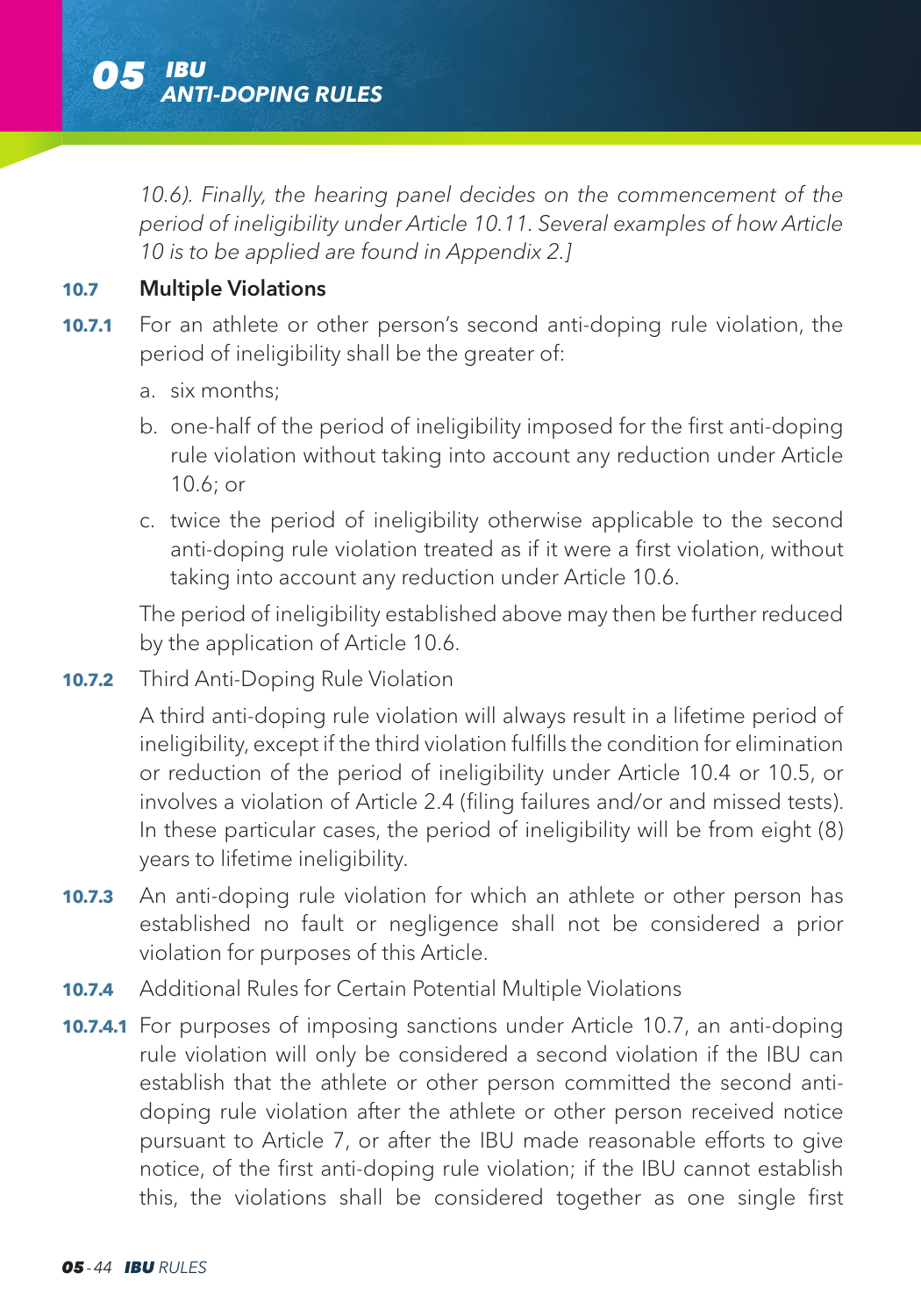violation, and the sanction imposed will be based on the violation that carries the more severe sanction.

**10.7.4.2** If, after the imposition of a sanction for a first anti-doping rule violation, the IBU discovers facts involving an anti-doping rule violation by the athlete or other person which occurred prior to notification regarding the first violation, then the IBU shall impose an additional sanction based on the sanction that could have been imposed if the two violations had been adjudicated at the same time. Results in all competitions dating back to the earlier anti-doping rule violation will be disqualified as provided in Article 10.8.

**10.7.5** Multiple Anti-Doping Rule Violations During Ten-Year Period For purposes of Article 10.7, each anti-doping rule violation must take place within the same ten-year period in order to be considered multiple violations.

## **10.8** Disqualification of Results in Competitions Subsequent to Sample Collection or Commission of an Anti-Doping Rule Violation

 In addition to the automatic disqualification of the results in the competition that produced the positive sample under Article 9, all other competitive results obtained from the date a positive sample was collected (whether in-competition or out-of-competition), or other anti-doping rule violation occurred, through the commencement of any provisional suspension or ineligibility period, shall, unless fairness requires otherwise, be disqualified with all of the resulting consequences including forfeiture of any medals, points and prizes.

*[Comment to Article 10.8.: Nothing in the IBU Anti-Doping Rules precludes clean athletes or other persons who have been damaged by the actions of a person who has committed an anti-doping rule violation from pursuing any right which they would otherwise have to seek damages from such person.]*

### **10.9** Allocation of CAS Cost Awards and Forfeited Prize Money

**10.9.1** The priority for repayment of CAS cost awards and forfeited prize money shall be: first, payment of costs awarded by CAS; second, reallocation of forfeited prize money to other athletes; and third, reimbursement of the expenses of the IBU.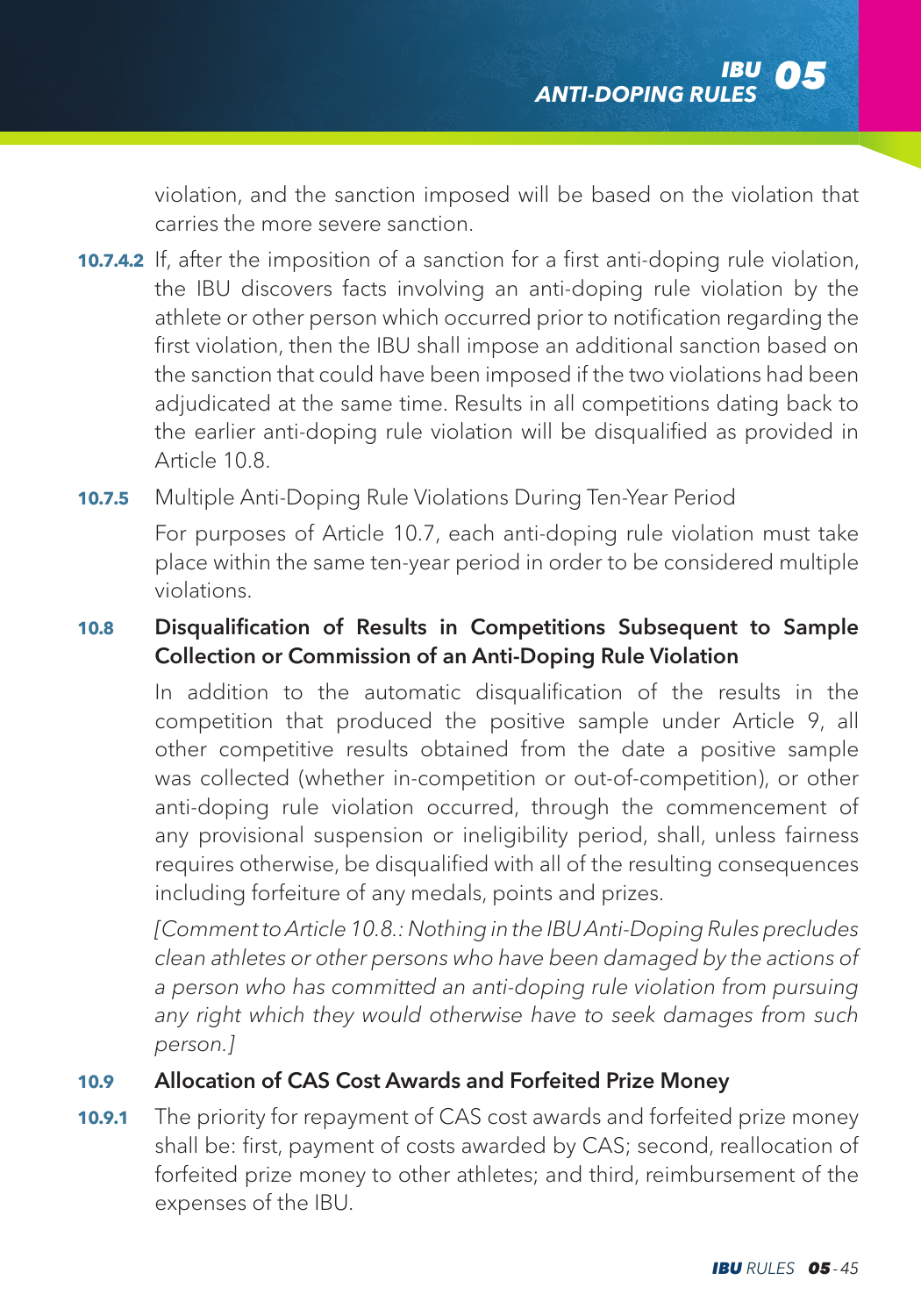

### **10.10** Financial Consequences

 Where an athlete or other person commits an anti-doping rule violation, the IBU may, in its discretion and subject to the principle of proportionality, elect to

- (a) recover from the athlete or other person costs associated with the antidoping rule violation, regardless of the period of ineligibility imposed and/or
- (b) fine the athlete or other person according to the IBU Disciplinary Rules, only in cases where the maximum period of ineligibility otherwise applicable has already been imposed.

 The imposition of a financial sanction or the IBU's recovery of costs shall not be considered a basis for reducing the ineligibility or other sanction which would otherwise be applicable under these Anti-Doping Rules or the Code.

### **10.11** Commencement of Ineligibility Period

 Except as provided below, the period of ineligibility shall start on the date of the hearing decision providing for ineligibility or, if the hearing is waived or there is no hearing, on the date ineligibility is accepted or otherwise imposed.

### **10.11.1** Delays not Attributable to the Athlete or Other Person

 Where there have been substantial delays in the hearing process or other aspects of doping control not attributable to the athlete or other person, the IBU may start the period of ineligibility at an earlier date, commencing as early as the date of sample collection or the date on which another anti-doping rule violation last occurred. All competitive results achieved during the period of ineligibility, including retroactive ineligibility, shall be disqualified.

*[Comment to Article 10.11.1: In cases of anti-doping rule violations other than under Article 2.1, the time required for an anti-doping organization to discover and develop facts sufficient to establish an anti-doping rule violation may be lengthy, particularly where the athlete or other person has taken affirmative action to avoid detection. In these circumstances, the flexibility provided in this Article to start the sanction at an earlier date should not be used.]*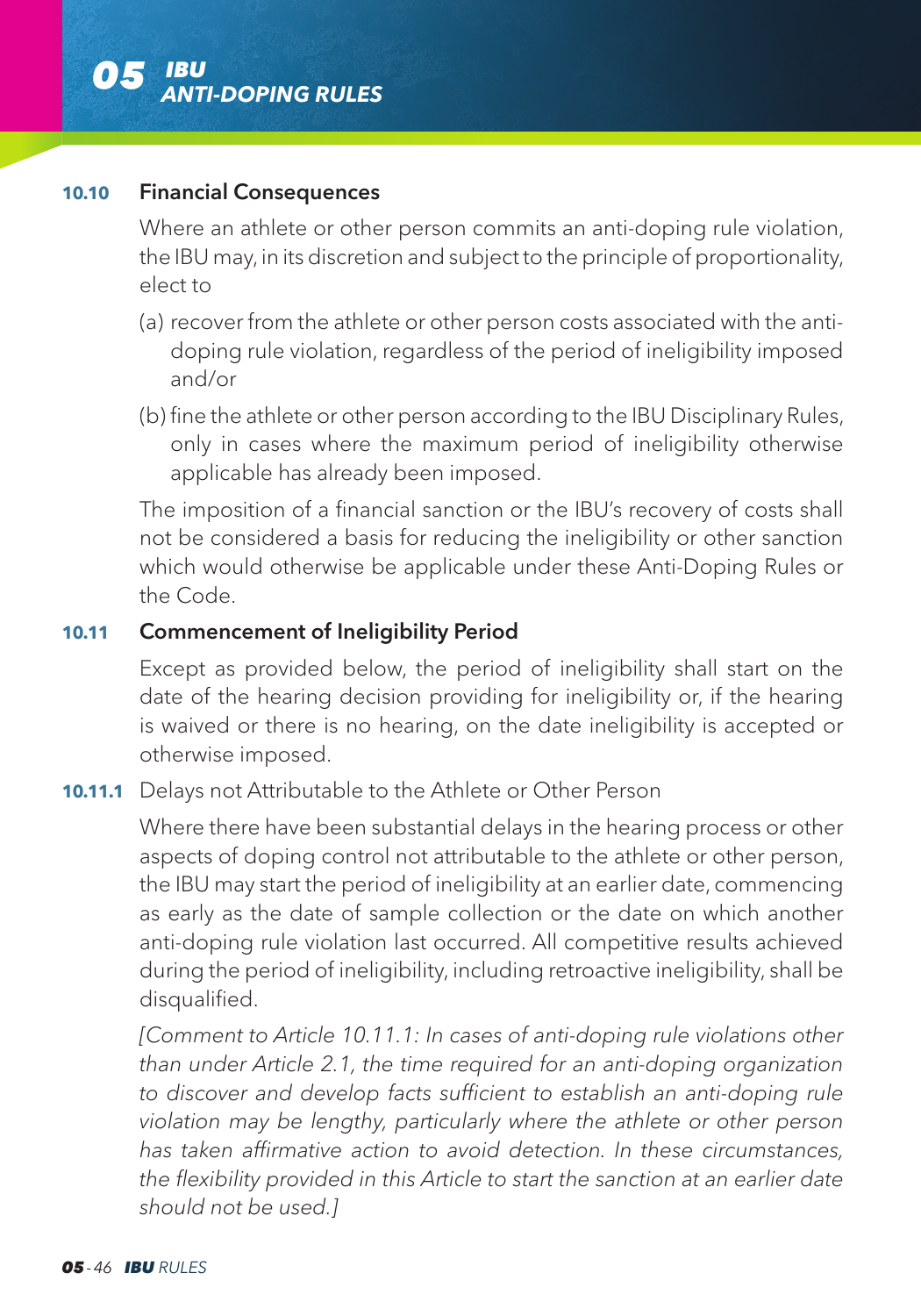#### **10.11.2** Timely Admission

 Where the athlete or other person promptly (which in all events for an athlete means before the athlete competes again) admits the anti-doping rule violation after being confronted with the anti-doping rule violation by the IBU, the period of ineligibility may start as early as the date of sample collection or the date on which another anti-doping rule violation last occurred. In each case, however, where this article is applied, the athlete or other person shall serve at least one-half of the period of ineligibility going forward from the date the athlete or other person accepted the imposition of a sanction, the date of a hearing decision imposing a sanction, or the date the sanction is otherwise imposed.

 This article shall not apply where the period of ineligibility already has been reduced under Article 10.6.3

**10.11.3** Credit for Provisional Suspension or Period of Ineligibility Served

**10.11.3.1** If a provisional suspension is imposed and respected by the athlete or other person, then the athlete or other person shall receive a credit for such period of provisional suspension against any period of ineligibility that may ultimately be imposed. If a period of ineligibility is served pursuant to a decision that is subsequently appealed, then the athlete or other person shall receive a credit for such period of ineligibility served against any period of ineligibility which may ultimately be imposed on appeal.

**10.11.3.2** If an athlete or other person voluntarily accepts a provisional suspension in writing from the IBU and thereafter respects the provisional suspension, the athlete or other person shall receive a credit for such period of voluntary provisional suspension against any period of ineligibility which may ultimately be imposed. A copy of the athlete or other person's voluntary acceptance of a provisional suspension shall be provided promptly to each party entitled to receive notice of an asserted antidoping rule violation under Article 14.1.

*[Comment to Article 10.11.3.2: An athlete's voluntary acceptance of a provisional suspension is not an admission by the athlete and shall not be used in any way as to draw an adverse inference against the athlete.]*

**10.11.3.3** No credit against a period of ineligibility shall be given for any time period before the effective date of the provisional suspension or voluntary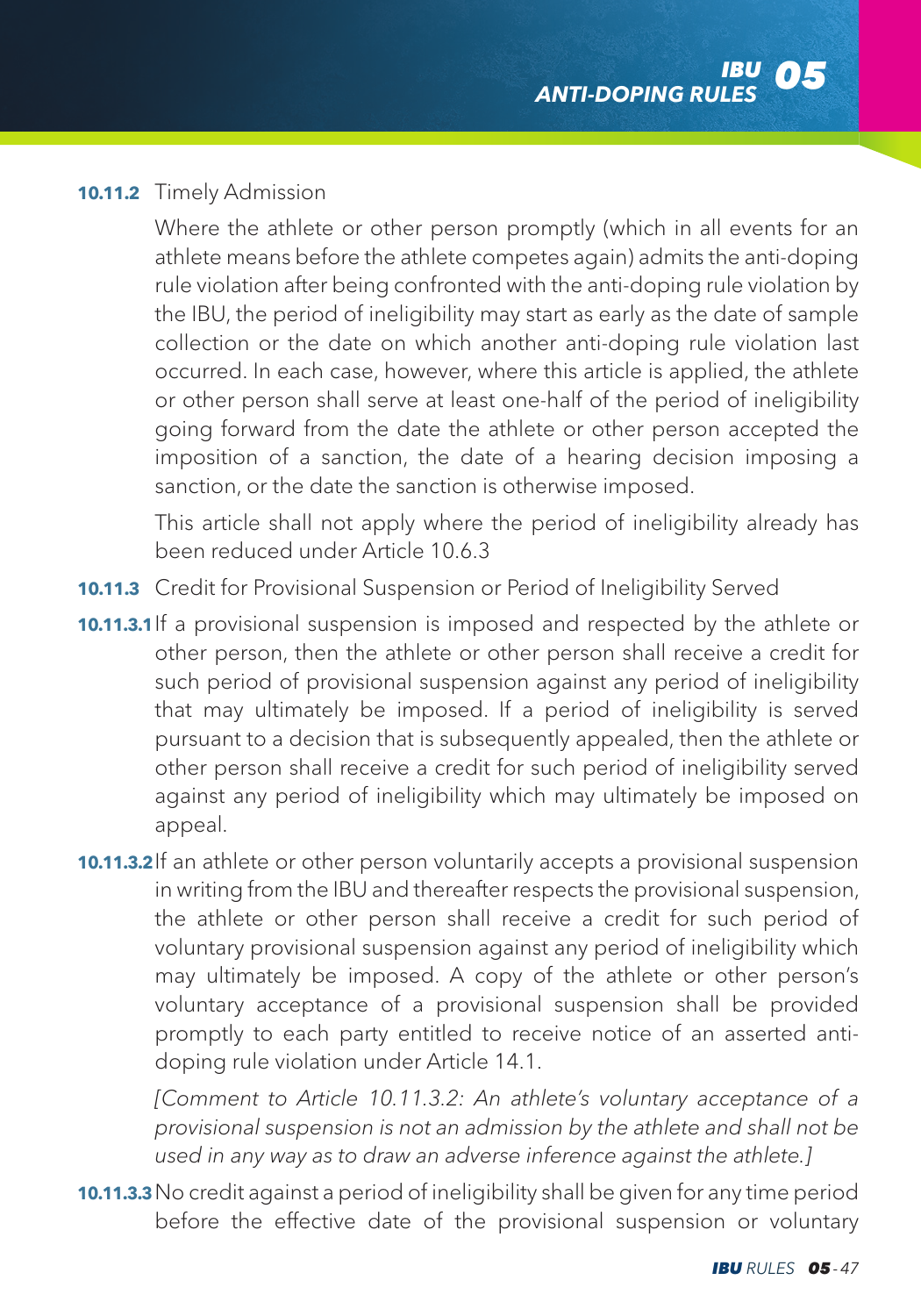provisional suspension regardless of whether the athlete elected not to compete or was suspended by his or her team.

*[Comment to Article 10.11: Article 10.11 makes clear that delays not attributable to the athlete, timely admission by the athlete and provisional suspension are the only justifications for starting the period of ineligibility earlier than the date of the hearing decision.]*

#### **10.12** Status During Ineligibility

#### **10.12.1** Prohibition against Participation during Ineligibility

 No athlete or other person who has been declared ineligible may, during the period of ineligibility, participate in any capacity in a competition or activity (other than authorized anti-doping education or rehabilitation programs) authorized or organized by any signatory, signatory's member organization, or a club or other member organization of a signatory's member organization, or in competitions authorized or organized by any professional league or any international- or national-level event organization or any elite or national-level sporting activity funded by a governmental agency.

 An athlete or other person subject to a period of ineligibility longer than four years may, after completing four years of the period of ineligibility, participate as an athlete in local sport events not sanctioned or otherwise under jurisdictions of a Code signatory or member of a Code signatory, but only so long as the local sport event is not at a level that could otherwise qualify such athlete or other person directly or indirectly to compete in (or accumulate points toward) a national championship or international event, and does not involve the athlete or other person working in any capacity with minors.

 An athlete or other person subject to a period of ineligibility will remain subject to testing.

*[Comment to Article 10.12.1 : For example, subject to Article 10.12.2 below, an ineligible athlete cannot participate in a training camp, exhibition or practice organized by his or her national federation or a club that is a member of that national federation or which is funded by a governmental agency. Further, an ineligible athlete may not compete in a non-signatory professional league (e.g., the National Hockey League, the National Basketball Association, etc.), events organized by a non-signatory*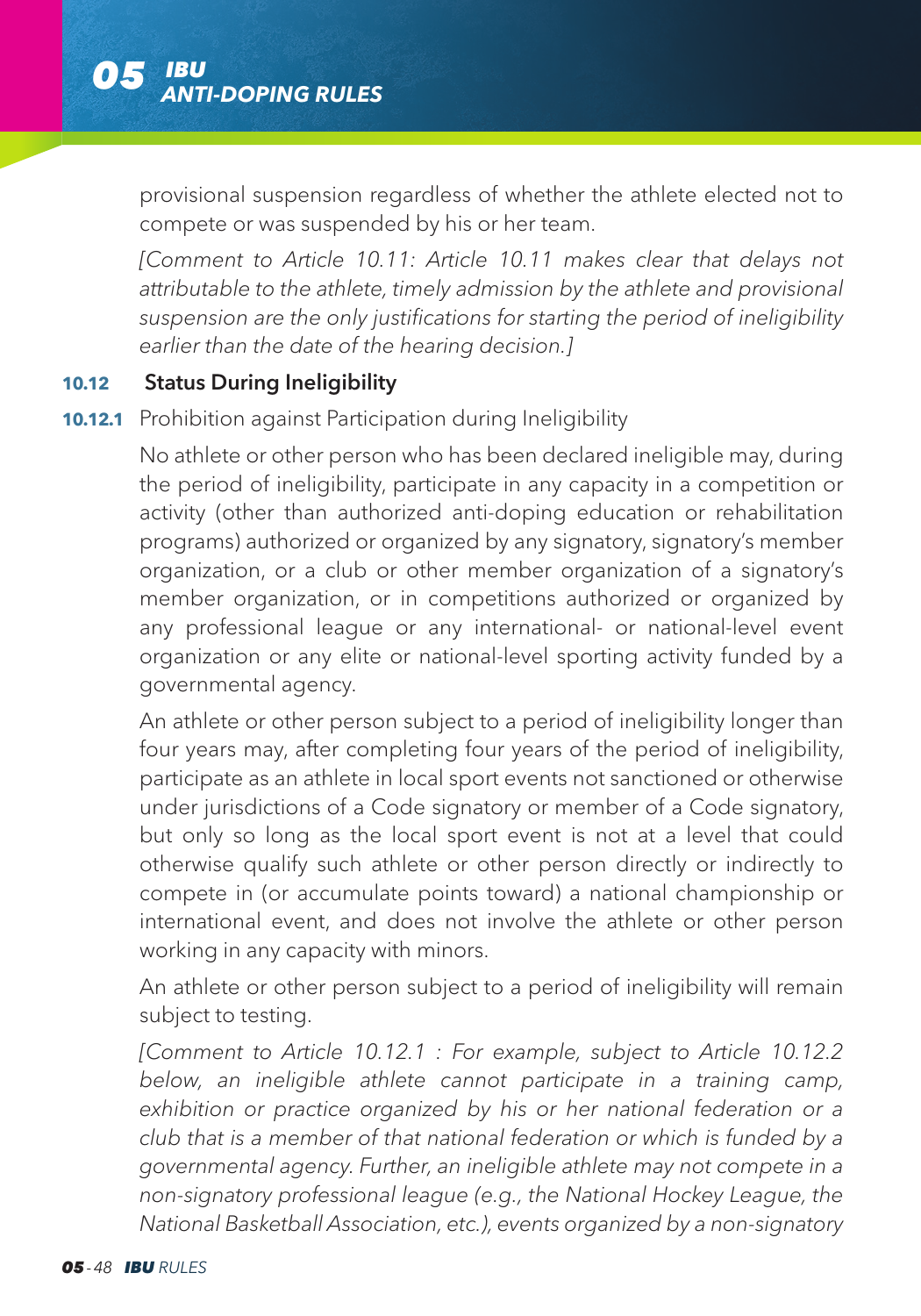*international event organization or a non-signatory national-level event organization without triggering the consequences set forth in Article 10.12.3. The term "activity" also includes, for example, administrative activities, such as serving as an official, director, officer, employee, or volunteer of the organization described in this Article. Sanctions in biathlon will also be recognized by other sports (see Article 15).]*

#### **10.12.2** Return to Training

 As an exception to Article 10.12.1, an athlete may return to train with a team or to use the facilities of a club or other member organization of IBU's member organization during the shorter of:

(1) the last two months of the athlete's period of ineligibility, or

(2) the last one-quarter of the period of ineligibility imposed.

*[Comment to Article 10.12.2: In many team sports and some individual sports (e.g., ski jumping and gymnastics), an athlete cannot effectively train on his/her own so as to be ready to compete at the end of the athlete's period of ineligibility. During the training period described in this Article, an ineligible athlete may not compete or engage in any activity described in Article 10.12.1 other than training.]*

**10.12.3** Violation of the Prohibition of Participation during Ineligibility

 Where an athlete or other person who has been declared ineligible violates the prohibition against participation during ineligibility described in Article 10.12.1, the results of such participation shall be disqualified and a new period of ineligibility equal in length up to the original period of ineligibility shall be added to the end of the original period of ineligibility.

 The new period of ineligibility may be adjusted based on the athlete or other person's degree of fault and other circumstances of the case. The determination of whether an athlete or other person has violated the prohibition against participation, and whether an adjustment is appropriate, shall be made by the anti-doping organization whose results management led to the imposition of the initial period of ineligibility. This decision may be appealed under Article 13.

 Where an athlete support person or other person assists a person in violating the prohibition against participation during ineligibility, the IBU shall impose sanctions for a violation of Article 2.9 for such assistance.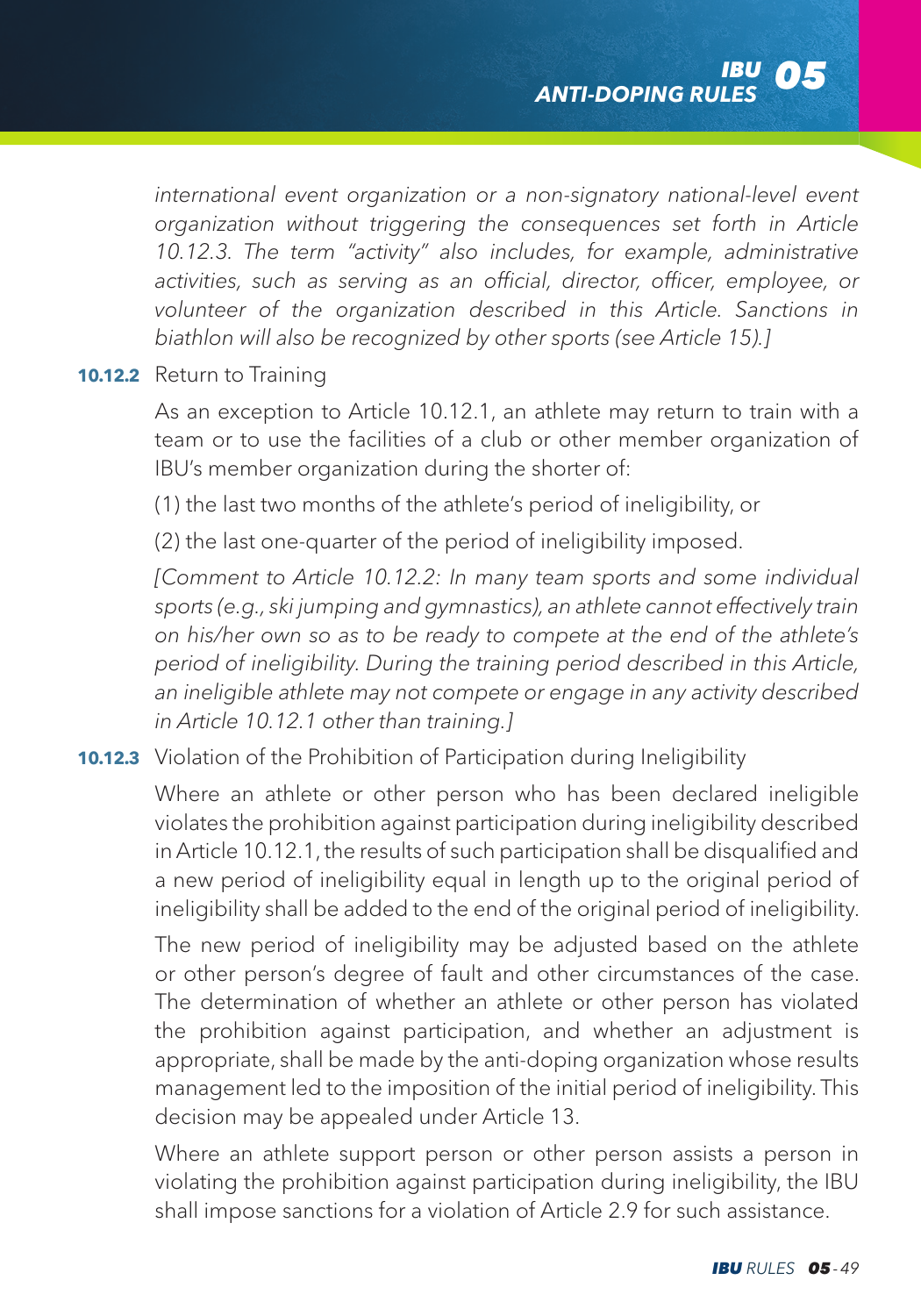### **10.12.4** Withholding of Financial Support during Ineligibility

 In addition, for any anti-doping rule violation not involving a reduced sanction for specified substances as described in Article 10.4 or 10.5, some or all sport-related financial support or other sport-related benefits received by such person will be withheld by the IBU and its member federations.

#### **10.13** Automatic Publication of Sanction

 A mandatory part of each sanction shall include automatic publication, as provided in Article 14.3.

*[Comment to Article 10: Harmonization of sanctions has been one of the most discussed and debated areas of anti-doping. Harmonization means that the same rules and criteria are applied to assess the unique facts of each case. Arguments against requiring harmonization of sanctions are based on differences between sports including, for example, the following: in some sports the athletes are professionals making a sizable income from the sport and in others the athletes are true amateurs; in those sports where an athlete's career is short, a standard period of ineligibility has a much more significant effect on the athlete than in sports where careers are traditionally much longer. A primary argument in favor of harmonization is that it is simply not right that two athletes from the same country who test positive for the same Prohibited Substance under similar circumstances should receive different sanctions only because they participate in different sports. In addition, flexibility in sanctioning has often been viewed as an unacceptable opportunity for some sporting organizations to be more lenient with dopers. The lack of harmonization of sanctions has also frequently been the source of jurisdictional conflicts between international federations and national anti-doping organizations.]*

# **11.** Consequences to Teams

- **11.1** If a member of a relay team is found to have committed a violation of these Anti-Doping Rules during a competition, the relay team will be disqualified from the competition with all consequences, including forfeiture of all medals, points and prizes.
- **11.2** Where more than one member of a relay team has been notified of an Anti-Doping Rule violation under Article 7 in connection with an event,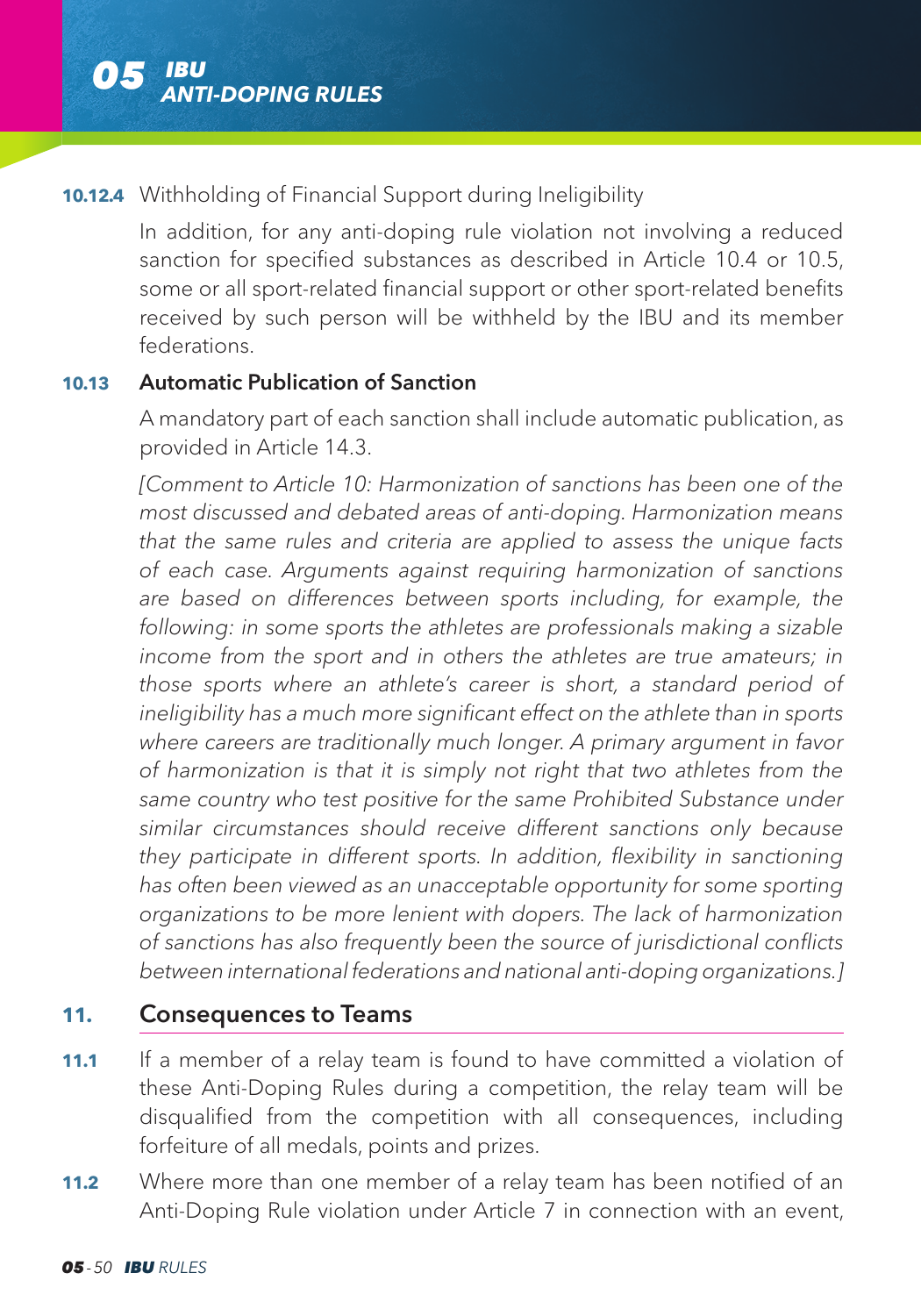the ruling body for the event shall conduct appropriate target testing of the team during the event period.

# **12.** Sanctions and Costs Assessed Against Member Federations

- **12.1** The IBU has the authority to withhold some or all funding or other nonfinancial support to member federations that are not in compliance with these Anti-Doping Rules.
- **12.2** Member federations shall be obligated to reimburse the IBU for all costs (including but not limited to laboratory fees, hearing expenses and travel) related to a violation of these Anti-Doping Rules committed by an athlete or other person affiliated with that member federation.
- **12.3** The IBU may elect to take additional disciplinary action against member federations with respect to recognition, the eligibility of its officials and athletes to participate in international events, and fines based on the following:
- **12.3.1** Four or more violations of these Anti-Doping Rules (other than violations involving Article 2.4) are committed by athletes or other persons affiliated with a member federation within a 12-month period in testing conducted by the IBU or anti-doping organizations other than the member federation or its national anti-doping organization. In such event the IBU may in its discretion elect to:
	- (a) ban all officials from that member federation for participation in any IBU activities for a period of up to two years and/or
	- (b) fine the member federation according to the IBU Disciplinary Rules.

 (For purposes of this Rule, any fine paid pursuant to Rule 12.3.2 shall be credited against any fine assessed.)

- **12.3.1.1** If four or more violations of these Anti-Doping Rules (other than violations involving Articles 2.4) are committed in addition to the violations described in Article 12.3.1 by athletes or other persons affiliated with a member federation within a 12-month period in testing conducted by the IBU or anti-doping organizations other than the member federation or its national anti-doping organization, the IBU may suspend that member federation's membership for a period of up to 4 years.
- **12.3.2** More than one athlete or other person from a member federation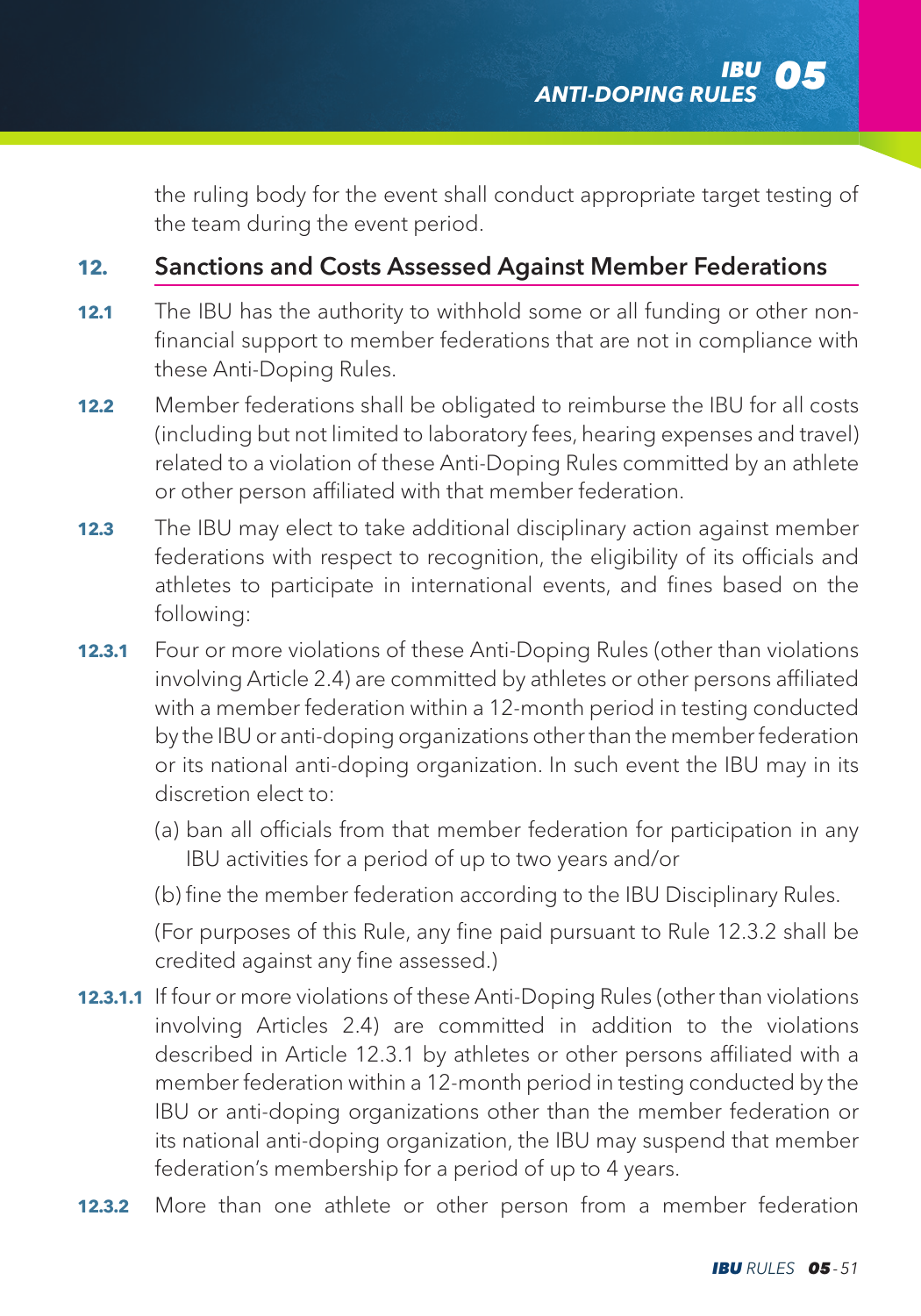commits an Anti-Doping Rule violation during an international event. In such event the IBU may fine that member federation according to the IBU Disciplinary Rules.

**12.3.3** A member federation has failed to make diligent efforts to keep the IBU informed about an athlete's whereabouts after receiving a request for that information from the IBU. In such event the IBU may fine the member federation in an amount according to the IBU Disciplinary Rules per athlete in addition to all of the IBU costs incurred in testing that member federation's athletes.

### **13.** Appeals

### **13.1** Decisions Subject to Appeal

 Decisions made under these Anti-Doping Rules may be appealed as set forth below in Article 13.2 through 13.7 or as otherwise provided in these Anti-Doping Rule, the Code or the International Standards. Such decisions shall remain in effect while under appeal unless the appellate body orders otherwise. Before an appeal is commenced, any postdecision review provided in the anti-doping organization's rules must be exhausted, provided that such review respects the principles set forth in Article 13.2.2 (except as provided in Article 13.1.3).

#### **13.1.1** Scope of Review Not Limited

 The scope of review on appeal includes all issues relevant to the matter and is expressly not limited to the issues or scope of review before the initial decision maker.

## **13.1.2** CAS Shall Not Defer to the Findings Being Appealed

 In making its decision, CAS need not give deference to the discretion exercised by the body whose decision is being appealed.

*[Comment to Article 13.1.2: CAS proceedings are de novo. Prior proceedings do not limit the evidence or carry weight in the hearing before CAS.]*

### **13.1.3** WADA not required to exhaust internal remedies

 Where WADA has a right to appeal under Article 13 and no other party has appealed a final decision within the IBU's process, WADA may appeal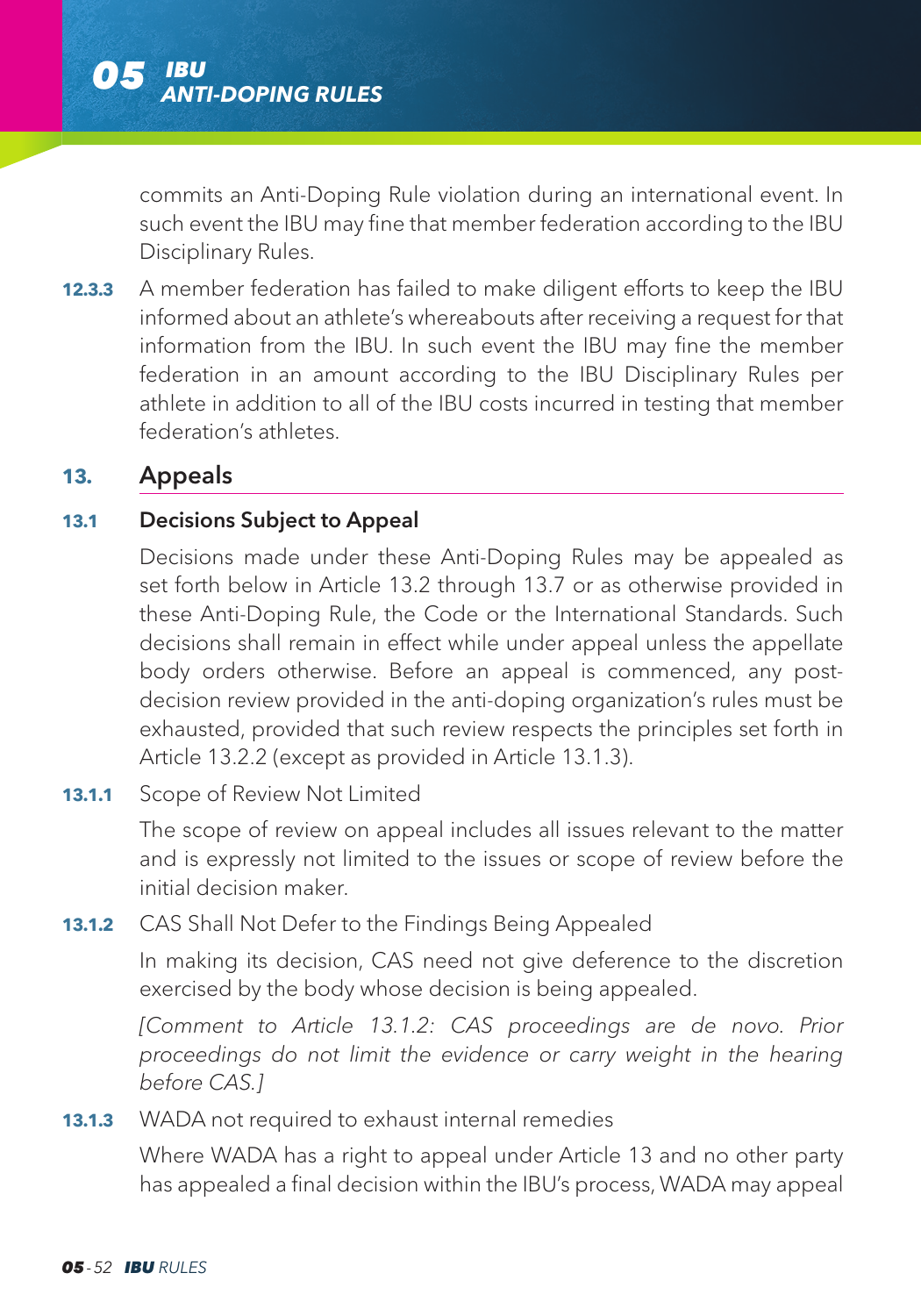such decision directly to CAS without having to exhaust other remedies in the IBU's process.

 *[Comment to Article 13.1.3: Where a decision has been rendered before the final stage of the IBU process (for example, a first hearing) and no party elects to appeal that decision to the next level of the IBU process (e.g. the Executive Board), then WADA may bypass the remaining steps in the IBU's internal process and appeal directly to the CAS.]*

# **13.2** Appeals against Decisions Regarding Anti-Doping Rule Violations, Consequences, Provisional Suspensions, Recognition of Decisions and Jurisdiction

 A decision that an anti-doping rule violation was committed, a decision imposing consequences or not imposing consequences for an antidoping rule violation, or a decision that no anti-doping rule violation was committed; a decision that an anti-doping rule violation proceeding cannot go forward for procedural reasons (including, for example, prescription); a decision by WADA not to grant an exception to the sixmonths' notice requirement for a retired athlete to return to competition under Article 5.7.1; a decision by WADA assigning results management under Article 7.1 of the Code; a decision by the IBU not to bring forward an adverse analytical finding or an atypical finding as an anti-doping rule violation, or a decision not to go forward with an anti-doping rule violation after an investigation under Article 7.7; a decision to impose a provisional suspension as a result of a provisional hearing; [the IBU's] failure to comply with Article 7.9; a decision that the IBU lacks jurisdiction to rule on an alleged anti-doping rule violation or its consequences; a decision to suspend, or not suspend, a period of ineligibility or to reinstate, or not reinstate, a suspended period of ineligibility under Article 10.6.1; a decision under Article 10.12.3; and a decision by the IBU not to recognize another anti-doping organization's decision under Article 15, may be appealed exclusively as provided in Articles 13.2 – 13.7.

**13.2.1** Appeals involving International-Level Athletes or International Events

 In cases arising from competition in an international event or in cases involving international-level athletes, the decision may be appealed exclusively to CAS.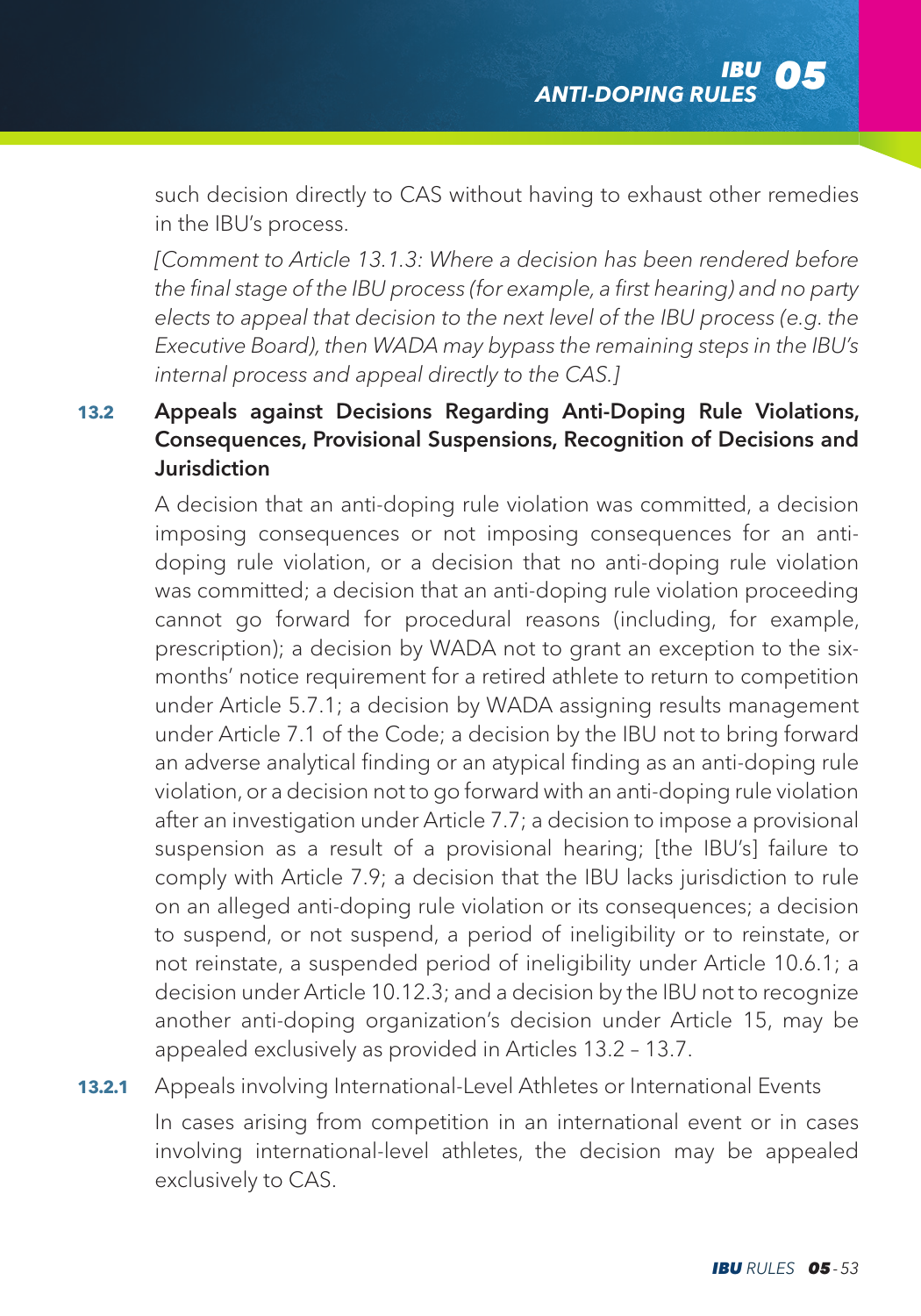

*[Comment to Article 13.2.1: CAS decisions are final and binding, except for any review required by law applicable to the annulment or enforcement of arbitral awards.]*

**13.2.2** Appeals Involving other Athletes or other Persons

 In cases where Article 13.2.1 is not applicable, the decision may be appealed to a national-level appeal body, being an independent and impartial body established in accordance with rules adopted by the national anti-doping organization having jurisdiction over the athlete or other person. The rules for such appeal shall respect the following principles: a timely hearing; a fair and impartial hearing panel; the right to be represented by counsel at the person's own expense; and a timely, written, reasoned decision. If the national anti-doping organization has not established such a body, the decision may be appealed to CAS in accordance with the provisions applicable before such court.

**13.2.3** Persons Entitled to Appeal

 In cases under Article 13.2.1, the following parties will have the right to appeal to CAS:

- (a) the athlete or other person who is the subject of the decision being appealed;
- (b) the other party to the case in which the decision was rendered;
- (c) the IBU;
- (d) the national anti-doping organization of the person's country of residence or countries where the person is a national or license holder;
- (e) the International Olympic Committee or International Paralympic Committee, as applicable, where the decision may have an effect in relation to the Olympic Games or Paralympic Games, including decisions affecting eligibility for the Olympic Games or Paralympic Games; and
- (f) WADA.

 In cases under Article 13.2.2, the parties having the right to appeal to the national-level appeal body shall be as provided in the national antidoping organization's rules but, at a minimum, shall include the following parties: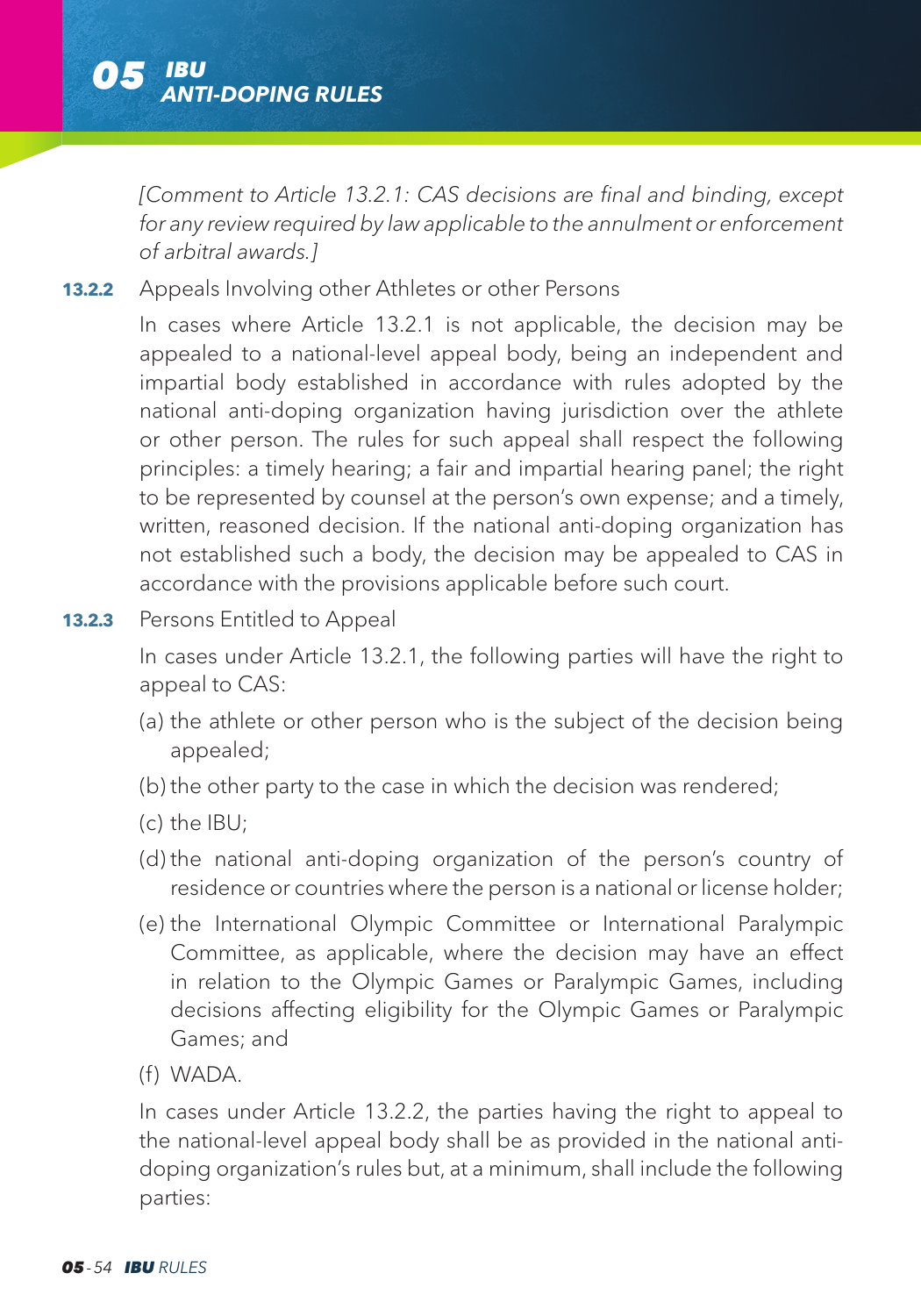- (a) the athlete or other person who is the subject of the decision being appealed;
- (b) the other party to the case in which the decision was rendered;
- (c) the IBU;
- (d) the national anti-doping organization of the person's country of residence;
- (e) the International Olympic Committee or International Paralympic Committee, as applicable, where the decision may have an effect in relation to the Olympic Games or Paralympic Games, including decisions affecting eligibility for the Olympic Games or Paralympic Games; and
- (f) WADA.

 For cases under Article 13.2.2, WADA, the International Olympic Committee, the International Paralympic Committee and the IBU shall also have the right to appeal to CAS with respect to the decision of the national-level appeal body. Any party filing an appeal shall be entitled to assistance from CAS to obtain all relevant information from the anti-doping organization whose decision is being appealed and the information shall be provided if CAS so directs.

 Notwithstanding any other provision herein, the only person who may appeal against a provisional suspension is the athlete or other person upon whom the provisional suspension is imposed.

#### **13.2.4** Cross-Appeals and other Subsequent Appeals Allowed

 Cross-appeals and other subsequent appeals by any respondent named in cases brought to CAS under the Code are specifically permitted. Any party with a right to appeal under this Article 13 must file a cross-appeal or subsequent appeal at the latest with the party's answer.

*[Comment to Article 13.2.4: This provision is necessary because since 2011, CAS rules no longer permit an athlete the right to cross-appeal when an anti-doping organization appeals a decision after the athlete's*  time for appeal has expired. This provision permits a full hearing for all *parties.]*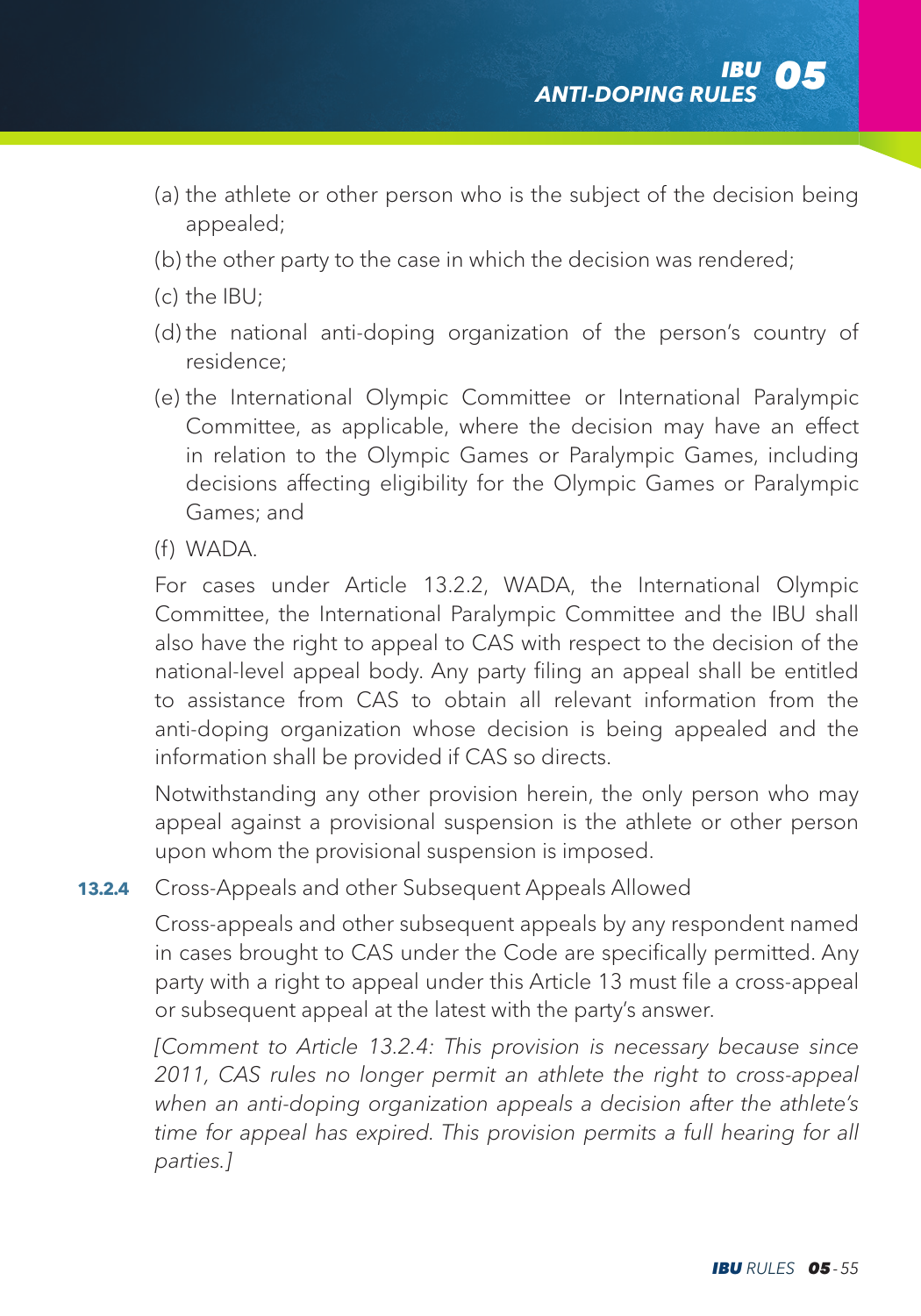

#### **13.3** Failure to Render a Timely Decision

 Where, in a particular case, the IBU fails to render a decision with respect to whether an anti-doping rule violation was committed within a reasonable deadline set by WADA, WADA may elect to appeal directly to the CAS as if the IBU had rendered a decision finding no anti-doping rule violation. If the CAS panel determines that an anti-doping rule violation was committed and that WADA acted reasonably in electing to appeal directly to CAS, then WADA's costs and attorney fees in prosecuting the appeal shall be reimbursed to WADA by the IBU.

*[Comment to Article 13.3: Given the different circumstances of each antidoping rule violation investigation and results management process, it is not feasible to establish a fixed time period for the IBU to render a decision before WADA may intervene by appealing directly to CAS. Before taking such action, however, WADA will consult with the IBU and give the IBU an opportunity to explain why it has not yet rendered a decision.]*

### **13.4** Appeals Relating to TUEs

TUE decisions may be appealed exclusively as provided in Article 4.4.

#### **13.5** Notification of Appeal Decisions

 Any anti-doping organization that is a party to an appeal must promptly provide the appeal decision to the athlete or other person and to the other anti-doping organizations that would have been entitled to appeal under Article 13.2.3 as provided under Article 14.2.

#### **13.6** Appeal against Decisions Pursuant to Article 12

 Decisions by IBU pursuant to Article 12 may be appealed exclusively to the CAS by the member federation.

#### **13.7** Time for Filing Appeals

**13.7.1** Appeals to CAS

 The time to file an appeal to the CAS will be twenty-one (21) days from the date of receipt of the decision by the appealing party. The above notwithstanding, the following shall apply in connection with appeals filed by a party entitled to appeal but which was not a party to the proceedings having led to the decision being appealed: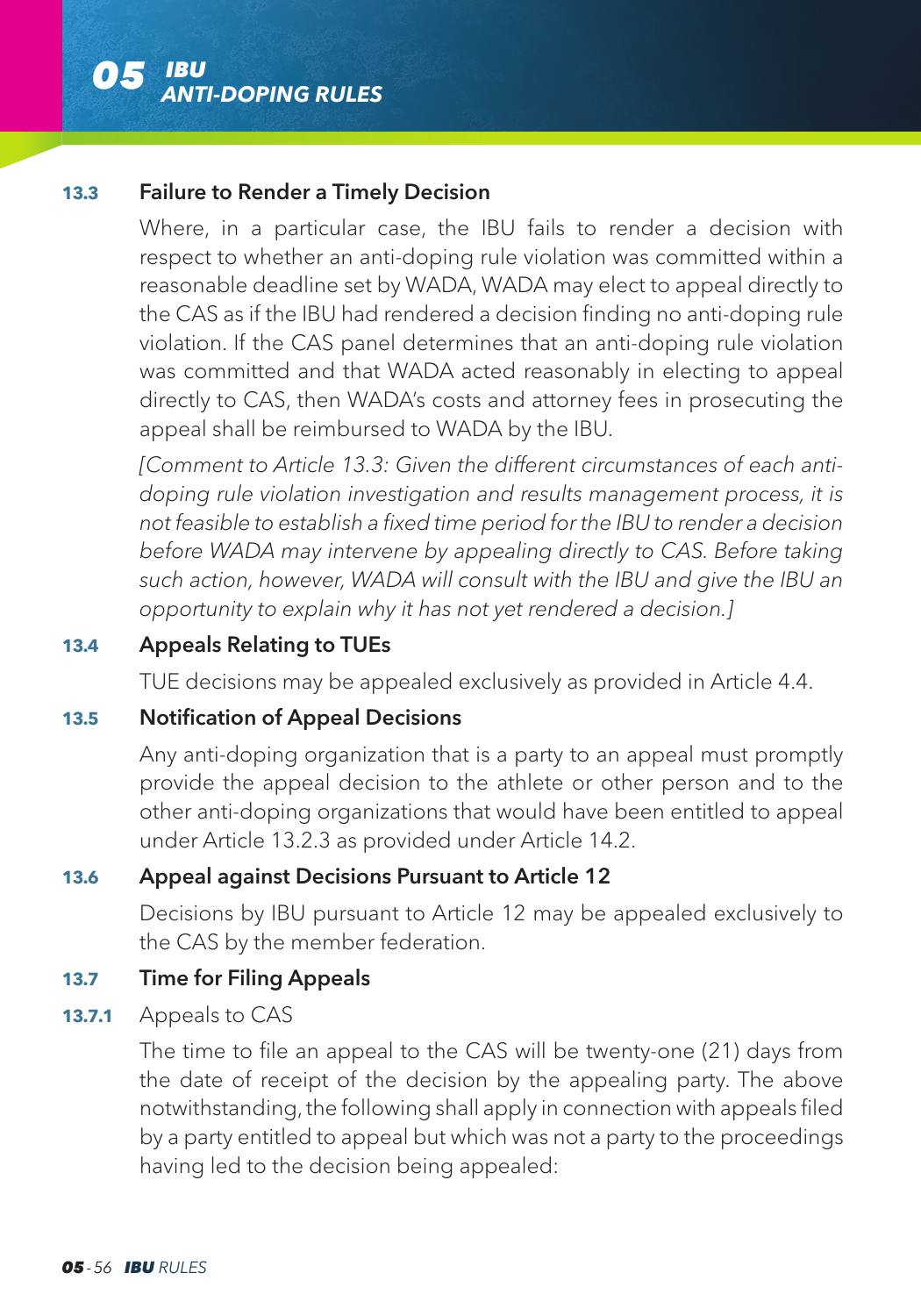- (a) Within fifteen days from notice of the decision, such party/ies shall have the right to request a copy of the case file from the body that issued the decision;
- (b) If such a request is made within the fifteen-day period, then the party making such request shall have twenty-one (21) days from receipt of the file to file an appeal to the CAS.

 The above notwithstanding, the filing deadline for an appeal filed by WADA will be the later of:

- (a) Twenty-one (21) days after the last day on which any other party in the case could have appealed, or
- (b) Twenty-one (21) days after WADA's receipt of the complete file relating to the decision.
- **13.7.2** Appeals Under Article 13.2.2

 The time to file an appeal to an independent and impartial body established at national level in accordance with rules established by the national anti-doping organization shall be indicated by the same rules of the national anti-doping organization.

 The above notwithstanding, the filing deadline for an appeal or intervention filed by WADA shall be the later of:

- (a) Twenty-one (21) days after the last day on which any other party in the case could have appealed, or
- (b) Twenty-one (21) days after WADA's receipt of the complete file relating to the decision.

# **14.** Confidentiality and Reporting

### **14.1** Information Concerning Adverse Analytical Findings, Atypical Findings, and Other Asserted Anti-Doping Rule Violations

**14.1.1** Notice of Anti-Doping Rule Violations to Athletes and other Persons

 Notice to athletes or other persons of anti-doping rule violations asserted against them shall occur as provided under Articles 7 and 14 of these Anti-Doping Rules. Notice to an athlete or other person who is a member of a member federation may be accomplished by delivery of the notice to the member federation.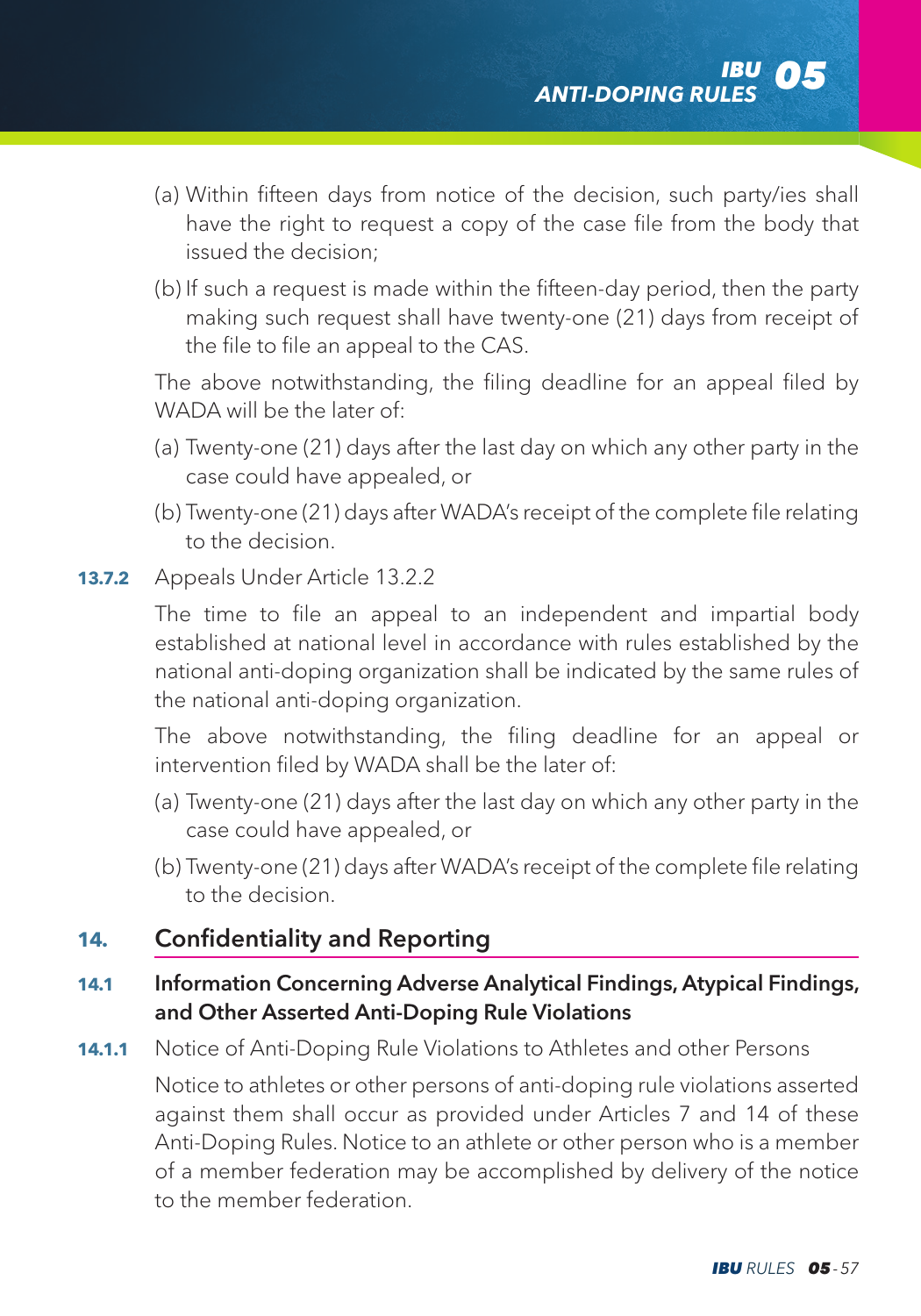

### **14.1.2** Notice of Anti-Doping Rule Violations to National Anti-Doping Organizations and WADA

 Notice of the assertion of an anti-doping rule violation to national antidoping organizations and WADA shall occur as provided under Articles 7 and 14 of these Anti-Doping Rules, simultaneously with the notice to the athlete or other person.

#### **14.1.3** Content of an Anti-Doping Rule Violation Notice

 Notification of an anti-doping rule violation under Article 2.1 shall include: the athlete's name, country, sport and discipline within the sport, the athlete's competitive level, whether the test was in-competition or out-ofcompetition, the date of sample collection, the analytical result reported by the laboratory, and other information as required by the International Standard for Testing and Investigations.

 Notice of anti-doping rule violations other than under Article 2.1 shall include the rule violated and the basis of the asserted violation.

**14.1.4** Status Reports

 Except with respect to investigations which have not resulted in notice of an anti-doping rule violation pursuant to Article 14.1.1, national antidoping organizations and WADA shall be regularly updated on the status and findings of any review or proceedings conducted pursuant to Article 7, 8 or 13 and shall be provided with a prompt written reasoned explanation or decision explaining the resolution of the matter.

14.1.5 Confidentiality

 The recipient organizations shall not disclose this information beyond those persons with a need to know (which would include the appropriate personnel at the applicable National Olympic Committee, member federation, and team in a team sport) until the IBU has made public disclosure or has failed to make public disclosure as required in Article 14.3.

#### **14.2** Notice of Anti-Doping Rule Violation Decisions and Request for Files

**14.2.1** Anti-doping rule violation decisions rendered pursuant to Article 7.11, 8.2, 10.4, 10.5, 10.6, 10.12.3 or 13.5 shall include the full reasons for the decision, including, if applicable, a justification for why the greatest possible consequences were not imposed. Where the decision is not in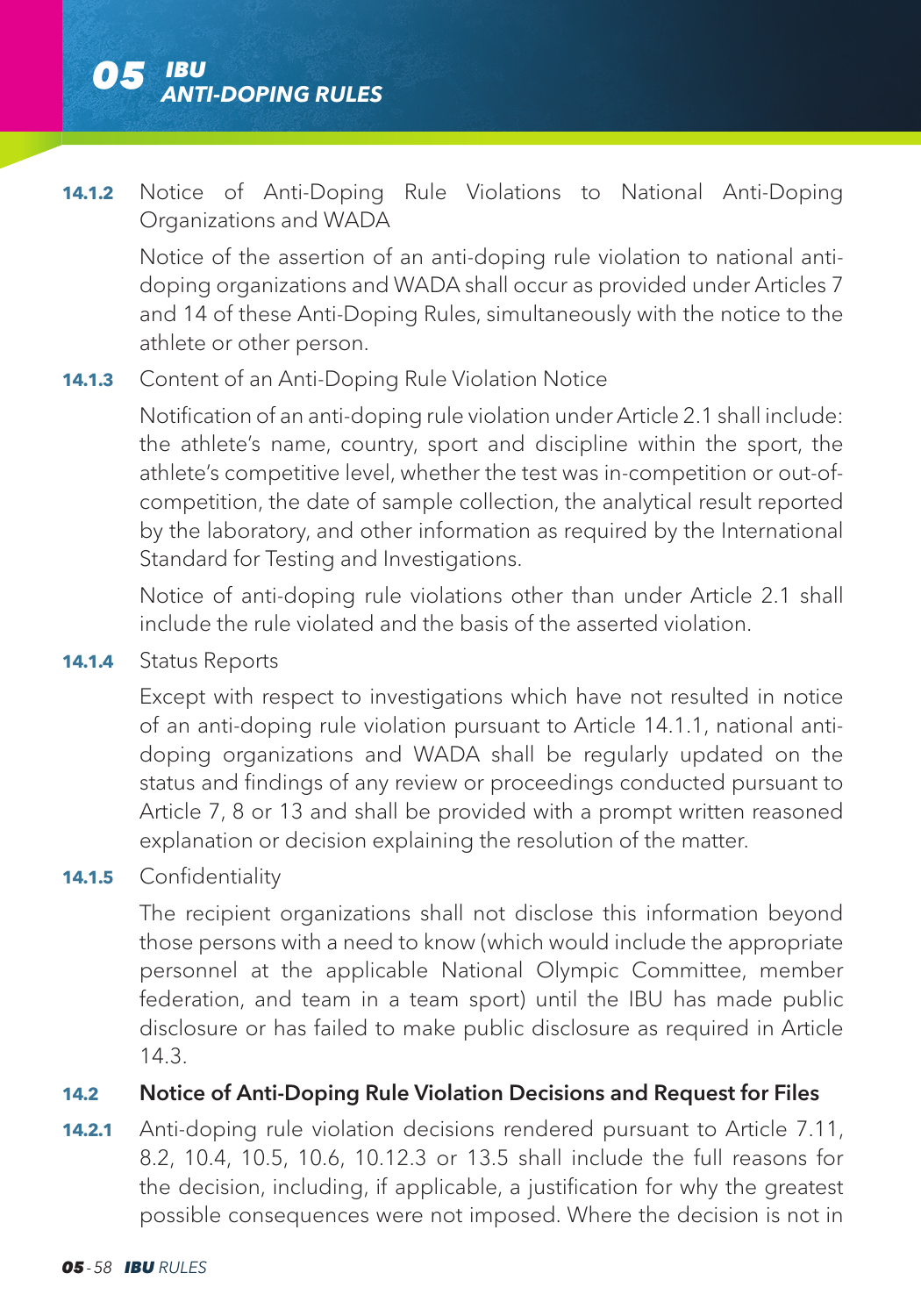English or French, the IBU shall provide a short English or French summary of the decision and the supporting reasons.

**14.2.2** An anti-doping organization having a right to appeal a decision received pursuant to Article 14.2.1 may, within fifteen days of receipt, request a copy of the full case file pertaining to the decision.

#### **14.3** Public Disclosure

- **14.3.1** The identity of any athlete or other person who is asserted by the IBU to have committed an anti-doping rule violation may be publicly disclosed by the IBU only after notice has been provided to the athlete or other person in accordance with Article 7.3, 7.4, 7.5, 7.6 or 7.7 and simultaneously to WADA and the national anti-doping organization of the athlete or other person in accordance with Article 14.1.2.
- **14.3.2** No later than twenty days after it has been determined in a final appellate decision under Article 13.2.1 or 13.2.2, or such appeal has been waived, or a hearing in accordance with Article 8 has been waived, or the assertion of an anti-doping rule violation has not been timely challenged, IBU must publicly report the disposition of the matter, including the sport, the antidoping rule violated, the name of the athlete or other person committing the violation, the prohibited substance or prohibited method involved (if any), and the consequences imposed. The IBU must also publicly report within twenty one (21) days the results of final appeal decisions concerning anti-doping rule violations, including the information described above.
- **14.3.3** In any case where it is determined, after a hearing or appeal, that the athlete or other person did not commit an anti-doping rule violation, the decision may be publicly disclosed only with the consent of the athlete or other person who is the subject of the decision. The IBU shall use reasonable efforts to obtain such consent. If consent is obtained, the IBU shall publicly disclose the decision in its entirety or in such redacted form as the athlete or other person may approve.
- **14.3.4** Publication shall be accomplished at a minimum by placing the required information on the IBU's website or publishing it through other means and leaving the information up for the longer of one month or the duration of any period of ineligibility.
- **14.3.5** Neither the IBU, nor its member federations, nor any official of either body, shall publicly comment on the specific facts of any pending case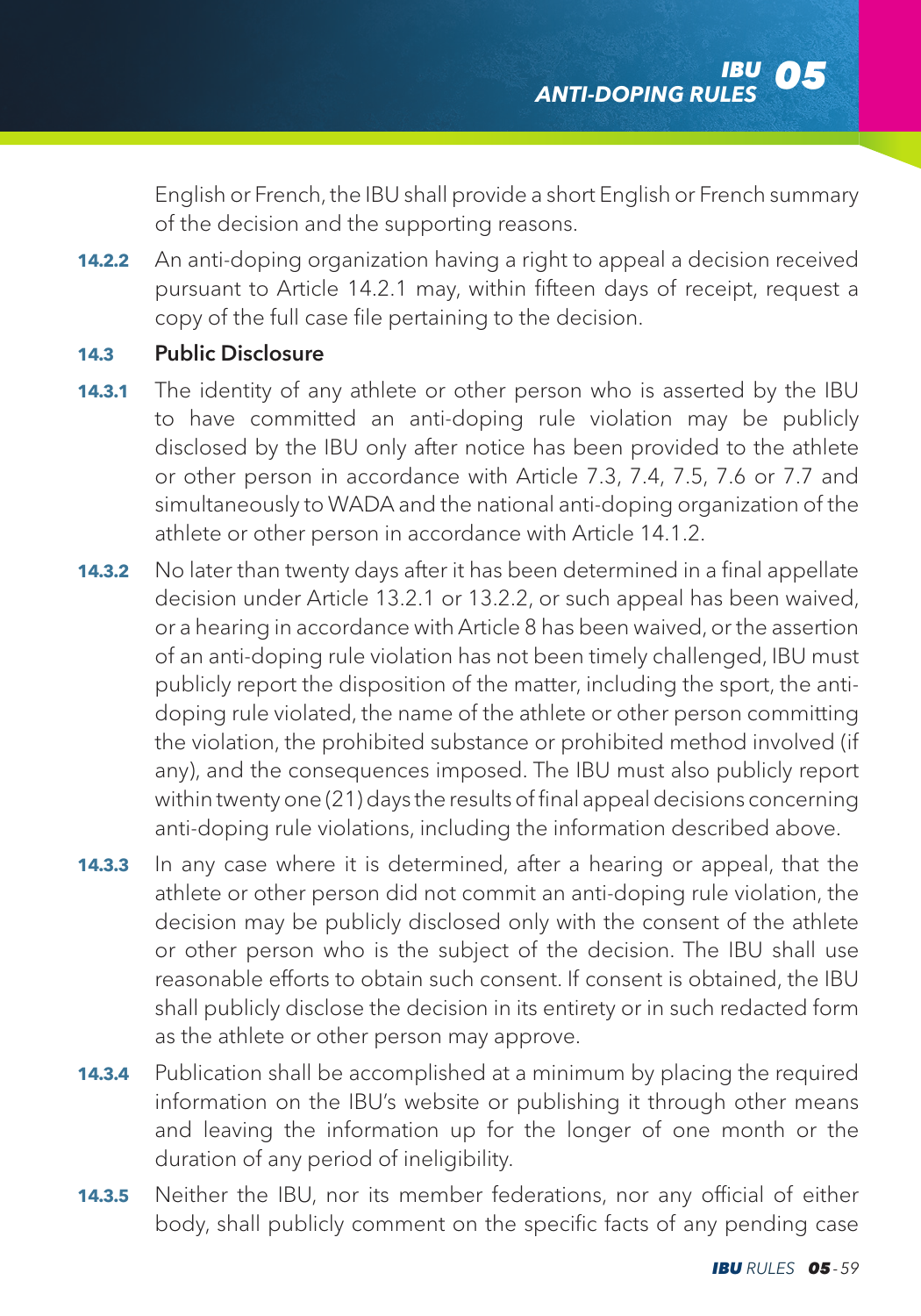(as opposed to general description of process and science) except in response to public comments attributed to the athlete or other person against whom an anti-doping rule violation is asserted, or their representatives.

**14.3.6** The mandatory public reporting required in Article 14.3.2 shall not be required where the athlete or other person who has been found to have committed an anti-doping rule violation is a minor. Any optional public reporting in a case involving a minor shall be proportionate to the facts and circumstances of the case.

#### **14.4** Statistical Reporting

 The IBU shall publish at least annually a general statistical report of its doping control activities with a copy provided to WADA. The IBU may also publish reports showing the name of each athlete tested and the date of each testing.

# **14.5** Doping Control Information Clearinghouse

 To facilitate coordinated test distribution planning and to avoid unnecessary duplication in testing by the various anti-doping organizations, the IBU shall report all in-competition and out-ofcompetition tests on such athletes to the WADA clearinghouse, using ADAMS, as soon as possible after such tests have been conducted. This information will be made accessible, where appropriate and in accordance with the applicable rules, to the athlete, the athlete's national anti-doping organization and any other anti-doping organizations with testing authority over the athlete.

#### **14.6** Data Privacy

- **14.6.1** The IBU may collect, store, process or disclose personal information relating to athletes and other persons where necessary and appropriate to conduct their anti-doping activities under the Code, the International Standards (including specifically the International Standard for the Protection of Privacy and Personal Information) and these Anti-Doping Rules.
- **14.6.2** Any participant who submits information including personal data to any person in accordance with these Anti-Doping Rules shall be deemed to have agreed, pursuant to applicable data protection laws and otherwise,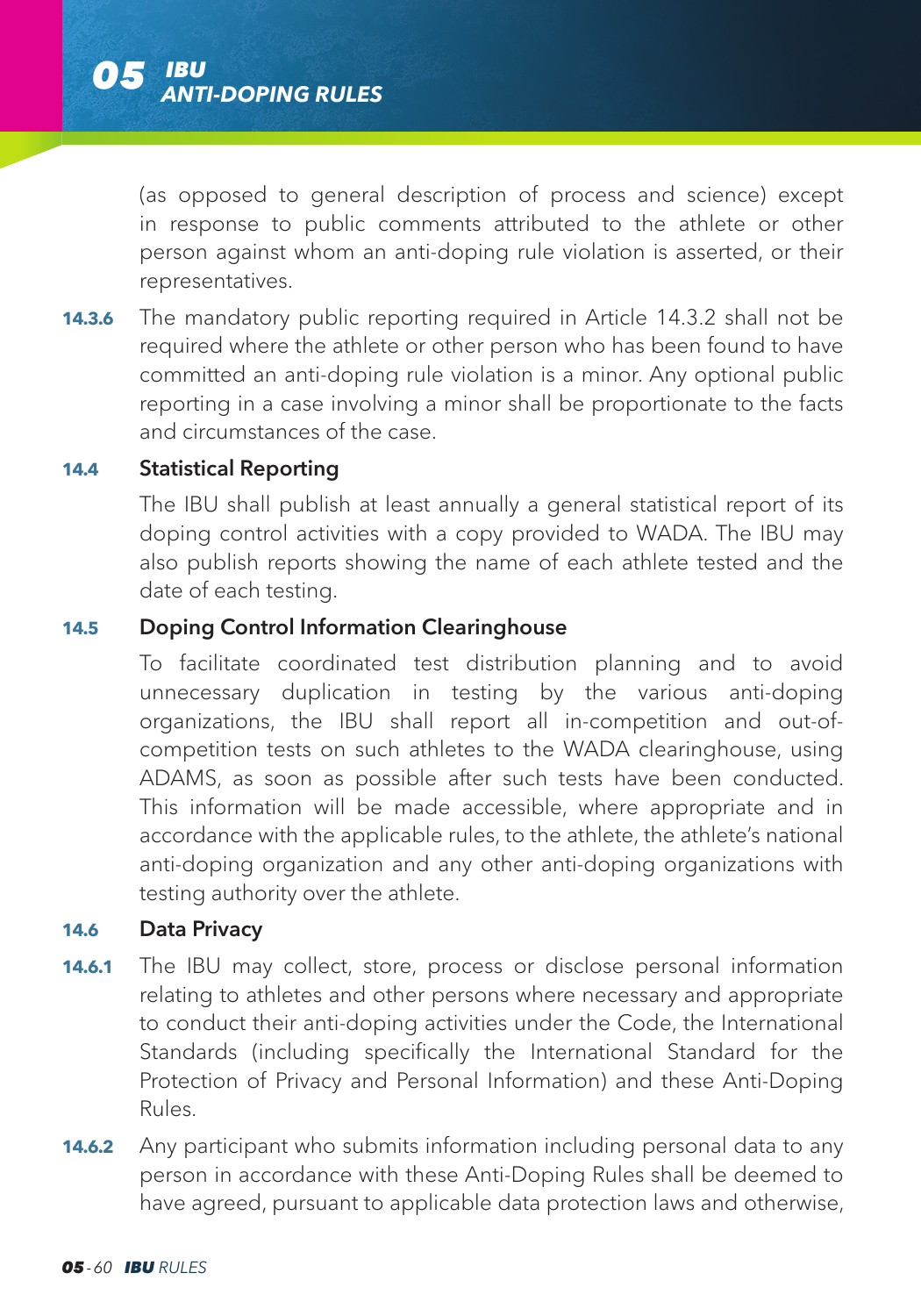that such information may be collected, processed, disclosed and used by such person for the purposes of the implementation of these Anti-Doping Rules, in accordance with the International Standard for the Protection of Privacy and Personal Information and otherwise as required to implement these Anti-Doping Rules.

# **15.** Application and Recognition of Decisions

**15.1** Subject to the right to appeal provided in Article 13, the testing, hearing results or other final adjudications of any signatory to the Code which are consistent with the Code and are within the signatory's authority, shall be applicable worldwide and shall be recognized and respected by the IBU and its member federations.

*[Comment to Article 15.1: The extent of recognition of TUE decisions of other anti-doping organizations shall be determined by Article 4.4 and the International Standard for Therapeutic Use Exemptions.]*

**15.2** The IBU and its member federations shall recognize the measures taken by other bodies which have not accepted the Code if the rules of those bodies are otherwise consistent with the Code.

*[Comment to Article 15.2: Where the decision of a body that has not accepted the Code is in some respects Code compliant and in other respects not Code compliant, the IBU and its national federations shall attempt to apply the decision in harmony with the principles of the Code. For example, if in a process consistent with the Code a non-signatory has found an athlete to have committed an anti-doping rule violation on account of the presence of a prohibited substance in his or her body but the period of ineligibility applied is shorter than the period provided for in these Anti-Doping Rules, then the IBU shall recognize the finding of an anti-doping rule violation and may conduct a hearing consistent with Article 8 to determine whether the longer period of ineligibility provided in these Anti-Doping Rules should be imposed.]*

**15.3** Subject to the right to appeal provided in Article 13, any decision by the IBU regarding a violation of these Anti-Doping Rules shall be recognized by all national federations, which shall take all necessary action to render such decision effective.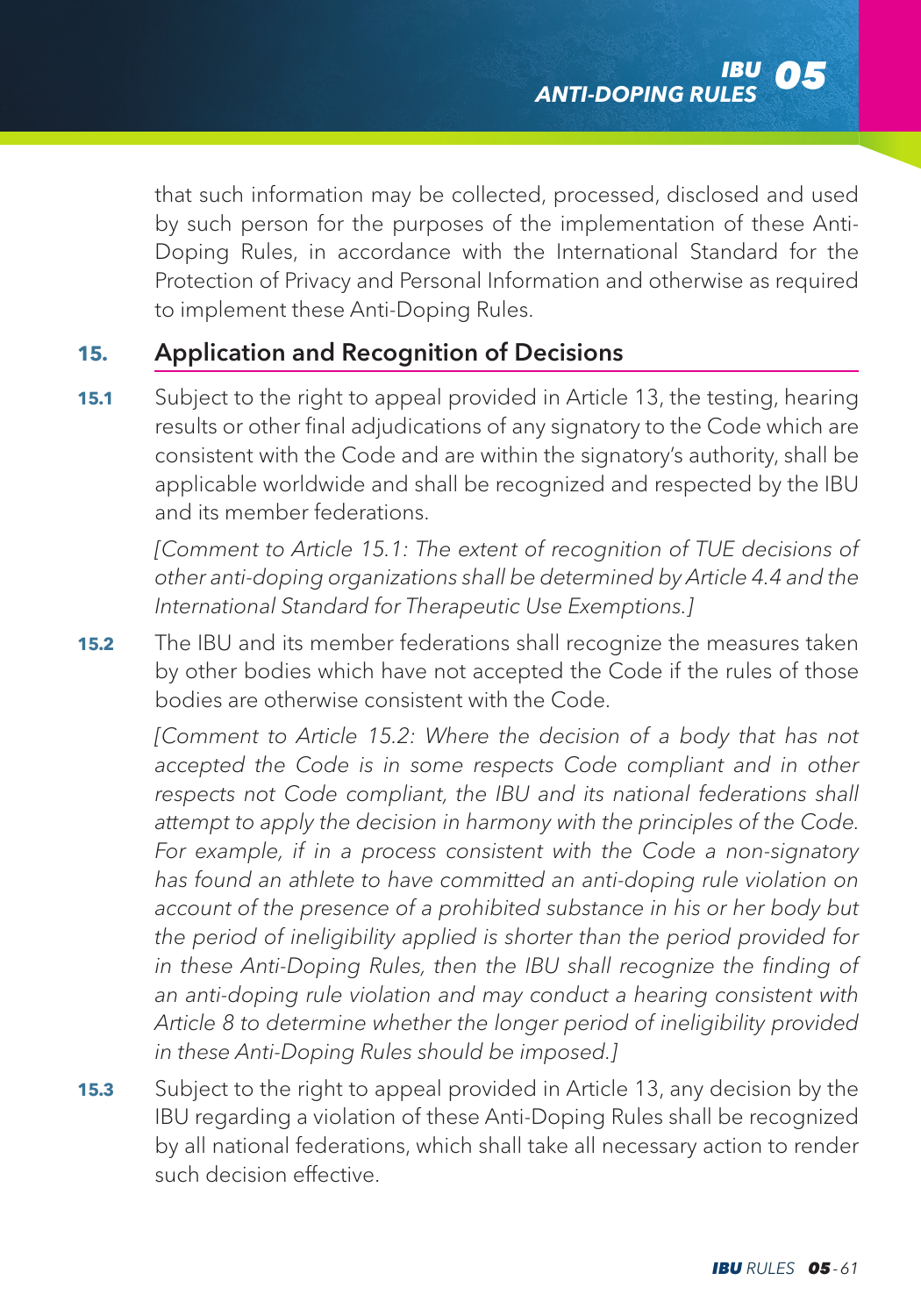

# **16.** Incorporation of the IBU Anti-Doping Rules and Obligations of National Federations

- **16.1** All national federations and their members shall comply with these Anti-Doping Rules. All national federations and other members shall include in their regulations the provisions necessary to ensure that the IBU may enforce these Anti-Doping Rules directly against athletes under their antidoping jurisdiction (including national-level athletes). These Anti-Doping Rules shall also be incorporated either directly or by reference into each national federation's rules so that the national federation may enforce them itself directly against athletes under its anti-doping jurisdiction (including national-level athletes).
- **16.2** All member federations shall establish rules requiring all athletes and each athlete support personnel who participates as coach, trainer, manager, team staff, official, medical or paramedical personnel in a competition or activity authorized or organized by a national federation or one of its member organizations to agree to be bound by these Anti-Doping Rules and to submit to the results management authority of the anti-doping organization responsible under the Code as a condition of such participation.
- **16.3** All member federations shall report any information suggesting or relating to an anti-doping rule violation to the IBU and to their national anti-doping organizations, and shall cooperate with investigations conducted by any anti-doping organization with authority to conduct the investigation.
- **16.4** All member federations shall have disciplinary rules in place to prevent athlete support personnel who are using prohibited substances or prohibited methods without valid justification from providing support to athletes under the jurisdiction of the IBU or the national federation.
- **16.5** All member federations shall be required to conduct anti-doping education in coordination with their national anti-doping organizations.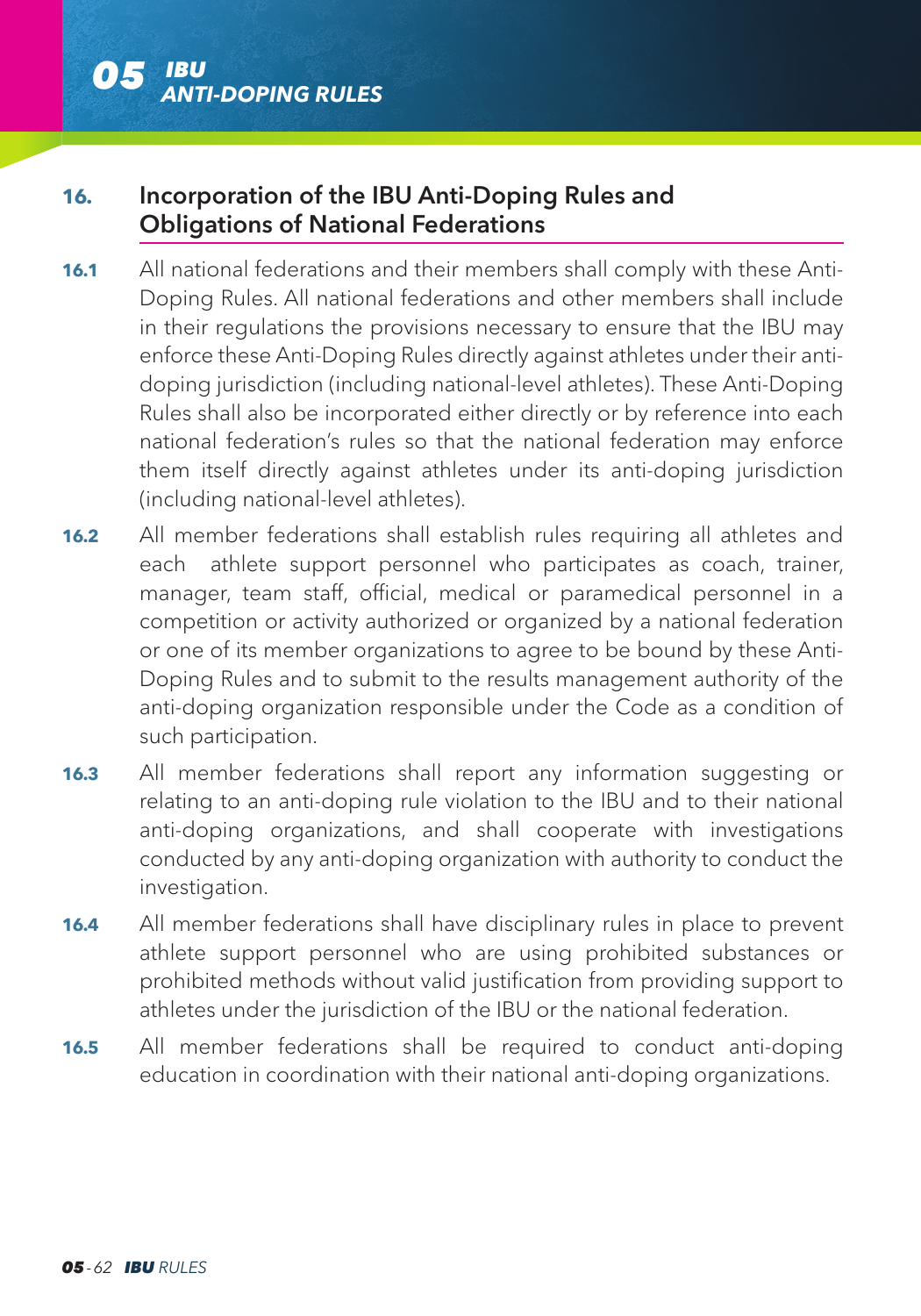## **17.** Statute of Limitations

 No anti-doping rule violation proceeding may be commenced against an athlete or other person unless he or she has been notified of the antidoping rule violation as provided in Article 7, or notification has been reasonably attempted, within ten years from the date the violation is asserted to have occurred.

### **18.** IBU Compliance Reports to WADA

 The IBU will report to WADA on the IBU's compliance with the Code in accordance with Article 23.5.2 of the Code.

## **19.** Education

 The IBU shall plan, implement, evaluate and monitor information, education and prevention programs for doping-free sport on at least the issues listed at Article 18.2 of the Code, and shall support active participation by athletes and athlete support personnel in such programs.

## **20.** Amendment and Interpretation of Anti-Doping Rules

- **20.1** These Anti-Doping Rules may be amended from time to time by the IBU Executive Board.
- **20.2** These Anti-Doping Rules will be interpreted as an independent and autonomous text and not by reference to existing law or statutes.
- **20.3** The headings used for the various parts and articles of these Anti-Doping Rules are for convenience only and will not be deemed part of the substance of these Anti-Doping Rules or to affect in any way the language of the provisions to which they refer.
- **20.4** The Code and the International Standards shall be considered integral parts of these Anti-Doping Rules and shall prevail in case of conflict.
- **20.5** These Anti-Doping Rules have been adopted pursuant to the applicable provisions of the Code and shall be interpreted in a manner that is consistent with applicable provisions of the Code. The Introduction shall be considered an integral part of these Anti-Doping Rules.
- **20.6** The comments annotating various provisions of the Code and these Anti-Doping Rules shall be used to interpret these Anti-Doping Rules.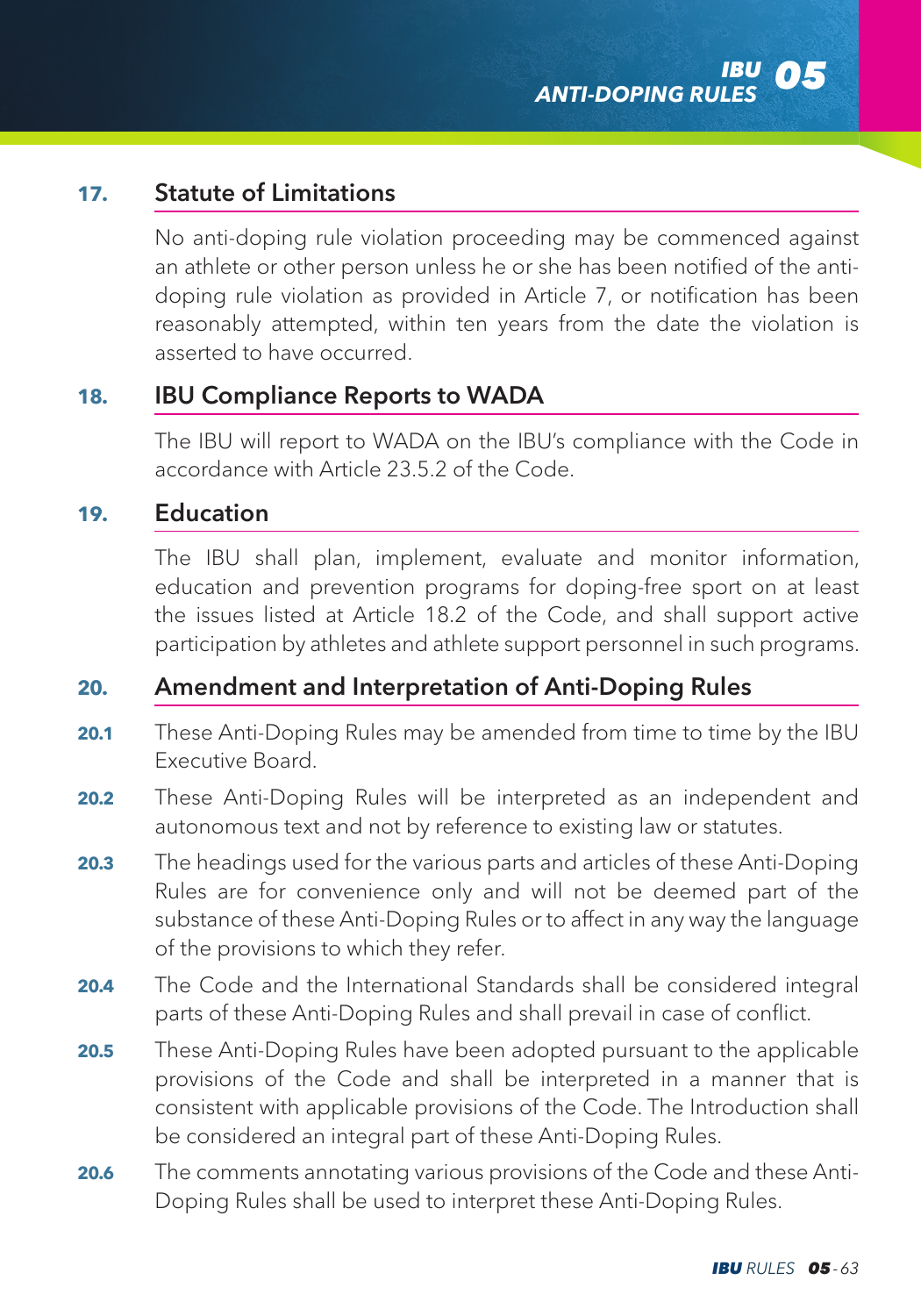- **20.7** These Anti-Doping Rules will come into full force and effect on 1 January 2015 (the "effective date"). They shall not apply retroactively to matters pending before the effective date; provided, however, that:
- **20.7.1** Anti-doping rule violations taking place prior to the effective date count as "first violations" or "second violations" for purposes of determining sanctions under Article 10 for violations taking place after the effective date.
- **20.7.2** The retrospective periods in which prior violations can be considered for purposes of multiple violations under Article 10.7.5 and the statute of limitations set forth in Article 17 are procedural rules and should be applied retroactively; provided, however, that Article 17 shall only be applied retroactively if the statute of limitations period has not already expired by the effective date. Otherwise, with respect to any anti-doping rule violation case which is pending as of the effective date and any antidoping rule violation case brought after the effective date based on an anti-doping rule violation which occurred prior to the effective date, the case shall be governed by the substantive anti-doping rules in effect at the time the alleged anti-doping rule violation occurred unless the panel hearing the case determines the principle of "lex mitior" appropriately applies under the circumstances of the case.
- **20.7.3** Any Article 2.4 whereabouts failure (whether a filing failure or a missed test, as those terms are defined in the International Standard for Testing and Investigations) prior to the effective date shall be carried forward and may be relied upon, prior to expiry, in accordance with the International Standard for Testing and Investigation, but it shall be deemed to have expired 12 months after it occurred.
- **20.7.4** With respect to cases where a final decision finding an anti-doping rule violation has been rendered prior to the effective date, but the athlete or other person is still serving the period of ineligibility as of the effective date, the athlete or other person may apply to the anti-doping organization which had results management responsibility for the antidoping rule violation to consider a reduction in the period of ineligibility in light of these Anti-Doping Rules. Such application must be made before the period of ineligibility has expired. The decision rendered may be appealed pursuant to Article 13.2. These Anti-Doping Rules shall have no application to any case where a final decision finding an anti-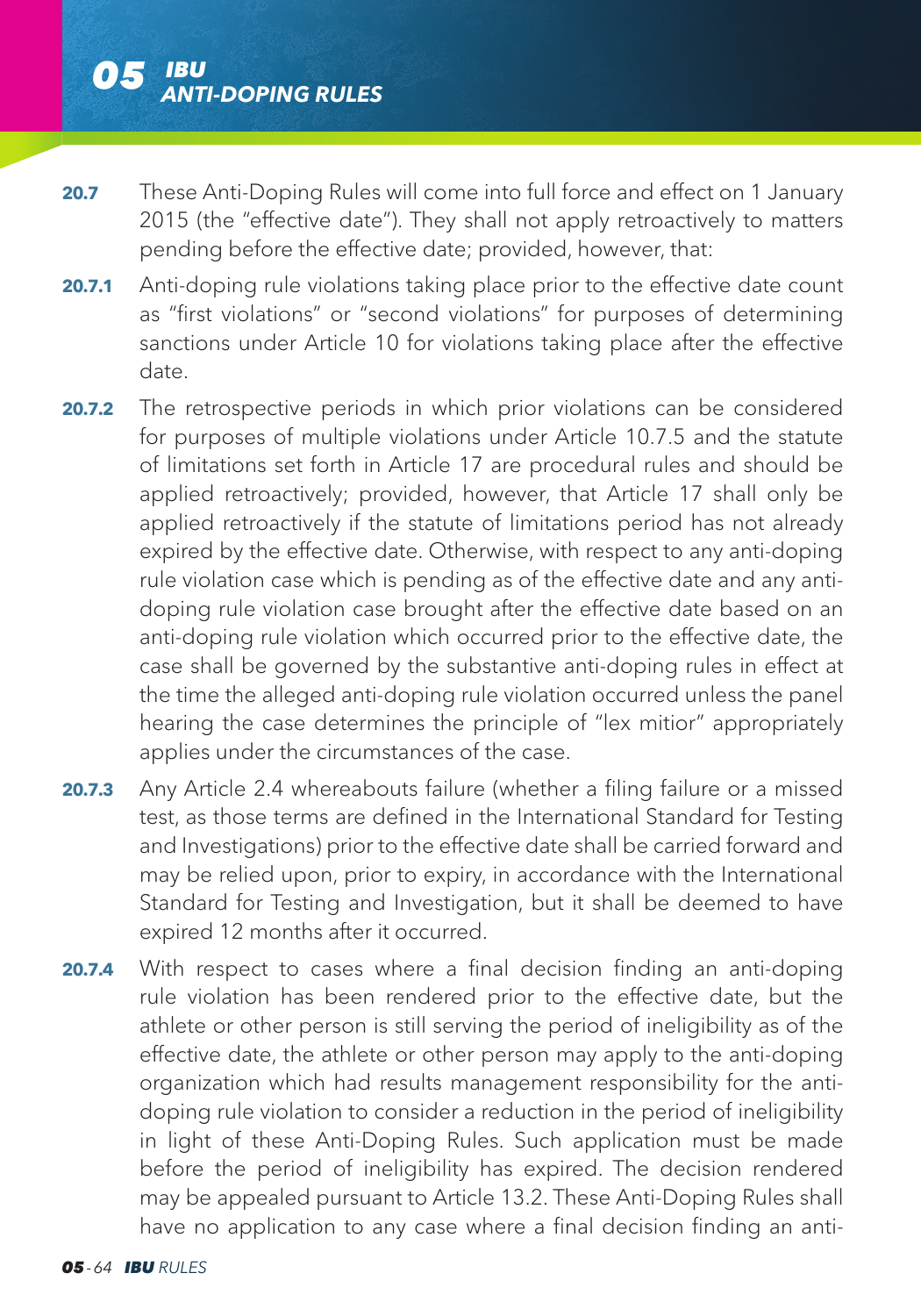doping rule violation has been rendered and the period of ineligibility has expired.

**20.7.5** For purposes of assessing the period of ineligibility for a second violation under Article 10.7.1, where the sanction for the first violation was determined based on rules in force prior to the effective date, the period of ineligibility which would have been assessed for that first violation, had these Anti-Doping Rules been applicable, shall be applied.

# **21.** Interpretation of the Code

- **21.1** The official text of the Code shall be maintained by WADA and shall be published in English and French. In the event of any conflict between the English and French versions, the English version shall prevail.
- **21.2** The comments annotating various provisions of the Code shall be used to interpret the Code.
- **21.3** The Code shall be interpreted as an independent and autonomous text and not by reference to the existing law or statutes of the signatories or governments.
- **21.4** The headings used for the various parts and Articles of the Code are for convenience only and shall not be deemed part of the substance of the Code or to affect in any way the language of the provisions to which they refer.
- **21.5** The Code shall not apply retroactively to matters pending before the date the Code is accepted by a signatory and implemented in its rules. However, pre-Code anti-doping rule violations would continue to count as "first violations" or "second violations" for purposes of determining sanctions under Article 10 for subsequent post-Code violations.
- **21.6** The Purpose, Scope and Organization of the World Anti-Doping Program and the Code and Appendix 1, Definitions, and Appendix 2, Examples of the Application of Article 10, shall be considered integral parts of the Code.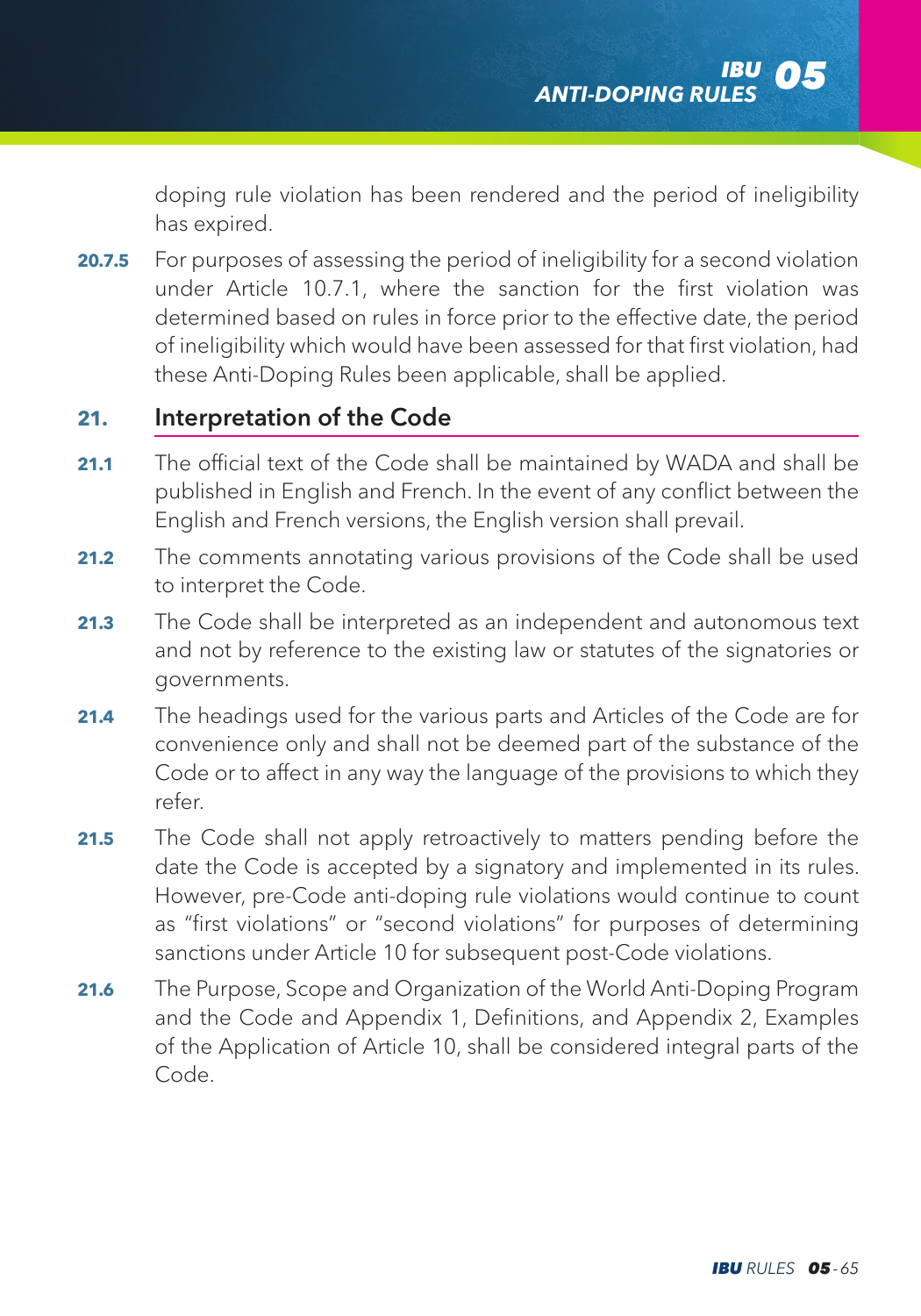

# **22.** Additional Roles and Responsibilities of Athletes and other Persons

#### **22.1** Roles and Responsibilities of Athletes

- **22.1.1** To be knowledgeable of and comply with these Anti-Doping Rules.
- **22.1.2** To be available for sample collection at all times.

*[Comment to Article 22.1.2: With due regard to an athlete's human rights and privacy, legitimate anti-doping considerations sometimes require sample collection late at night or early in the morning. For example, it is known that some athletes use low doses of EPO during these hours so that it will be undetectable in the morning.]*

- **22.1.3** To take responsibility, in the context of anti-doping, for what they ingest and use.
- **22.1.4** To inform medical personnel of their obligation not to use prohibited substances and prohibited methods and to take responsibility to make sure that any medical treatment received does not violate these Anti-Doping Rules.
- **22.1.5** To disclose to their national anti-doping organization and to the IBU any decision by a non-signatory finding that the athlete committed an antidoping rule violation within the previous ten years.
- **22.1.6** To cooperate with anti-doping organizations investigating anti-doping rule violations.
- **22.1.7** Failure by any athlete to cooperate in full with anti-doping organizations investigating anti-doping rule violations may result in a disciplinary consequence according to the IBU Disciplinary Rules.
- **22.2** Roles and Responsibilities of Athlete Support Personnel
- **22.2.1** To be knowledgeable of and comply with these Anti-Doping Rules.
- **22.2.2** To cooperate with the athlete testing program.
- **22.2.3** To use his or her influence on athlete values and behavior to foster antidoping attitudes.
- **22.2.4** To disclose to his or her national anti-doping organization and to the IBU any decision by a non-signatory finding that he or she committed an antidoping rule violation within the previous ten years.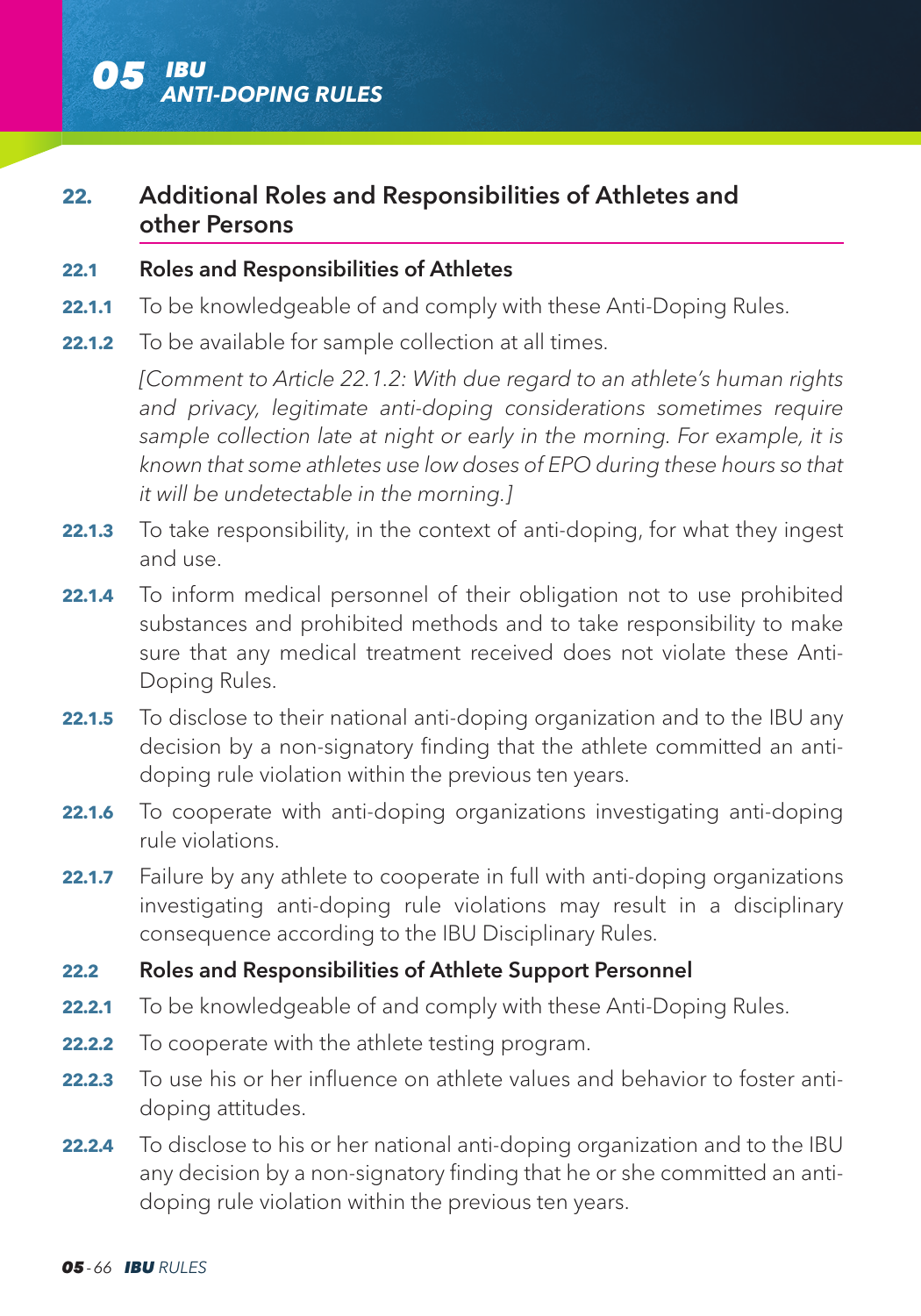- **22.2.5** To cooperate with anti-doping organizations investigating anti-doping rule violations.
- **22.2.6** Failure by any athlete support personnel to cooperate in full with antidoping organizations investigating anti-doping rule violations may result in a disciplinary consequence according to the IBU's Disciplinary Rules.
- **22.2.7** Athlete support personnel shall not use or possess any prohibited substance or prohibited method without valid justification.
- **22.2.8** Use or possession of a prohibited substance or prohibited method by an athlete support personnel without valid justification may result in a disciplinary consequence according to the IBU Disciplinary Rules.

## **23.** Implementation of the Olympic Movement Medical Code

- **23.1.** The Olympic Movement Medical Code is considered integral part of the IBU Rules.
- **23.2.** An IBU Medical Complaints Committee is, herewith, established. It consists of three members elected by and from among the members of the IBU Medical Committee. The chairperson of the IBU Medical Committee is also chairperson of the IBU Medical Complaints Committee.
- **23.3.** The IBU Medical Complaints Committee is responsible to deal with violations of the Olympic Movement Medical Code at IBU events.
- **23.4.** Such alleged violation must be brought to the attention of the chairperson of the IBU Medical Complaints Committee via the IBU Headquarters in writing and within 21 days after its occurrence.
- **23.5.** The Complaints Committee will explore the facts of the case and prepare a report to the IBU Executive Board, which will include a recommendation on which measures to undertake to solve the case. It will not be restricted in the admission or evaluation of evidence. It will sit in person or via phone or internet conference, and is entitled to hear the persons involved in person or via phone or internet. The report will be finalized at the latest one (1) month after the receipt of the allegation.
- **23.6.** Based on the report of the IBU Medical Complaints Committee, the IBU Executive Board may order all necessary measures, including sanctions.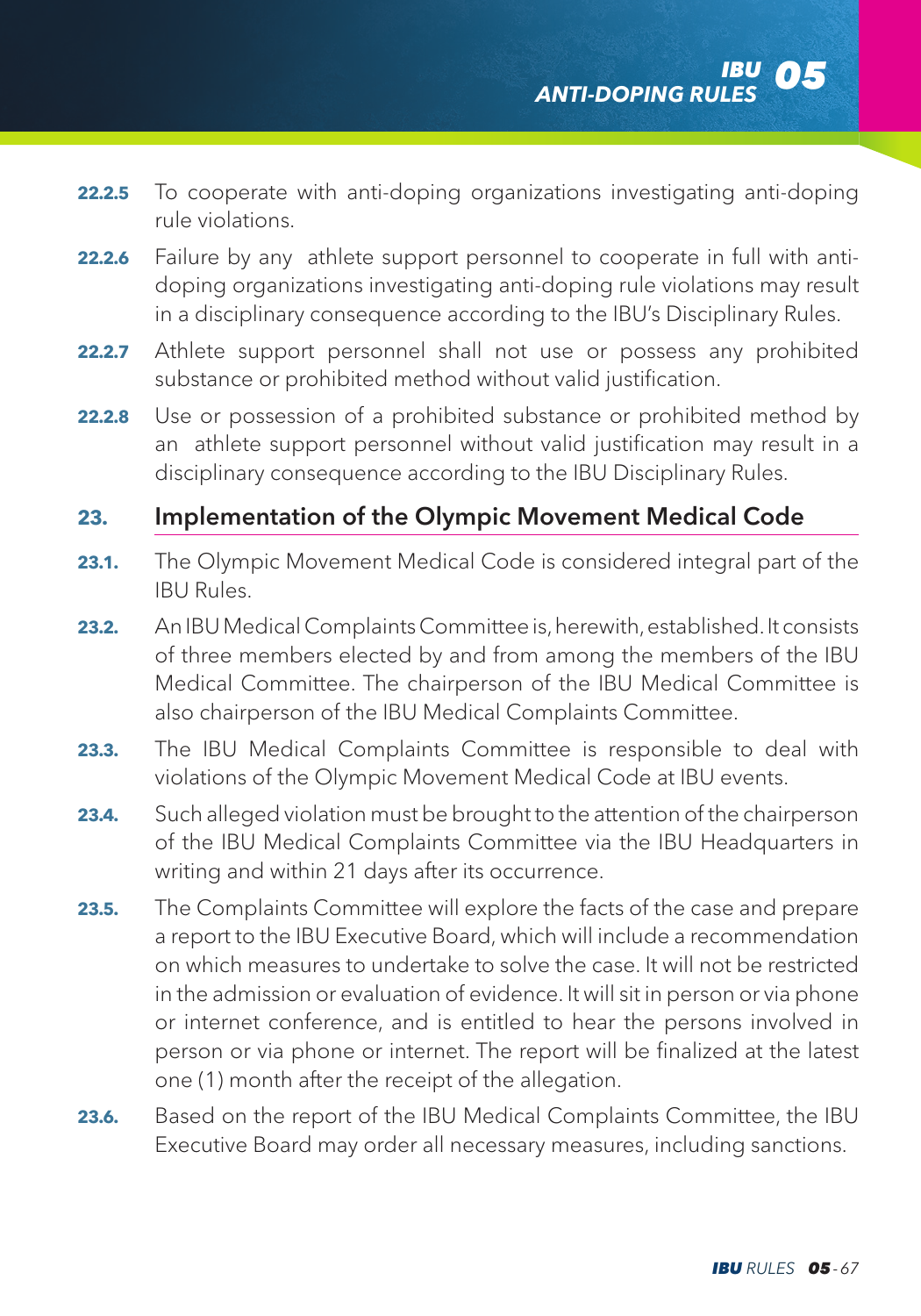

### **24.** Divergences

 In case of any divergences between the IBU Rules and the WADA Code, the WADA Code overrule the IBU Rules.

# **25.** Entry into Force

These rules are effective as of 1 January 2015.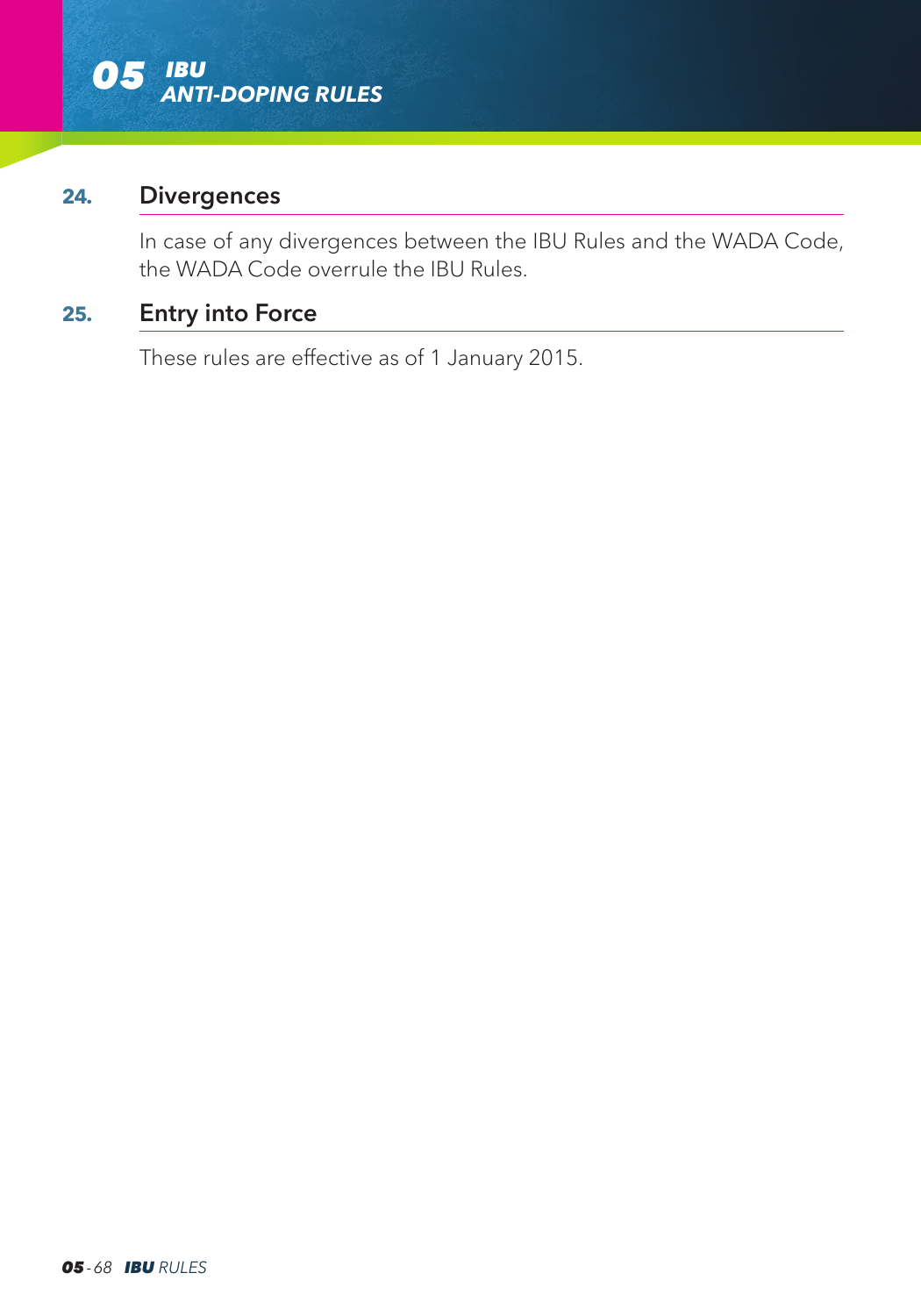# **APPENDIX 1 DEFINITIONS**

ADAMS: The Anti-Doping Administration and Management System is a Webbased database management tool for data entry, storage, sharing, and reporting designed to assist stakeholders and WADA in their anti-doping operations in conjunction with data protection legislation.

Administration: Providing, supplying, supervising, facilitating, or otherwise participating in the use or attempted use by another person of a prohibited substance or prohibited method. However, this definition shall not include the actions of bona fide medical personnel involving a prohibited substance or prohibited method used for genuine and legal therapeutic purposes or other acceptable justification and shall not include actions involving prohibited substances which are not prohibited in out-of-competition testing unless the circumstances as a whole demonstrate that such prohibited substances are not intended for genuine and legal therapeutic purposes or are intended to enhance sport performance.

Adverse analytical finding: A report from a WADA-accredited laboratory or other WADA-approved laboratory that, consistent with the International Standard for Laboratories and the related Technical documents, identifies in a sample the presence of a prohibited substance or its metabolites or markers (including elevated quantities of endogenous substances) or evidence of the use of a prohibited method.

Adverse passport finding: A report identified as an adverse passport finding as described in the applicable International Standards.

Anti-doping organization: A signatory that is responsible for adopting rules for initiating, implementing or enforcing any part of the doping control process. This includes, for example, the International Olympic Committee, the International Paralympic Committee, other major event organizations that conduct testing at their events, WADA, the IBU and other international federations, and national anti-doping organizations.

Athlete: Any person who competes in sport at the international level (as defined by each International Federation), or the national level (as defined by each national anti-doping organization). An anti-doping organization has discretion to apply anti-doping rules to an athlete who is neither an international-level athlete nor a national-level athlete, and thus to bring them within the definition of "athlete." In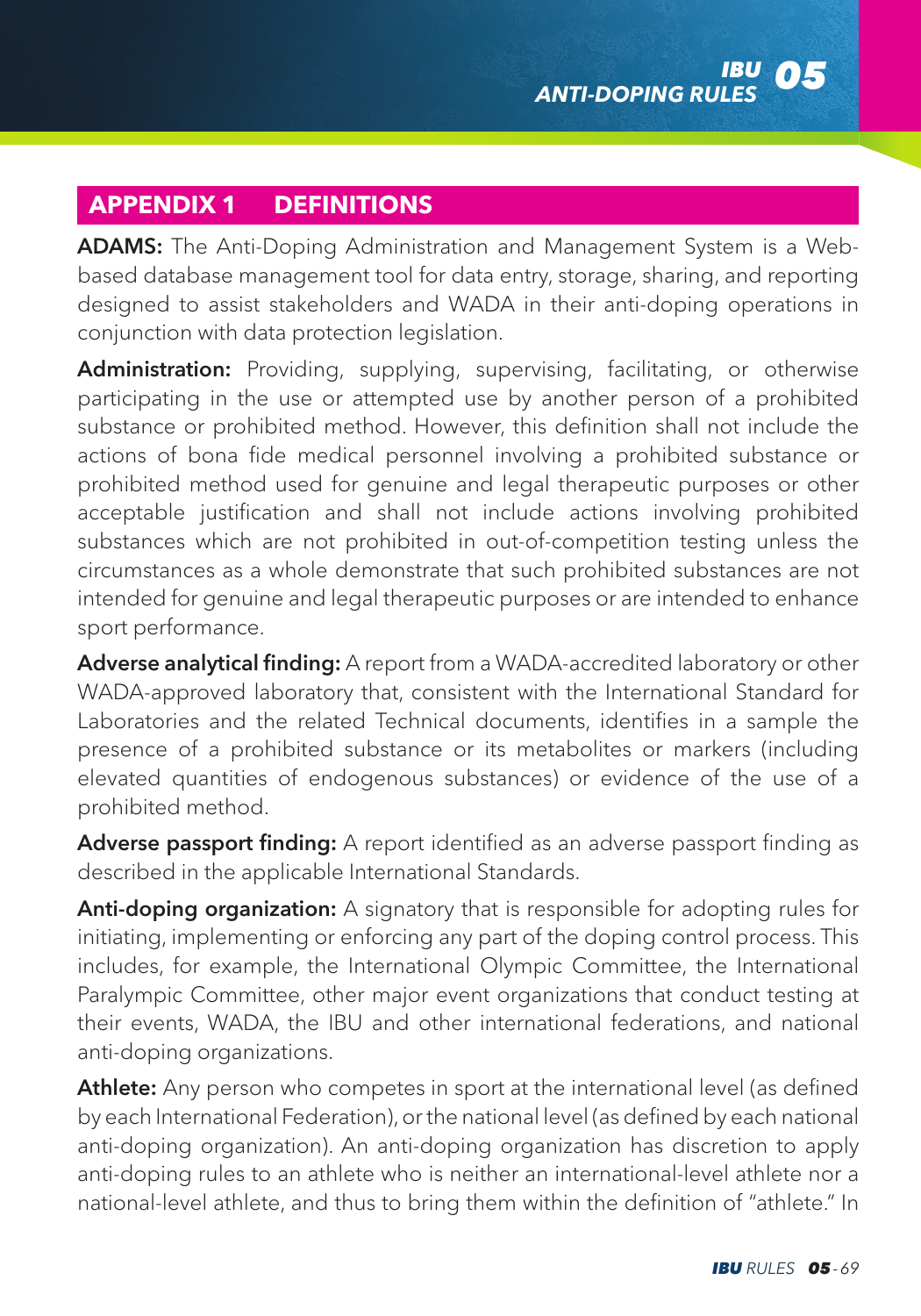relation to athletes who are neither international-level nor national-level athletes, an anti-doping organization may elect to: conduct limited testing or no testing at all; analyze samples for less than the full menu of prohibited substances; require limited or no whereabouts information; or not require advance TUEs. However, if an Article 2.1, 2.3 or 2.5 anti-doping rule violation is committed by any athlete over whom an anti-doping organization has authority who competes below the international or national level, then the consequences set forth in the Code (except Article 14.3.2) must be applied. For purposes of Article 2.8 and Article 2.9 and for purposes of anti-doping information and education, any person who participates in sport under the authority of any signatory, government, or other sports organization accepting the Code is an athlete.

*[Comment: This definition makes it clear that all international- and national-level athletes are subject to the anti-doping rules of the Code, with the precise definitions of international- and national-level sport to be set forth in the anti-doping rules of the International Federations and national anti-doping organizations, respectively. The definition also allows each national anti-doping organization, if it chooses to do so, to expand its anti-doping program beyond international- or nationallevel athletes to competitors at lower levels of competition or to individuals who engage in fitness activities but do not compete at all. Thus, a national anti-doping organization could, for example, elect to test recreational-level competitors but not require advance TUEs. But an anti-doping rule violation involving an adverse analytical finding or tampering results in all of the consequences provided*  for in the Code (with the exception of Article 14.3.2). The decision on whether *consequences apply to recreational-level athletes who engage in fitness activities but never compete is left to the national anti-doping organization. In the same*  manner, a major event organization holding an event only for masters-level *competitors could elect to test the competitors but not analyze samples for the full menu of prohibited substances. Competitors at all levels of competition should receive the benefit of anti-doping information and education.]* 

Athlete biological passport: The program and methods of gathering and collating data as described in the International Standard for Testing and Investigations and International Standard for Laboratories.

Athlete support personnel: Any coach, trainer, manager, agent, team staff, official, medical, paramedical personnel, parent or any other person working with, treating or assisting an athlete participating in or preparing for sports competition.

Attempt: Purposely engaging in conduct that constitutes a substantial step in a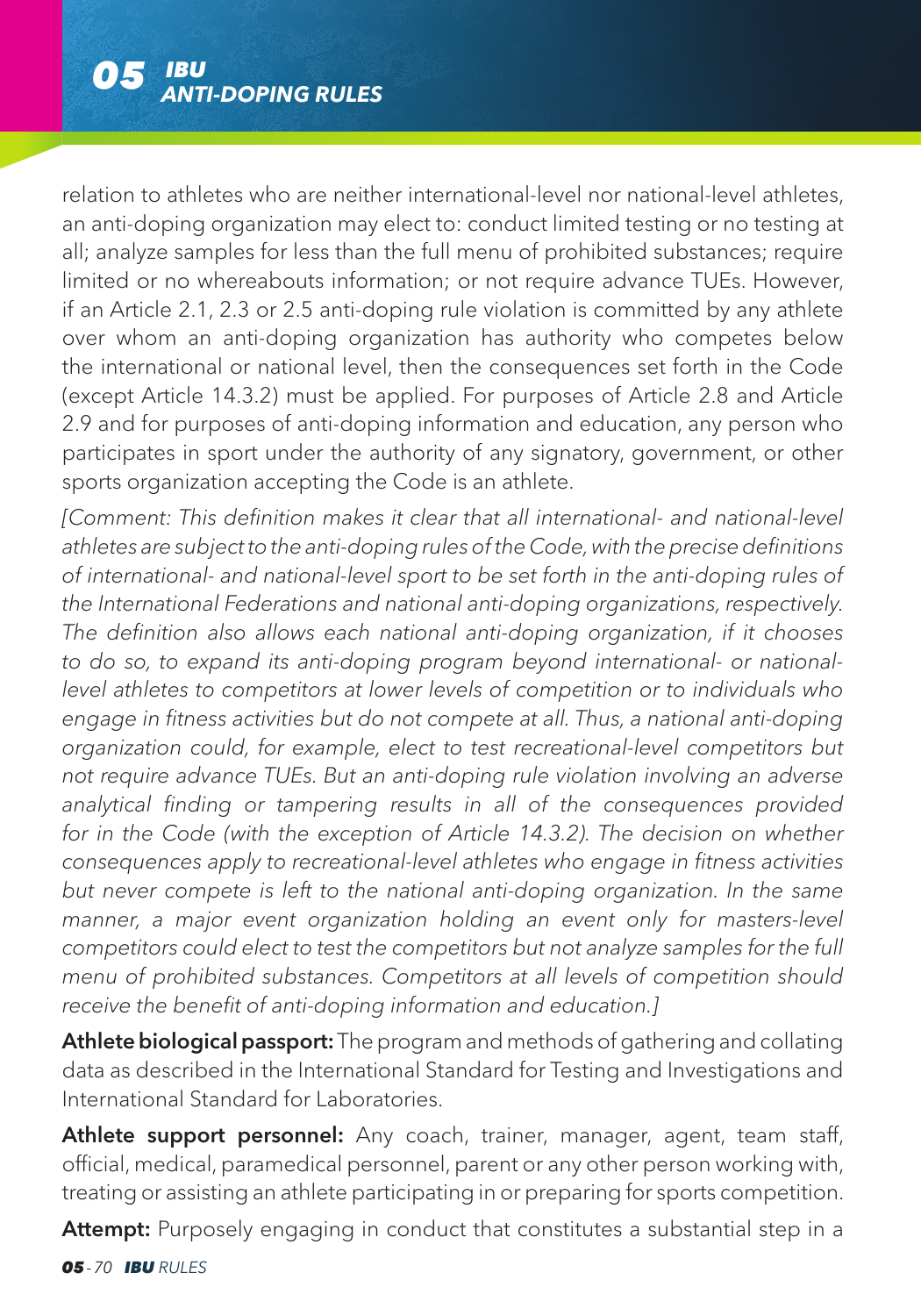course of conduct planned to culminate in the commission of an anti-doping rule violation, provided however there shall be no anti-doping rule violation based solely on an attempt to commit a violation if the person renounces the attempt prior to it being discovered by a third party not involved in the attempt.

Atypical finding: A report from a WADA-accredited laboratory or other WADAapproved laboratory which requires further investigation as provided by the WADA International Standard for Laboratories or related technical documents prior to the determination of an adverse analytical finding.

Atypical passport finding: A report described as an atypical passport finding as described in the applicable International Standards.

**CAS:** The Court of Arbitration for Sport.

Code: The World Anti-Doping Code.

**Competition:** A single race, match, game or singular sport contest. For example, a basketball game or the finals of the Olympic 100-meter race in athletics. For stage races and other sport contests where prizes are awarded on a daily or other interim basis the distinction between a competition and an event will be as provided in the rules of the applicable international federation.

Consequences of anti-doping rule violations ("consequences"): An athlete's or other person's violation of an anti-doping rule may result in one or more of the following:

- (a) disqualification means the athlete's results in a particular competition or event are invalidated, with all resulting consequences including forfeiture of any medals, points and prizes;
- (b) ineligibility means the athlete or other person is barred on account of an antidoping rule violation for a specified period of time from participating in any competition or other activity or funding as provided in Article 10.12.1;
- (c) provisional suspension means the athlete or other person is barred temporarily from participating in any competition or activity prior to the final decision at a hearing conducted under Article 8 (Right to a Fair Hearing).
- (d) financial consequences means a financial sanction imposed for an antidoping rule violation or to recover costs associated with an anti-doping rule violation; and
- (e) public disclosure or public reporting means the dissemination or distribution of information to the general public or persons beyond those persons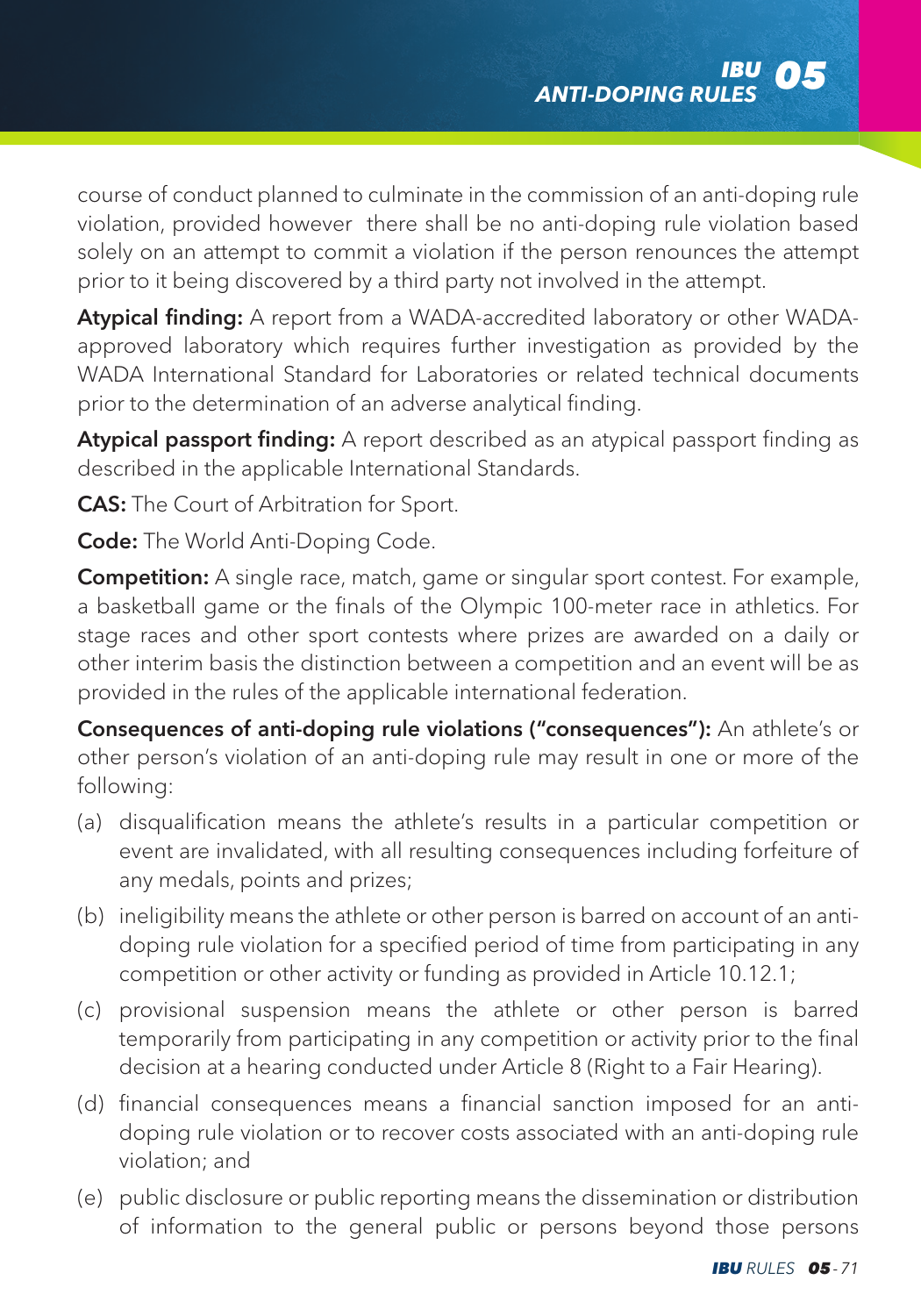

entitled to earlier notification in accordance with Article 14. Teams in team sports may also be subject to consequences as provided in Article 11 of the Code.

Contaminated product: A product that contains a prohibited substance that is not disclosed on the product label or in information available in a reasonable Internet search.

**Disqualification:** See consequences of anti-doping rule violations, above.

**Doping control:** All steps and processes from test distribution planning through to ultimate disposition of any appeal including all steps and processes in between such as provision of whereabouts information, sample collection and handling, laboratory analysis, TUEs, results management and hearings.

Event: A series of individual competitions conducted together under one ruling body (e.g., the Olympic Games or the IBU World Championships).

Event venues: Those venues so designated by the ruling body for the event.

**Event period:** The time between the beginning and end of an event, as established by the ruling body of the event.

Fault: Fault is any breach of duty or any lack of care appropriate to a particular situation. Factors to be taken into consideration in assessing an athlete or other person's degree of fault include, for example, the athlete's or other person's experience, whether the athlete or other person is a minor, special considerations such as impairment, the degree of risk that should have been perceived by the athlete and the level of care and investigation exercised by the athlete in relation to what should have been the perceived level of risk. In assessing the athlete's or other person's degree of fault, the circumstances considered must be specific and relevant to explain the athlete's or other person's departure from the expected standard of behavior. Thus, for example, the fact that an athlete would lose the opportunity to earn large sums of money during a period of ineligibility, or the fact that the athlete only has a short time left in his or her career, or the timing of the sporting calendar, would not be relevant factors to be considered in reducing the period of ineligibility under Article 10.5.1 or 10.5.2.

*[Comment: The criteria for assessing an athlete's degree of fault are the same under all Articles where fault is to be considered. However, under Article 10.5.2, no reduction of sanction is appropriate unless, when the degree of fault is assessed, the conclusion is that no significant fault or negligence on the part of the athlete or other person was involved.]*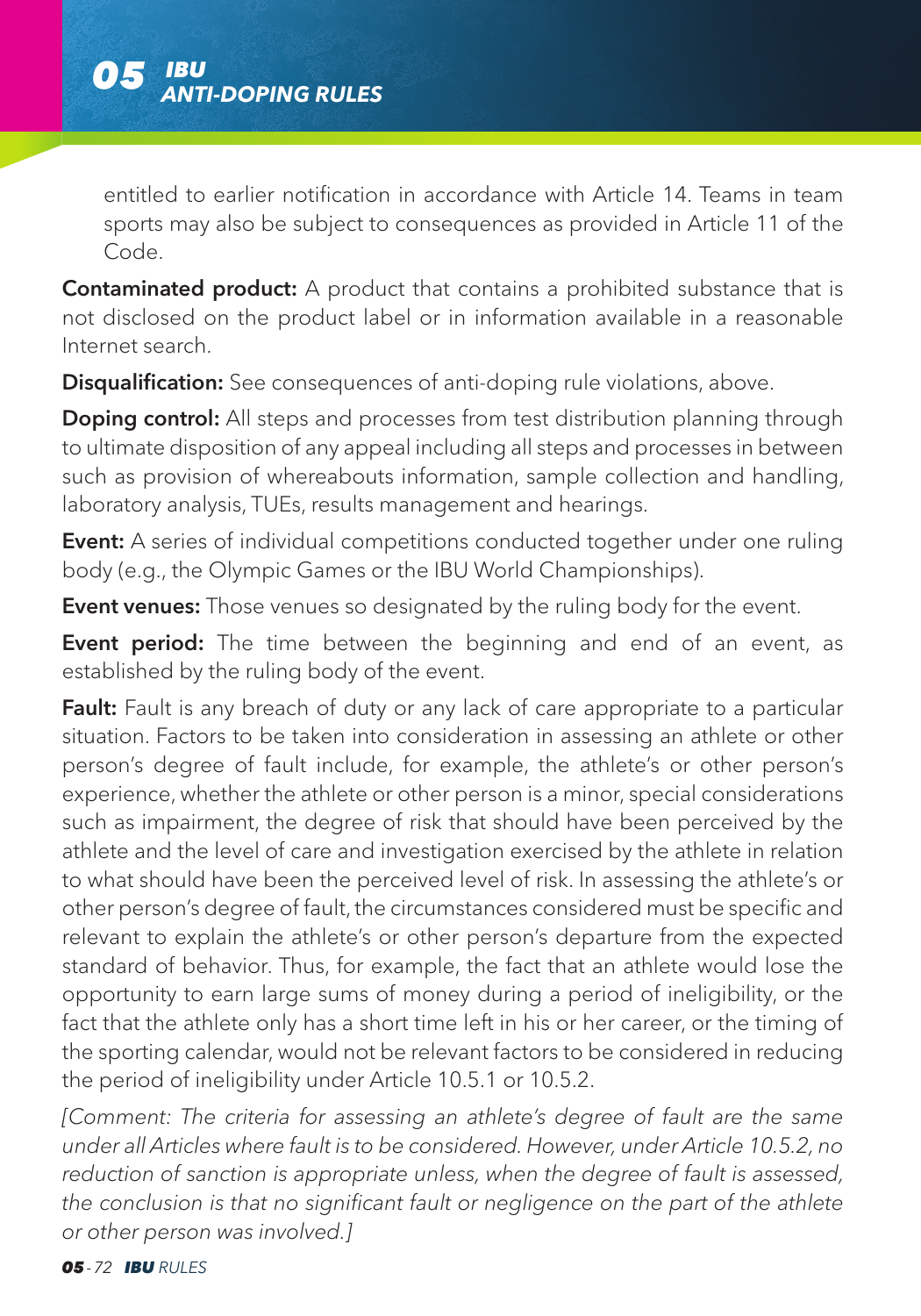Financial consequences: see consequences of anti-doping rule violations, above.

**IBU:** The International Biathlon Union.

In-competition: The In-competition testing period for IBU events is defined as the period of the entry into a competition (three (3) hours before a competition starts) until five (5) hours after a competition ends.

Independent observer program: A team of observers, under the supervision of WADA, who observe and may provide guidance on the doping control process at certain events and report on their observations.

Individual sport: Any sport that is not a team sport, i.e. individual, pursuit, sprint, super sprint and mass start competitions.

Ineligibility: See consequences of anti-doping rule violations above.

International event: An event where the International Olympic Committee, the International Paralympic Committee, the IBU, a major event organization, or another international sport organization is the ruling body for the event or appoints the technical officials for the event.

International-level athlete: Athletes who compete in sport at the international level, as defined by each international federation, consistent with the International Standard for Testing and Investigations. For the sport of Biathlon, internationallevel athletes are defined as set out in the Scope section of the Introduction to these Anti-Doping Rules.

*[Comment: Consistent with the International Standard for Testing and Investigations, the international federation is free to determine the criteria it will use to classify athletes as international-level athletes, e.g., by ranking, by participation in particular international events, by type of license, etc. However, it must publish those criteria in clear and concise form, so that athletes are able to ascertain quickly and easily when they will become classified as international-level athletes.*  For example, if the criteria include participation in certain international events, the *international federation must publish a list of those international events.]*

International standard: A standard adopted by WADA in support of the Code. Compliance with an international standard (as opposed to another alternative standard, practice or procedure) shall be sufficient to conclude that the procedures addressed by the International Standard were performed properly. International standards shall include any technical documents issued pursuant to the international standard.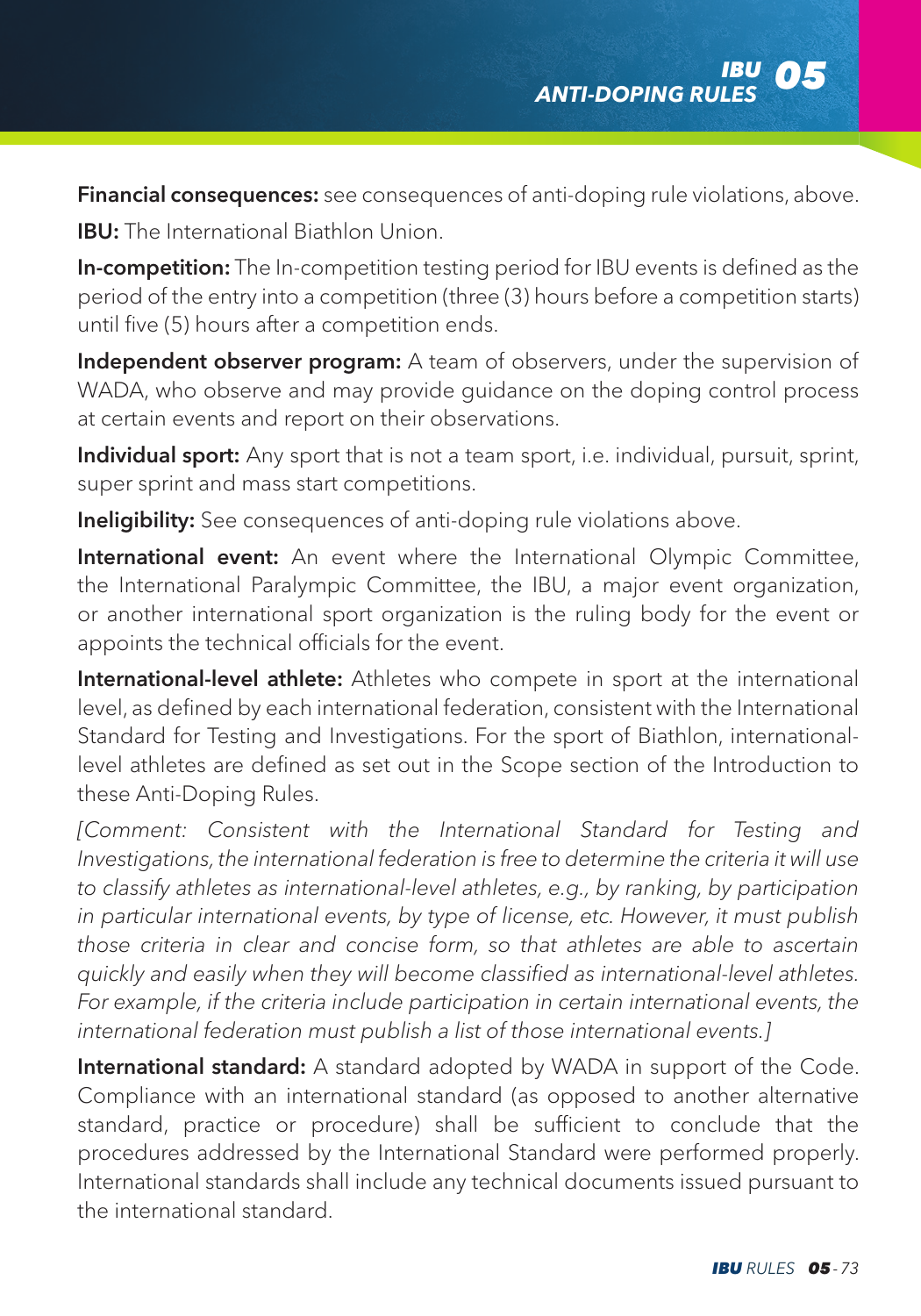

Major event organizations: The continental associations of National Olympic Committees and other international multi-sport organizations that function as the ruling body for any continental, regional or other international event.

Marker: A compound, group of compounds or biological parameter(s) that indicates the use of a prohibited substance or prohibited method.

**Metabolite:** Any substance produced by a biotransformation process.

**Minor:** A natural person who has not reached the age of eighteen years.

National anti-doping organization: The entity(ies) designated by each country as possessing the primary authority and responsibility to adopt and implement antidoping rules, direct the collection of samples, the management of test results, and the conduct of hearings, all at the national level. If this designation has not been made by the competent public authority(ies), the entity will be the country's National Olympic Committee or its designee.

National event: A sport event involving international or national-level athletes that is not an international event.

National federation/Member federation: A national entity that is a member of or is recognized by the IBU as the entity governing biathlon in that nation. The exact definition is set out in the IBU Constitution.

National-level athlete: Athletes who compete in sport at the national level. as defined by each national anti-doping organization, consistent with the International Standard for Testing and Investigations.

National Olympic Committee: The organization recognized by the International Olympic Committee. The term National Olympic Committee shall also include the national sport confederation in those countries where the national sport confederation assumes typical National Olympic Committee responsibilities in the anti-doping area.

No advance notice: A doping control that takes place with no advance warning to the athlete and where the athlete is continuously chaperoned from the moment of notification through sample provision.

No fault or negligence: The athlete or other person's establishing that he or she did not know or suspect, and could not reasonably have known or suspected even with the exercise of utmost caution, that he or she had used or been administered the prohibited substance or prohibited method or otherwise violated and antidoping rule. Except in the case of a minor, for any violation of Article 2.1, the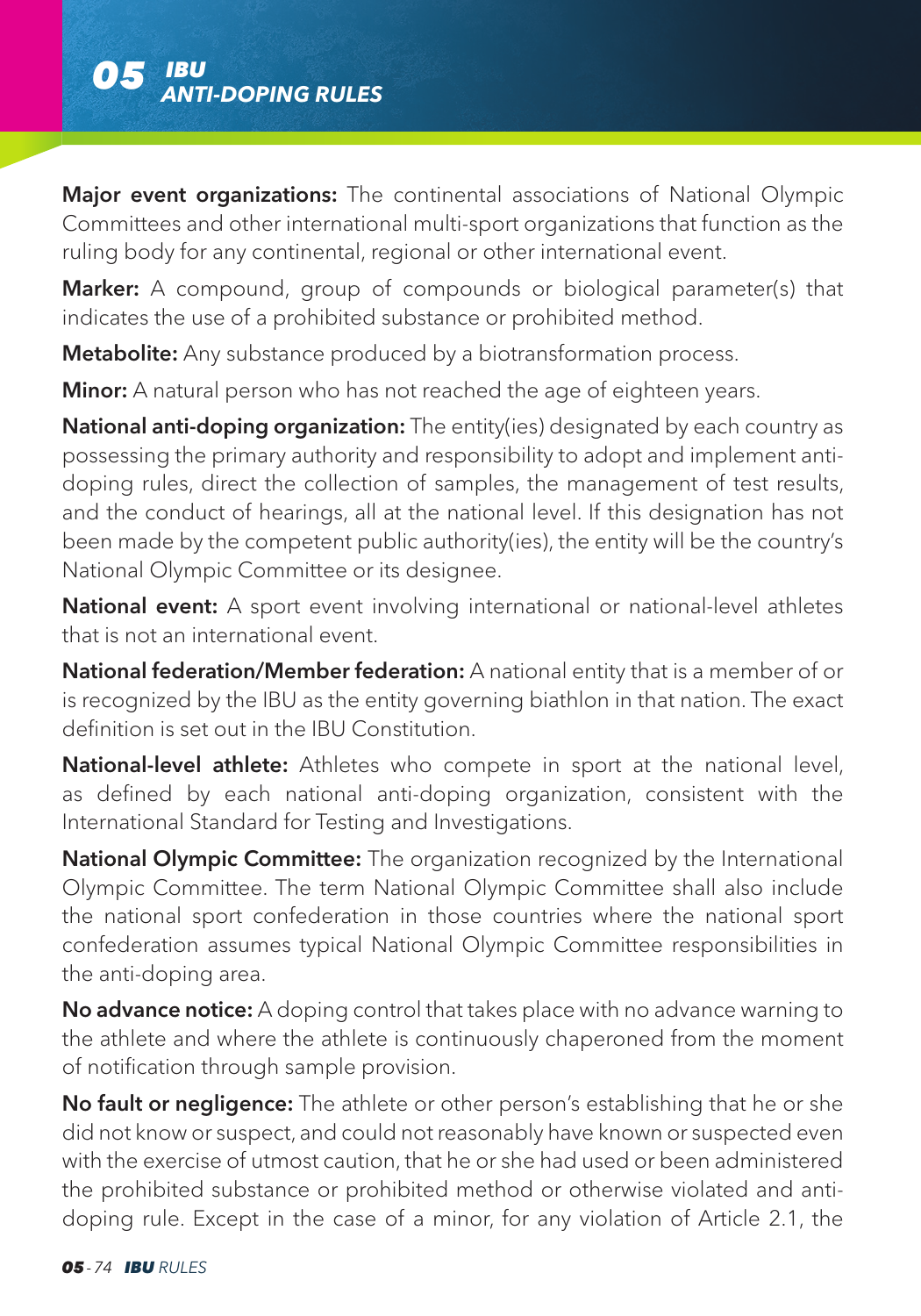athlete must also establish how the prohibited substance entered his or her system.

No significant fault or negligence: The athlete or other person's establishing that his or her fault or negligence, when viewed in the totality of the circumstances and taking into account the criteria for no fault or negligence, was not significant in relationship to the anti-doping rule violation. Except in the case of a minor, for any violation of Article 2.1, the athlete must also establish how the prohibited substance entered his or her system.

*[Comment: For cannabinoids, an athlete may establish no significant fault or negligence by clearly demonstrating that the context of the use was unrelated to sport performance.]*

Out-of-competition: Any period which is not in-competition.

Participant: Any athlete or athlete support personnel.

Person: A natural person or an organization or other entity.

**Possession:** The actual, physical possession, or the constructive possession (which shall be found only if the person has exclusive control or intends to exercise control over the prohibited substance/method or the premises in which a prohibited substance/method exists); provided, however, that if the person does not have exclusive control over the prohibited substance/method or the premises in which a prohibited substance/method exists, constructive possession shall only be found if the person knew about the presence of the prohibited substance/method and intended to exercise control over it. Provided, however, there will be no anti-doping rule violation based solely on possession if, prior to receiving notification of any kind that the person has committed an anti-doping rule violation, the person has taken concrete action demonstrating that the person never intended to have possession and has renounced possession by explicitly declaring it to an anti-doping organization. Notwithstanding anything to the contrary in this definition, the purchase (including by any electronic or other means) of a prohibited substance or prohibited method constitutes possession by the person who makes the purchase.

*[Comment: Under this definition, steroids found in an athlete's car would constitute a violation unless the athlete establishes that someone else used the car; in that event, the anti-doping organization must establish that, even though the athlete did not have exclusive control over the car, the athlete knew about the steroids and intended to have control over the steroids. Similarly, in the example*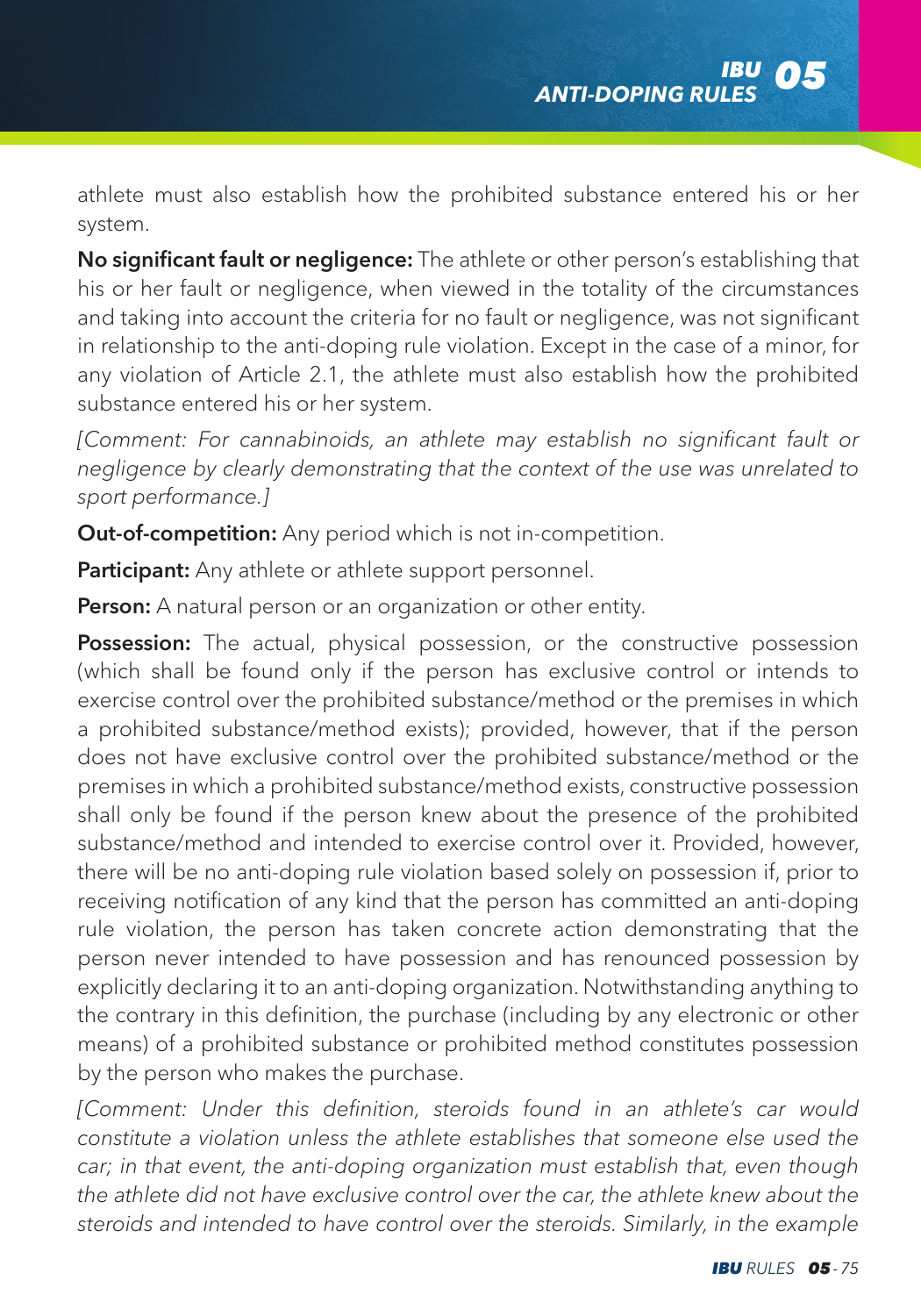*of steroids found in a home medicine cabinet under the joint control of an athlete and spouse, the anti-doping organization must establish that the athlete knew the steroids were in the cabinet and that the athlete intended to exercise control over the steroids. The act of purchasing a prohibited substance alone constitutes possession, even where, for example, the product does not arrive, is received by someone else, or is sent to a third party address.]*

Prohibited List: The list identifying the prohibited substances and prohibited methods.

**Prohibited method:** Any method so described on the Prohibited List.

**Prohibited substance:** Any substance, or class of substances, so described on the Prohibited List.

Provisional hearing: For purposes of Article 7.9, an expedited abbreviated hearing occurring prior to a hearing under Article 8 (Right to a Fair Hearing) that provides the athlete with notice and an opportunity to be heard in either written or oral form.

*[Comment: A provisional hearing is only a preliminary proceeding which may not involve a full review of the facts of the case. Following a provisional hearing, the athlete remains entitled to a subsequent full hearing on the merits of the case. By contrast, an "expedited hearing," as that term is used in Article 7.9, is a full hearing on the merits conducted on an expedited time schedule.]*

Provisional suspension: See consequences of anti-doping rule violations above.

Publicly disclose or publicly report: See consequences of anti-doping rule violations above.

**Regional anti-doping organization:** A regional entity designated by member countries to coordinate and manage delegated areas of their national antidoping programs, which may include the adoption and implementation of antidoping rules, the planning and collection of samples, the management of results, the review of TUEs, the conduct of hearings, and the conduct of educational programs at a regional level.

Registered testing pool: The pool highest-priority athletes established separately at the international level by the IBU, and at the national level by national antidoping organizations, who are subject to focused in-competition and outof-competition testing as part of that international federation's or national anti-doping organization's test distribution plan and therefore are required to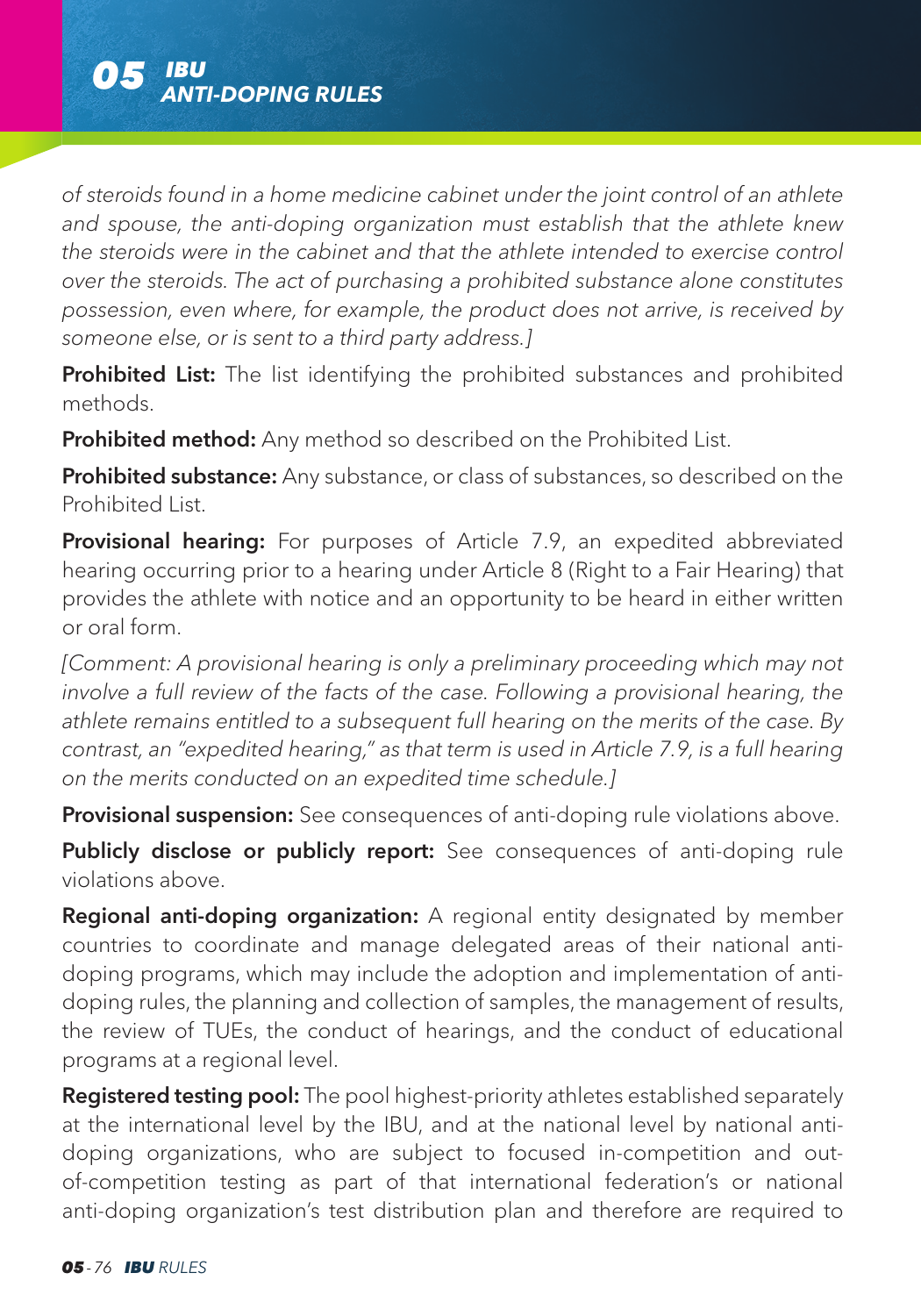provide whereabouts information as provided in Article 5.6 of the Code and the International Standard for Testing and Investigations.

Sample or specimen: Any biological material collected for the purposes of doping control.

*[Comment to sample: It has sometimes been claimed that the collection of blood*  samples violates the tenets of certain religious or cultural groups. It has been *determined that there is no basis for any such claim.]*

**Signatories:** Those entities signing the WADA Code and agreeing to comply with the Code, as provided in Article 23 of the Code.

Specified substances: As defined in Article 4.2.2.

Strict liability: The rule which provides that under Article 2.1 and Article 2.2, it is not necessary that intent, fault, negligence, or knowing use on the athlete's part be demonstrated by the anti-doping organization in order to establish an antidoping rule violation.

Substantial assistance: For purposes of Article 10.6.1, a person providing substantial assistance must: (1) fully disclose in a signed written statement all information he or she possesses in relation to anti-doping rule violations, and (2) fully cooperate with the investigation and adjudication of any case related to that information, including, for example, presenting testimony at a hearing if requested to do so by an anti-doping organization or hearing panel. Further, the information provided must be credible and must comprise an important part of any case that is initiated or, if no case is initiated, must have provided a sufficient basis on which a case could have been brought.

**Tampering:** Altering for an improper purpose or in an improper way; bringing improper influence to bear; interfering improperly; obstructing, misleading or engaging in any fraudulent conduct to alter results or prevent normal procedures from occurring;

**Target testing:** Selection of specific athletes for based on criteria set forth in the International Standard for Testing and Investigations.

Team sport: A sport in which the substitution of players is permitted during a competition, i.e. relay and mixed relay.

Testing: The parts of the doping control process involving test distribution planning, sample collection, sample handling, and sample transport to the laboratory.